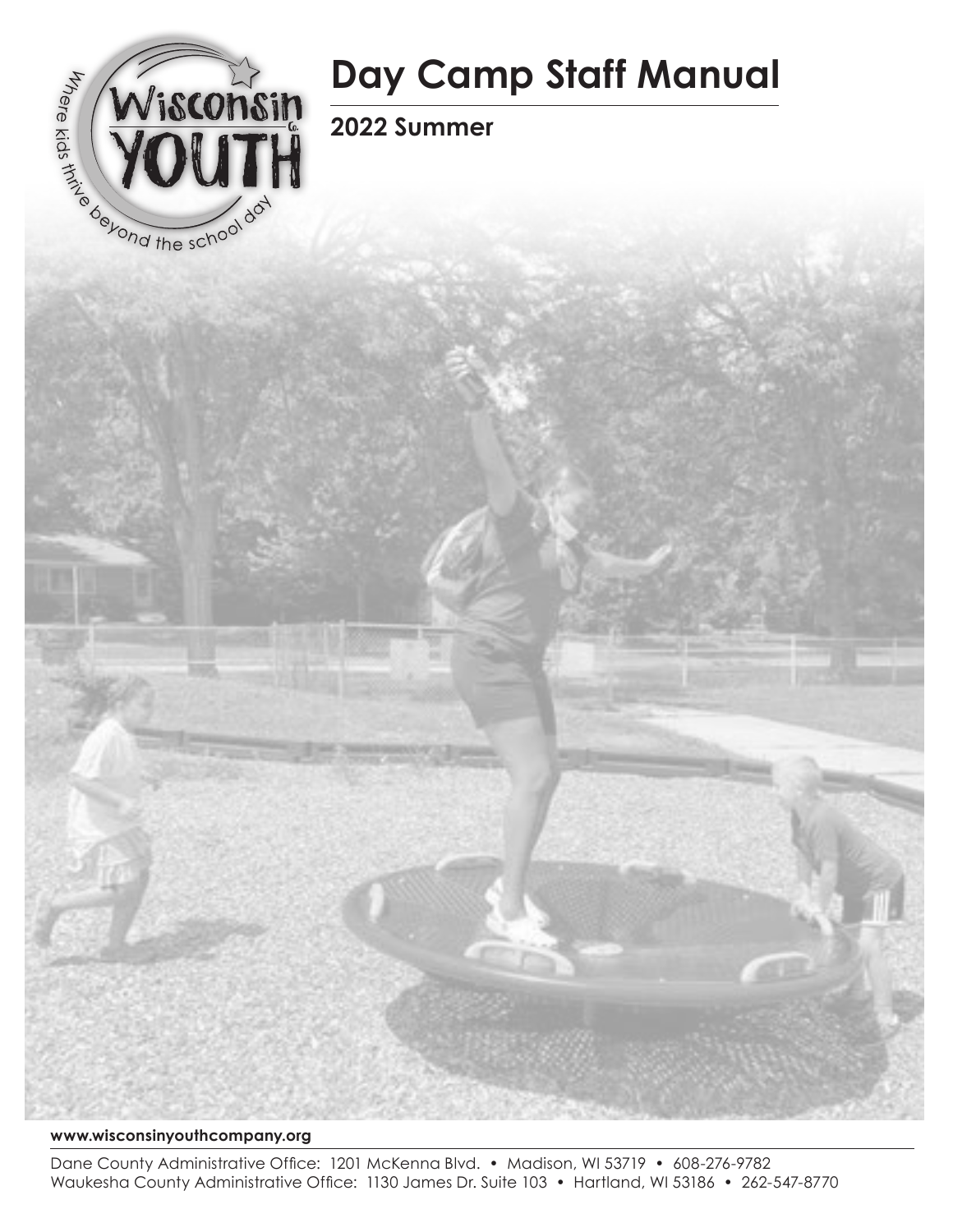**Table of Contents**

| Page      | Section                                   |
|-----------|-------------------------------------------|
| $A-B$     | <b>Wisconsin Youth Company Statements</b> |
| $1 - 5$   | <b>Attendance and Enrollment</b>          |
|           | Attendance                                |
|           | <b>Extracurricular Activities</b>         |
|           | Messages                                  |
|           | Early Drop-off and Late Pick-up           |
|           | Impaired/Intoxicated Parent Pick-up       |
| $6 - 10$  | <b>Supervision and Tracking</b>           |
|           | <b>Tracking System</b>                    |
|           | Ratios                                    |
|           | <b>Bathroom Visits</b>                    |
|           | Missing or Runaway Child                  |
|           | One to One Interactions                   |
|           |                                           |
| $11 - 22$ | Program                                   |
|           | Program Goals and Plans                   |
|           | The Camp Environment                      |
|           | Schedule                                  |
|           | <b>Snack and Lunch</b>                    |
|           | <b>Active Play</b>                        |
|           | Communication                             |
|           | <b>Program Partners</b>                   |
| 23-31     | <b>Field Trips and Swimming</b>           |
|           | Transportation                            |
|           | Day of Field Trip                         |
|           | <b>Swimming Guidelines</b>                |
|           | <b>Swimming Tracking</b>                  |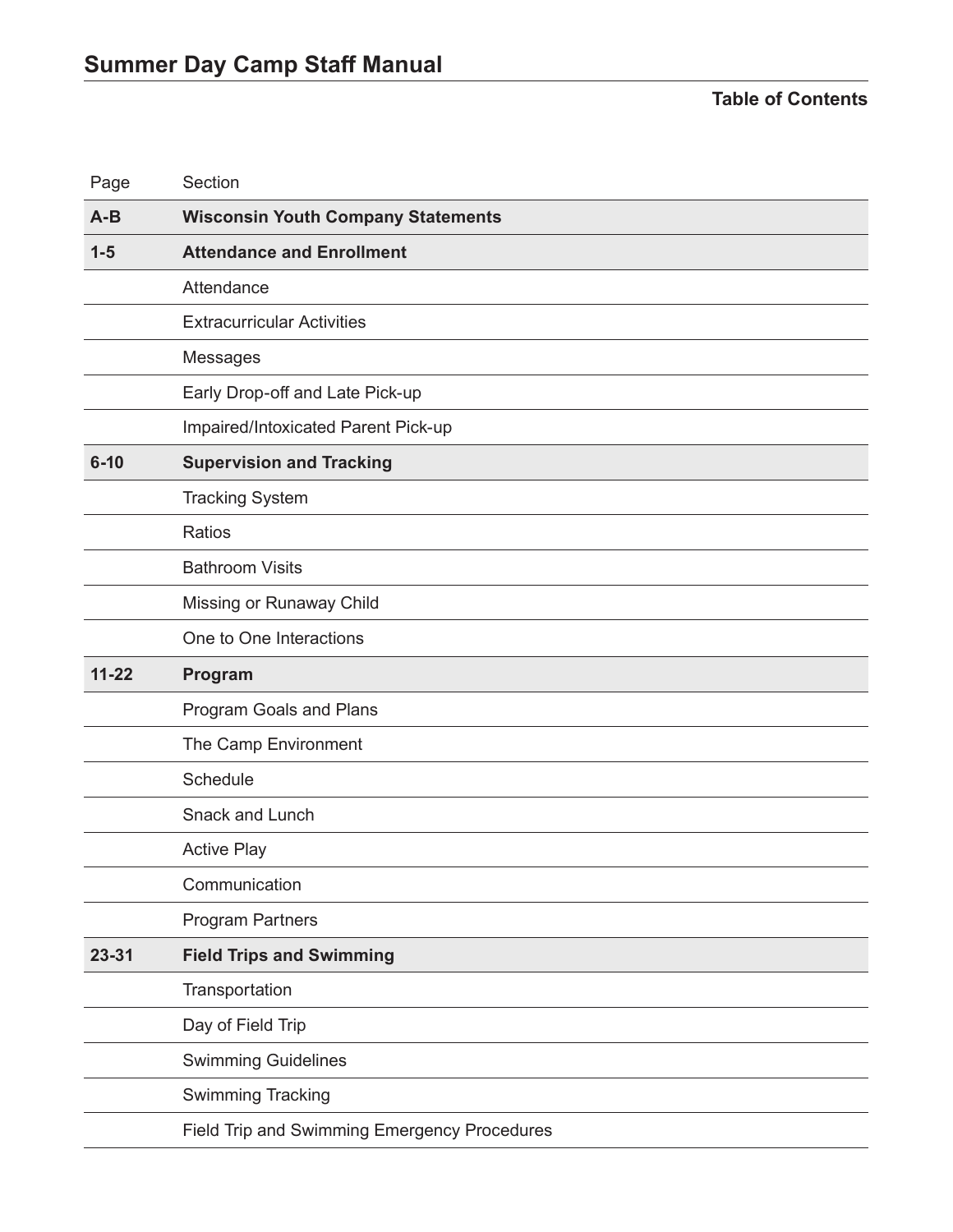| Page      | Section                                   |
|-----------|-------------------------------------------|
| 32-36     | <b>Child Guidance</b>                     |
|           | <b>Guiding Children</b>                   |
|           | Appropriate Interactions                  |
|           | <b>Behavior Management</b>                |
|           | Consequences                              |
| $37 - 51$ | <b>Health and Wellness</b>                |
|           | Health History and Emergency Care Forms   |
|           | <b>Staff Health Care Responsibilities</b> |
|           | <b>Ensuring Health Needs are Met</b>      |
|           | Illness at Program                        |
|           | Injury at Program                         |
|           | <b>First Aid and CPR</b>                  |
|           | <b>Medication Management</b>              |
|           | <b>Accident Reporting</b>                 |
|           | Medical/Behavior Log Reporting            |
|           | Sanitization and Handwashing              |
|           | <b>Child Abuse and Neglect</b>            |
| 52-58     | <b>Emergencies and Safety</b>             |
|           | <b>Program Preparedness</b>               |
|           | <b>Drill Procedures</b>                   |
|           | <b>Emergency Response</b>                 |
| 59-72     | <b>Program Relations and Personnel</b>    |
|           | <b>Child and Family Commuication</b>      |
|           | <b>Staff Communication</b>                |
|           | Photo and Video                           |
|           | <b>Staff Identifiers</b>                  |
|           | Personnel                                 |
|           | <b>Staff Responsibilities</b>             |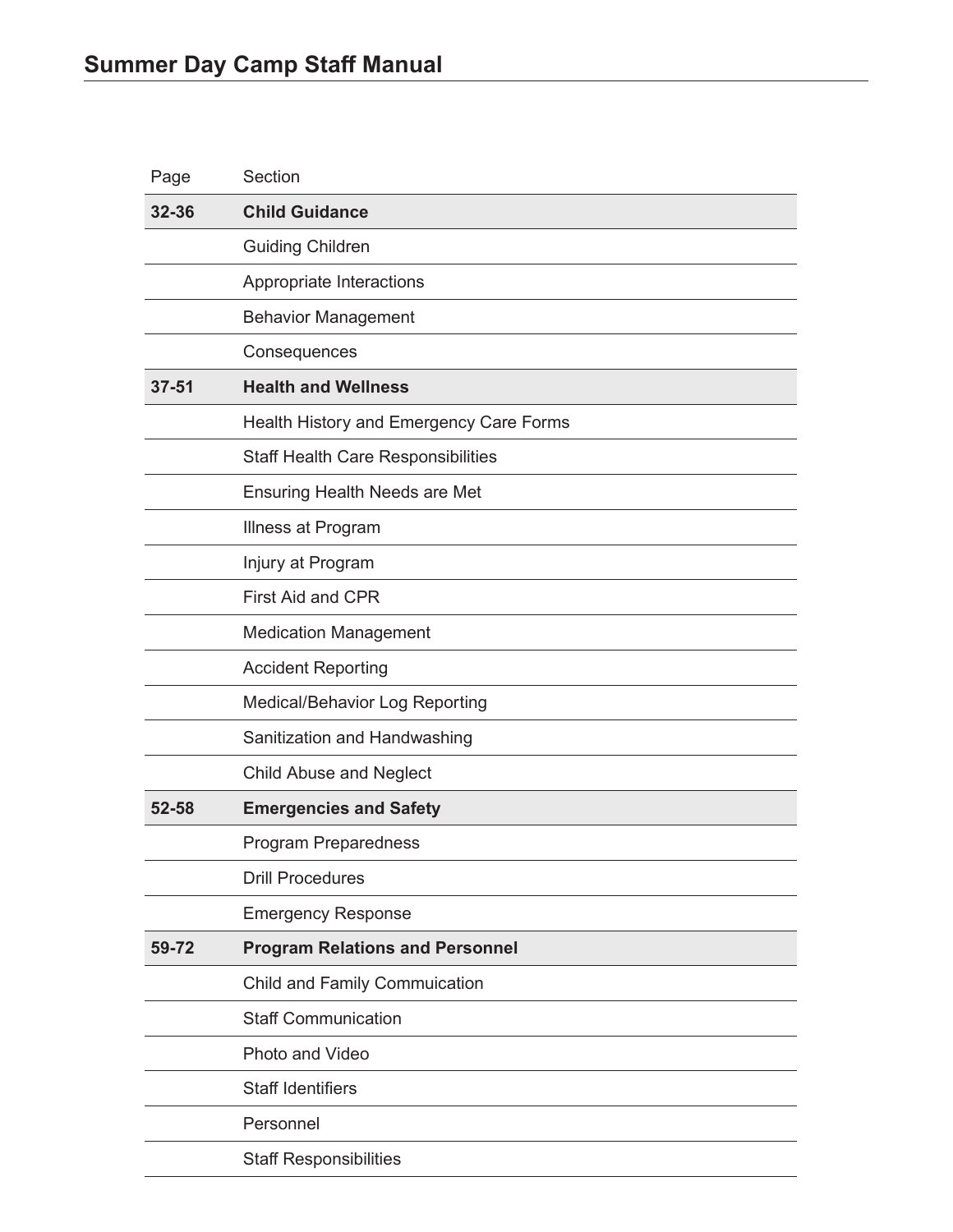## **Wisconsin Youth Company Statements**

*Please note: Families are varied and the use of the word Parent(s) refers to the adult(s) who are responsible for the child(ren).*

#### **Mission Statement**

Wisconsin Youth Company's mission is to engage youth in opportunities to encourage them to be their best selves.

#### **Vision Statement**

Wisconsin Youth Company is a non-profit organization, dedicated to high-quality out-of-school programming that meets the evolving needs of youth & families. We impact children by providing a safe place to nurture social/emotional skills and positive character development.

In order to operate sustainably with exceptional quality, we support the talents of staff through professional development and the use of collaborative tools. We earn the trust of families and communities by fostering positive, respectful relationships and delivering consistent programming.

#### **Core Values**

We value relationships.

Our staff are dedicated to our children and families and committed to continual improvement and professional development. We value diversity, respect each other and resolve differences in ways that preserve relationships. Youth are our focus.

We strive to model the strong character that we want to inspire in the children we serve. Collaboration is the way that we work together as a team.

We share knowledge, hold ourselves and each other accountable, and work with integrity and fairness. Through this transparent and ethical model, we build trust with each other and the families that we serve.

#### **Ends Statements**

Wisconsin Youth Company exists to that children of south central Wisconsin thrive outside the school day at a justifiable cost.

- Children will have a sense of belonging through supportive relationships with peers and adults.
- Children will value themselves and explore personal interests.
- Children will develop life skills consistent with their abilities.
- WYC's southwest Madison neighborhood will grow in community capacity.

#### **Wisconsin Youth Company Quality Experience**

At Wisconsin Youth Company we seek to create a camp environment that allows for:

- Children to be positively engaged and provided with choice, sufficient supplies, and a changing variety of age-appropriate activities.
- Engaged, professional staff interacting with children and alert to potential challenges.
- Staff and children who share responsibility for the program, the facility and the materials.
- A tracking system that ensures the safety and supervision of all children.
- Inviting and enriching activities.
- An organized system that allows children and staff to know the rules, routines and expectations of the program.
- An accurate, complete, current and inviting sign-n and parent information area.
- Program compliance with all State of Wisconsin licensing, ACA and risk management guidelines.
- Cleanliness and safety with staff alert to the potential for hazards.
- A place that is fun and exciting to be.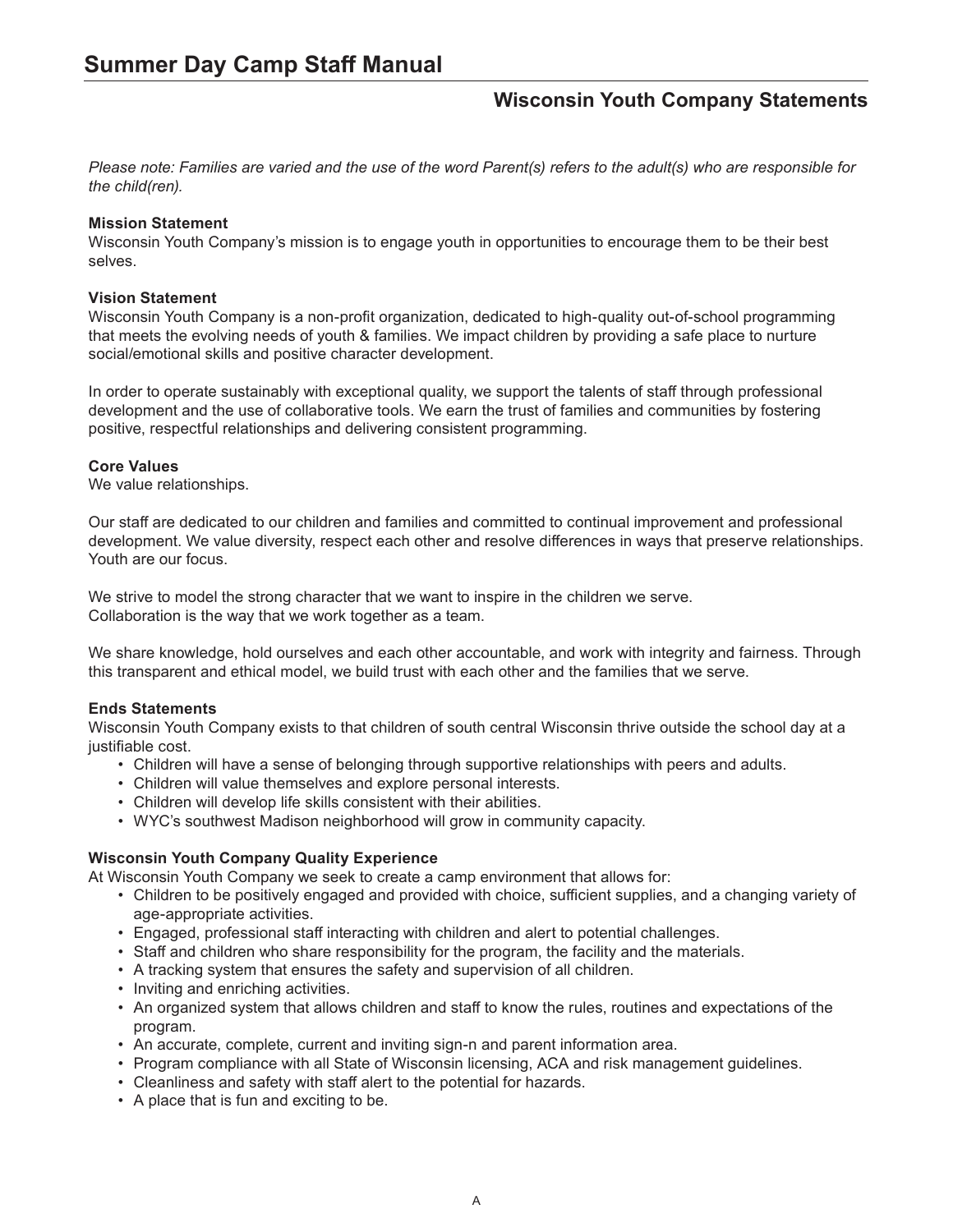#### **Wisconsin Youth Company Day Camp is more than a place . . .**

It is a unique experience where individuals become friends, where new experiences become skills to share, and where camp adventures lead to a greater appreciation of each other and the world in which we live.

#### **Guiding Principles**

WYC provides opportunities for children to be self-directed in chosen activities. Most importantly, the programs emphasize and promote a positive self-concept for each child.

WYC provides a flexible program with appropriate activities to meet the social, emotional, physical and cognitive needs of children and to provide support to their families.

WYC programs strive for more of the characteristics of home than of school.

At WYC Summer Day Camp children have the opportunity for:

- Outdoor as well as indoor experiences
- Creative expression and intellectual stimulation
- *• Developing skills in decision making and problem solving*
- *• Both active and quiet periods during program*
- *• Companionship of a variety of peers and nurturing friendships*
- *• Privacy when desired*
- *• Developing new life skills*
- *• Pursuing individual interests*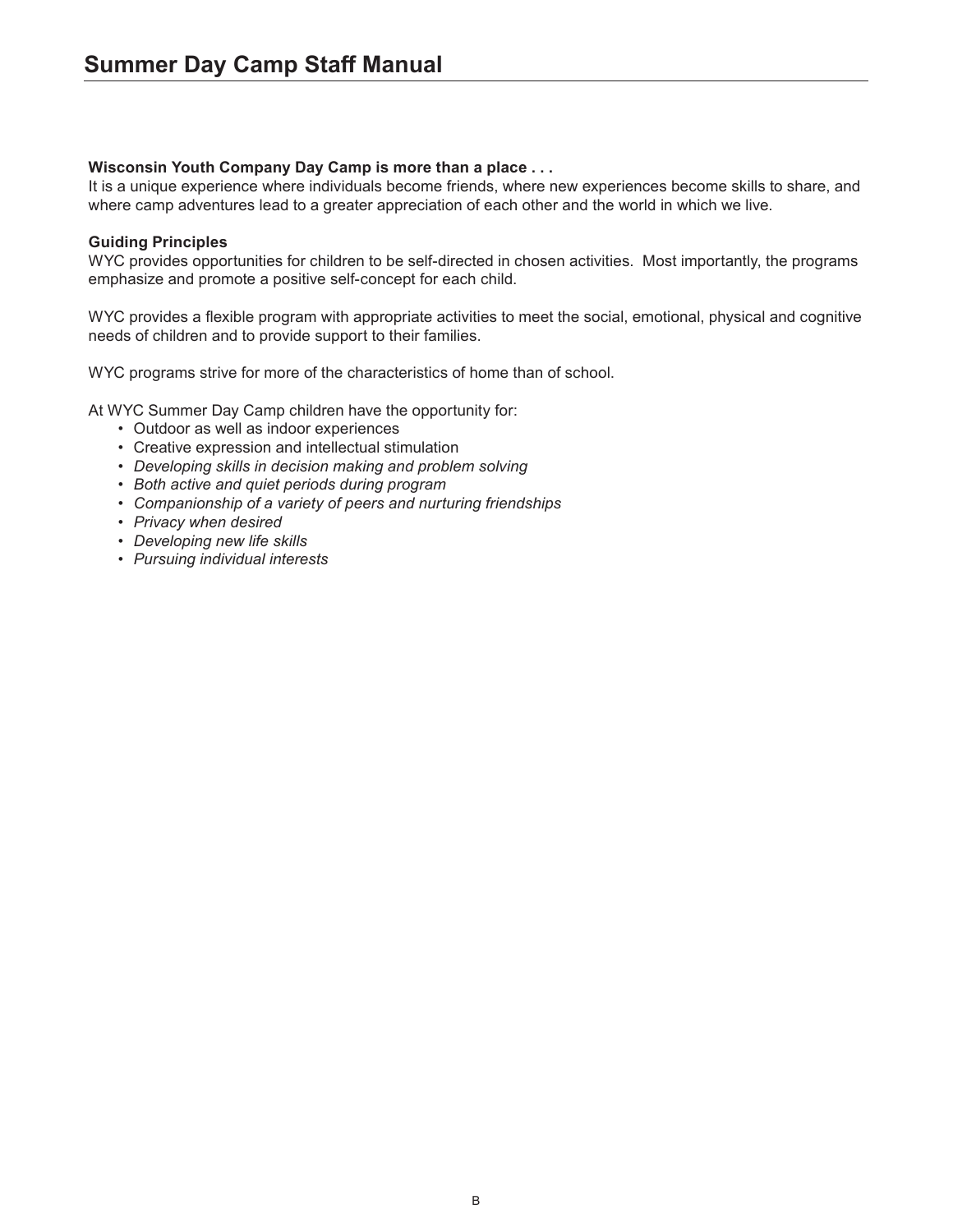*Please note: Families are varied and the use of the word Parent(s) refers to the adult(s) who are responsible for the child(ren).*

## **Attendance**

**Snapshot:** Wisconsin Youth Company attendance forms are legal documents that must indicate accurate time of arrival and departure. The use of blue or black ink is required. All children must be signed in, signed out or marked absent each day. All camps have State of Wisconsin approved capacities. The attendance and actual camper count may not exceed this capacity. Reference your camp's license for specific capacity information.

#### **Sign-In Process**

- Greet each child and Parent upon arrival
- Parent must indicate the time of arrival and sign their name (no initials) in blue or black ink
- The child then finds their tag and hands it to the appropriate staff member
- Inform the child where they can place their belongings
- Say goodbye to the child's Parent

#### **Sign-Out Process**

- Greet Parent upon arrival
- Verify the appropriate person is picking up the child. If the pick-up person is new, check their photo identification and verify their name and contact information with the registration binder.
- Guide the individual to their child
- Staff returns the appropriate tag to the child and child puts their tag away
- Parent records time of sign-out and signature on the attendance, in blue or black ink
- Briefly talk with the Parent about the day's activities, including the child in the conversation
- Say goodbye to the Parent and child

#### **Authorized Pick-ups**

All children must be picked up by authorized pick-up people. Authorized pick-ups can be found on the child's registration file under P1, P2 or the emergency contact chart. If a Parent would like to add a new authorized pick-up to their account, they must contact the administrative office in writing .

#### **Unauthorized Pick-ups**

If an unauthorized individual arrives to program to pick up a child, complete the following steps:

- Call the child's Parent to inform them that the pick-up person is not authorized, and they will have to contact the administrative office in writing to authorize the individual
- If you are unable to reach the Parent, contact the Help Line for further assistance

#### **Unexpected Arrival**

If an unauthorized individual arrives to program to pick up a child, complete the following steps:

- Call the child's Parent to inform them that the pick-up person is not authorized, and they will have to contact the administrative office in writing to authorize the individual
- If you are unable to reach the Parent, contact the Help Line for further assistance

#### **Unexpected Absences**

If an unexpected child arrives to program, complete the following process:

- Check the registration binder for a change of schedule form
- Check the message log to verify a change in attendance
- Call the administrative office for verification
- If the child's attendance is confirmed, enter their name on the attendance form under the correct grade
- If the child's attendance isn't confirmed, let the Parents know that they are not scheduled for program and they can contact the administrative office for further details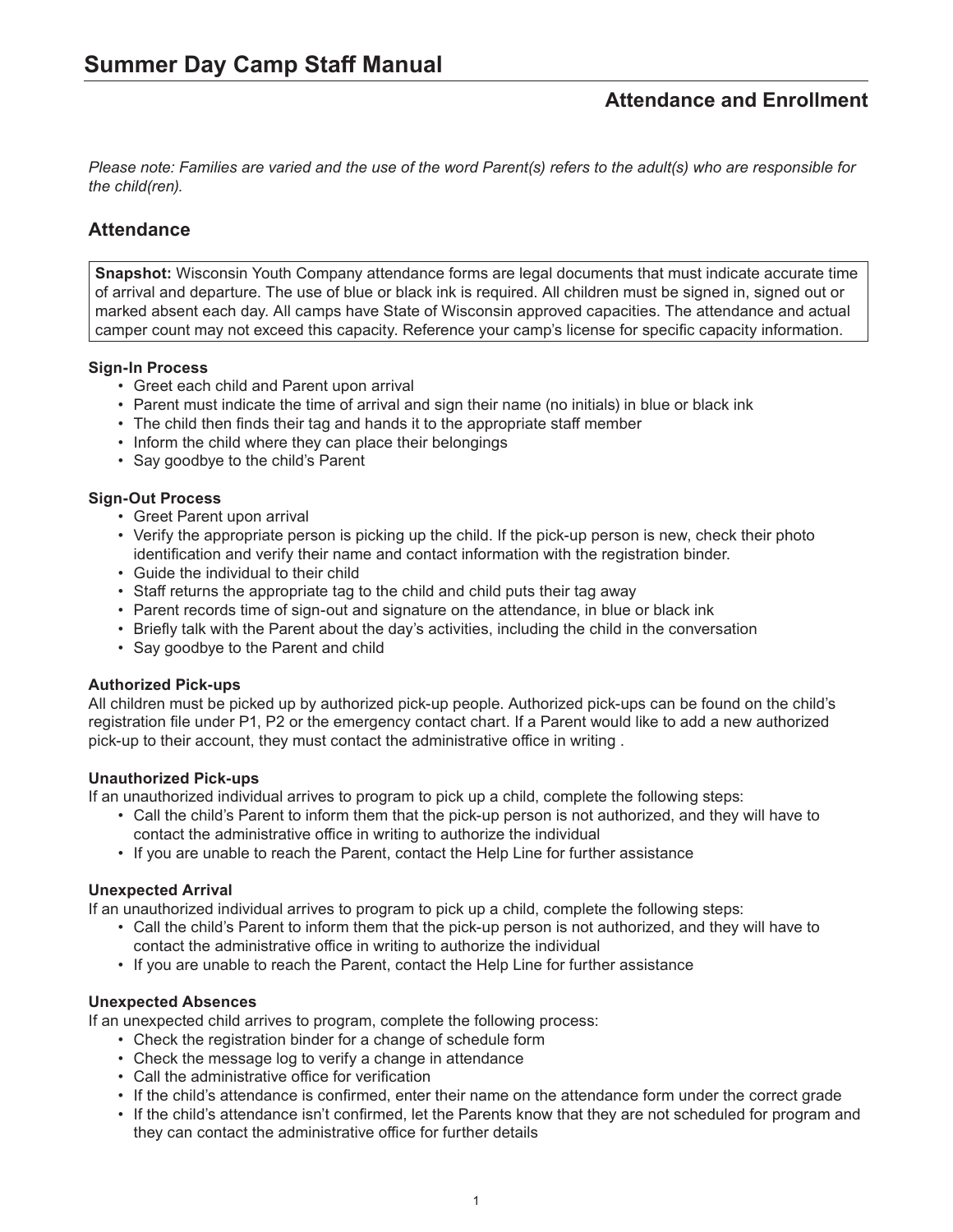*Please note: Families are varied and the use of the word Parent(s) refers to the adult(s) who are responsible for the child(ren).*

## **Extracurricular Activities**

**Snapshot:** Prior to attending an extracurricular, a child must have an extracurricular permission form on file with Wisconsin Youth Company.

#### **Extracurricular Permission Form**

A Parent can complete an extracurricular permission form electronically or as a hard copy on-site. If the form is completed with the administrative office, the site staff will be notified via the message log. If a Parent completes the form on-site, the pink copy is provided to the Parent, the yellow copy remains on-site and the white copy must be returned to the administrative office. The on-site copy should be stored in the camp extracurricular binder.

#### **Extracurricular Tracking**

All programs have a binder at site dedicated to storing extracurricular forms. Keep all current forms organized in this binder. After an extracurricular concludes, the forms can be shredded.

#### **Extracurricular Attendance Preparation**

Upon receiving an extracurricular permission form, prepare your attendance to indicate that the child will be attending an extracurricular. Under the child's name and designated day, note, "Extracurricular" in red ink. Then, use red ink to divide the sign-in and out boxes into four boxes.

| Sign-in  | 7:30 a.m. | Parent signature/black ink     |
|----------|-----------|--------------------------------|
|          | 12 p.m.   | <b>Staff Signature/red ink</b> |
| Sign-out | 2 p.m.    | <b>Staff Signature/red ink</b> |
|          | 5:30 p.m. | Parent signature/black ink     |

#### **Extracurricular Process**

- Child checks in at program
- Child is signed into program in blue or black ink
- At time noted on permission form, staff remind child that they can depart for their extracurricular
- Before departure, the child retrieves their tag and places it in a container dedicated for extracurriculars
- Staff signs child out in red ink and child is excused to extracurricular
- If permission form indicates that a child will return to program after the extracurricular, staff should expect them to return at time indicated on the form
- When child returns, they should retrieve their tag and provide it to the appropriate staff person. Staff person will then sign them in, in red ink
- Staff will then proceed with normal pick-up procedure and ensure that the child is signed out with black or blue ink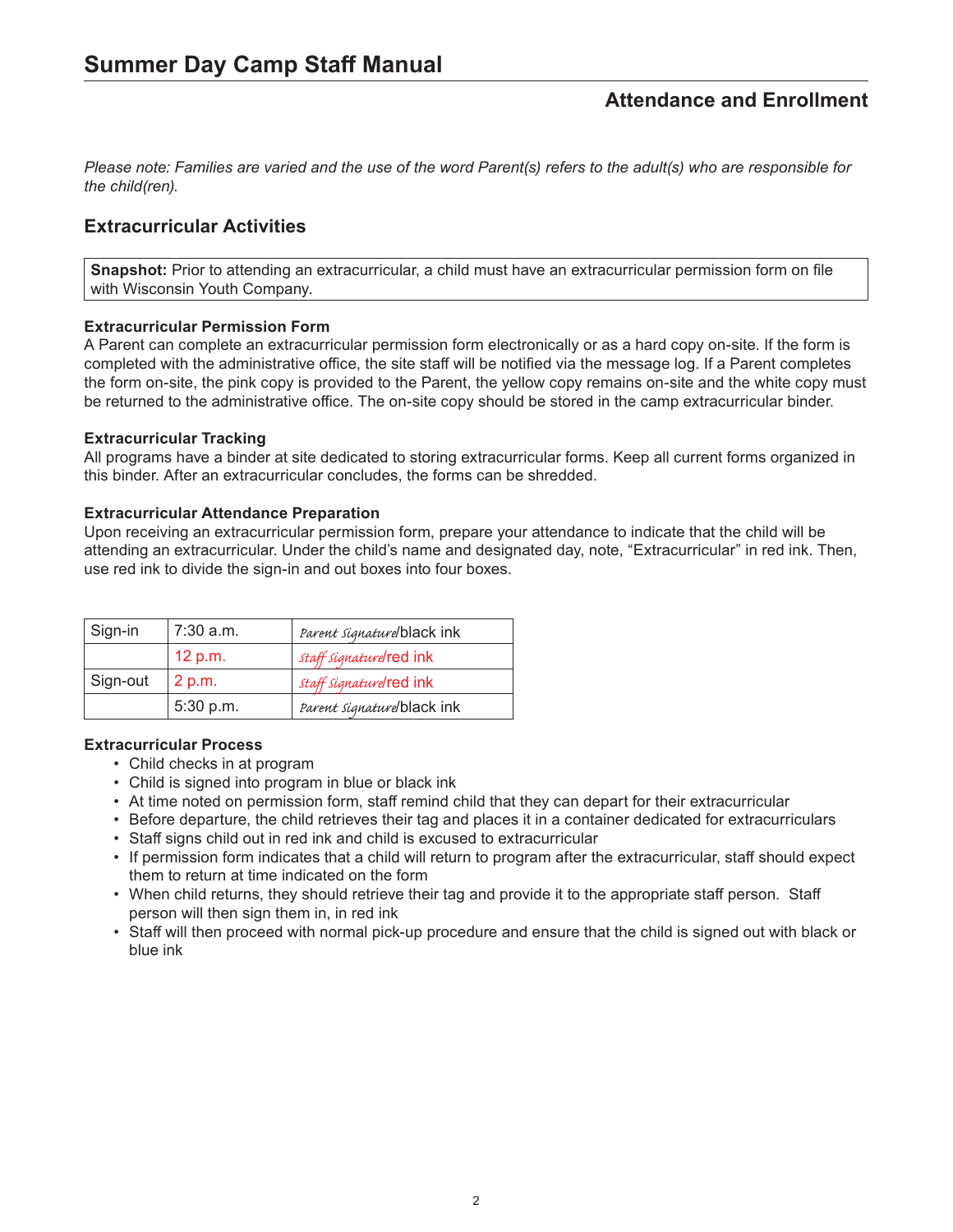*Please note: Families are varied and the use of the word Parent(s) refers to the adult(s) who are responsible for the child(ren).*

### **Messages**

**Snapshot:** Wisconsin Youth Company requires Parents to relay all messages through the administrative office. Program staff must contact the administrative office daily via the site cell phone. Administrative staff will provide site staff with messages. Site staff must record messages on pink message log form. This form is a legal document.

#### **Checking Messages**

Site staff are required to call the administrative office at 9 a.m. to check for daily messages. The number for the administrative office is in the site cell phone under "Dane Office Cell" or "Waukesha Office Cell." Identify yourself, your site and request your site messages.

#### **Recording Messages**

Each month should start with a new message log. Message logs should be kept in the designated binder on-site. Record the following for each message:

- The time recorded (a.m. or p.m.) and the date
- The initials of the individual recording the message and providing the message
- The child's name and program
- If a child is absent, dropping in or adding a day, designate by highlighting or circling
- Add extra details under the "Other Message" column
- If necessary, enter the message on the attendance form and record on the message log
- If there are no messages, record the date and initials. Then write "no messages."

#### **On-site Messages**

If a Parent provides a message in-person at program, write the message in the message log and remind the Parent that they will need to call the attendance message line as well.

#### **Voicemail**

Check the voicemail at program upon arriving to site. Record any messages in the message log. The password for the site cell phone voicemail is the last four digits of the cell phone number.

#### **Voicemail Script**

"You have reached [PROGRAM NAME]. If you are calling to report your child's absence, hang up and call the 24-hour attendance message line at [608-276-9898-Dane]/[262-547-2326-Waukesha]. If you are calling during program time, we are busy engaging with the children and are unable to answer the phone. We check our messages periodically throughout the day. Please feel free to leave a message and we will return your call as soon as possible. Thank you for calling [PROGRAM NAME]."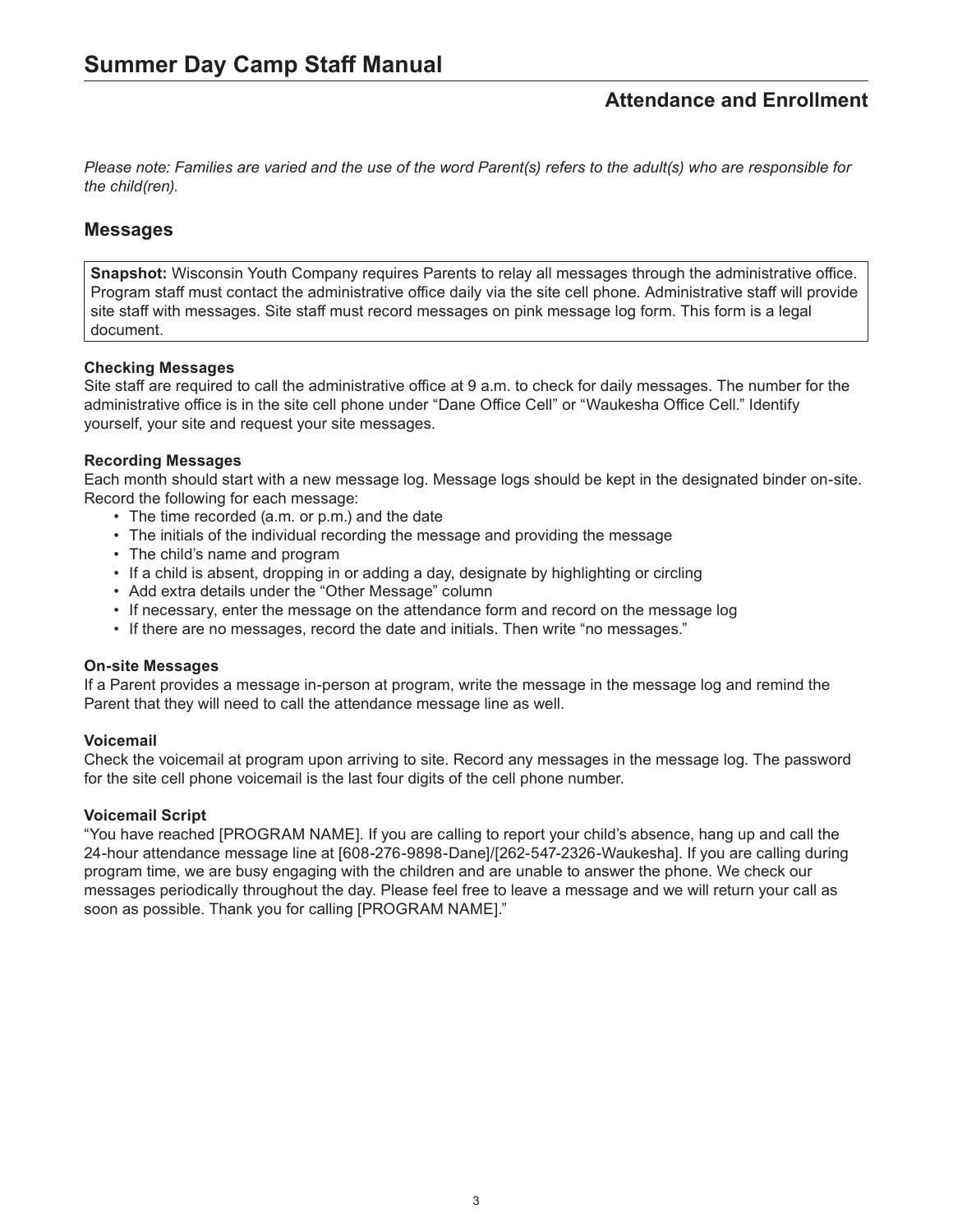*Please note: Families are varied and the use of the word Parent(s) refers to the adult(s) who are responsible for the child(ren).*

## **Early Drop-off and Late Pick-up**

**Snapshot:** Pograms are licensed from 7 or 7:30 a.m. to 5:45 or 6 p.m. Parents dropping off children prior to the start time or picking up children five minutes or more after program closing time are charged an early arrival or late departure fee of \$25 per child for every 15 minutes or portion thereof.

#### **Early Drop-Off**

If a Parent is attempting to drop off early, politely remind them of your program's start time. If they choose to leave their child earlier than the designated drop-off time, use a green late pick-up form to sign them in.

#### **Late Pick-Up Process**

If a child has not been picked up by the program's closing time, complete the following steps:

- Call P1 and/or P2, leave messages if needed
- If that is not successful, contact emergency contacts
- If you are unable to make contact with anyone, call the Help Line to inform them of the situation and discuss next steps
- Non-emergency police may be called 30 minutes after program if P1, P2 and emergency contacts are unable to be reached. Help Line approval is needed prior to calling the non-emergency police.

#### **Green Late Pick-Up Form**

- Sign child out of regular attendance at end of program time (5:45 or 6 p.m.)
- Sign child in on green late pick-up form with the end of program time (5:45 or 6 p.m.)
- When child is picked up, they should be signed out by Parent on the green late pick-up form
- Turn in the late pick-up form with your weekly attendance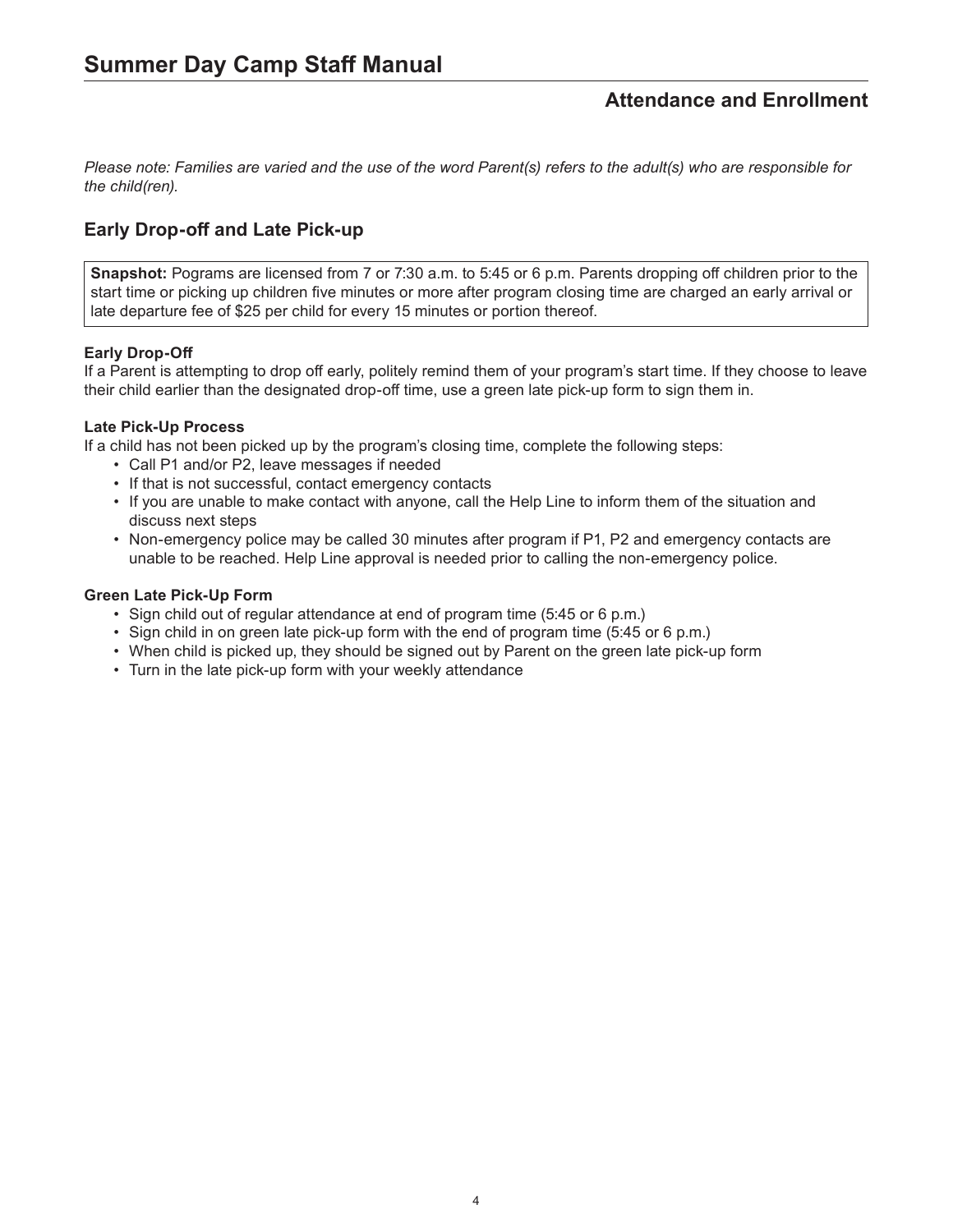*Please note: Families are varied and the use of the word Parent(s) refers to the adult(s) who are responsible for the child(ren).*

## **Impaired/Intoxicated Parent Pick-up**

**Snapshot:** If an authorized pick-up person arrives impaired or intoxicated to pick up a child, please call the Help Line for support in handling the situation.

#### **Signs of Being Intoxicated:**

- Smell of alcohol or other intoxicants
- Stumbling and slurred words
- Unsteady, tripping or falling
- Struggles to retain information

#### **If these behaviors are observed, proceed with the following steps:**

- Ask if they are feeling okay
- If you feel comfortable doing so, ask if they have another person who could drive them and their child home. If person is resistant, do not stand in the way of the Parent.
- If a pick-up person leaves with the child, call 911 to report that a driver who appears to be impaired is leaving your location with a child in the vehicle
- If possible, note the license plate number and vehicle description
- Call the Help Line to report what happened
- The entire incident must be recorded in the medical log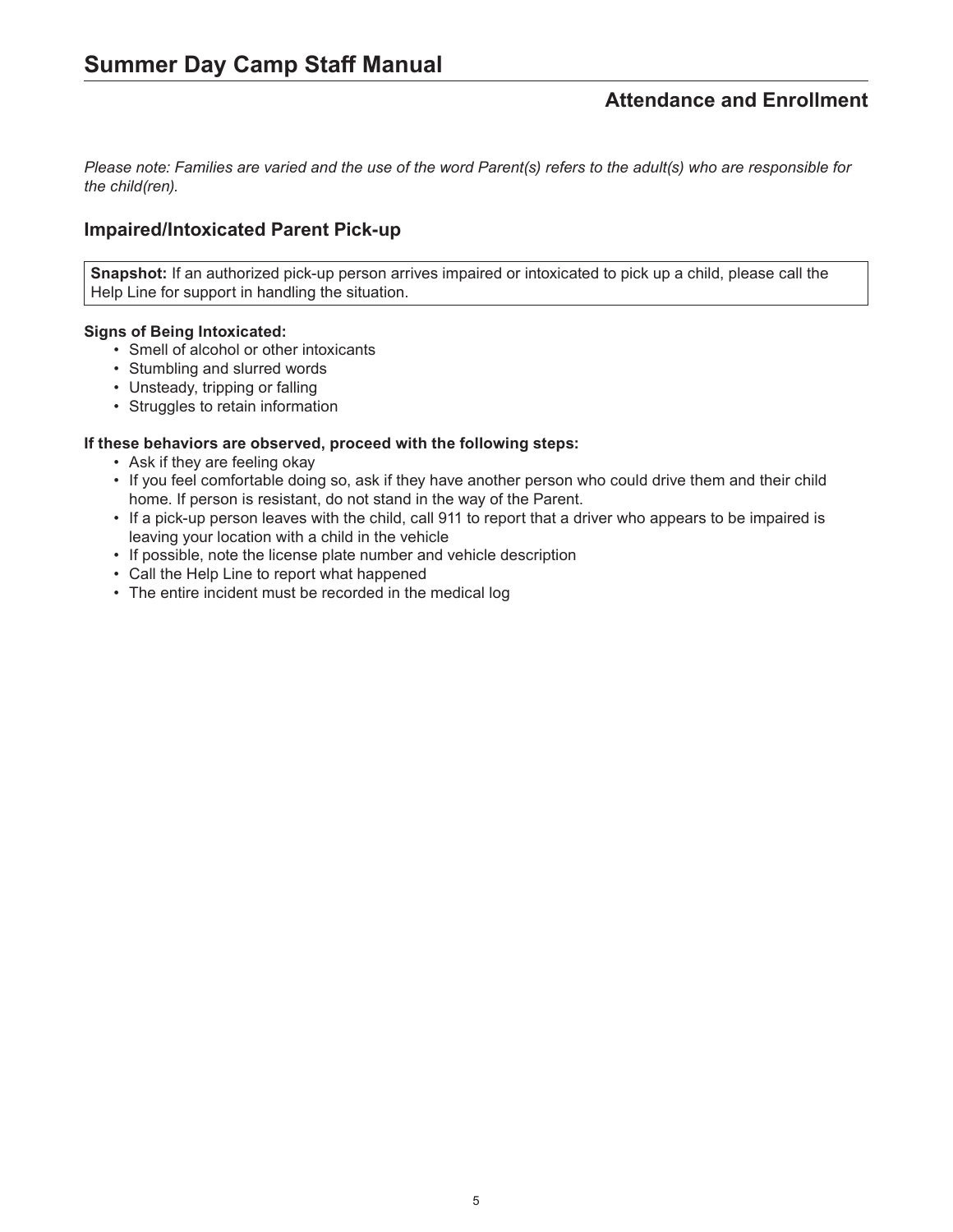*Please note: Families are varied and the use of the word Parent(s) refers to the adult(s) who are responsible for the child(ren).*

## **Tracking System**

**Snapshot:** All programs must use the approved system of A.C.T. for tracking children. A.C.T. assists in the safe supervision of children during program hours. This system should be used alongside active supervision and interactions with children.

#### **A.C.T.**

A.C.T., Wisconsin Youth Company's tracking system, stands for attendance, children and tags. At all times, the program attendance must match the number of children in program and the number of tags being held by staff. If these numbers do not match, the program must stop until the numbers are reconciled.



#### **Tag System**

Each child is assigned a tag with their first name and last initial noted on it. Tags also signify special health concerns. The tag system works with the following process:

- As a child arrives to program, they pick up their tag at the attendance table and hand it to the staff person assigned to supervising them
- The staff person places that child's tag on their carabineer and holds onto it during the duration of that child's time in program
- No staff person can have more tags than state licensing allows
- If a child moves to a different location or area, their tag must follow them in that process
- Each staff member must be sure they know the whereabouts of the children in their care and the number of children in their care
- When a child is picked up, the staff person should give them their tag to return to the attendance table

#### **Tag Color Code System**

| White    | Orange    |  |
|----------|-----------|--|
| Ages 5-7 | Ages $8+$ |  |

| <b>Blue</b>                  | Yellow  | <b>Red</b> | <b>Purple</b>         | <b>Green</b>    | Grav     | Gray s/o                   |
|------------------------------|---------|------------|-----------------------|-----------------|----------|----------------------------|
| Special<br>Health<br>Concern | Inhaler | Epi Pen    | On-Site<br>Medication | <b>Diabetes</b> | No Photo | Site Use<br>Photos<br>Only |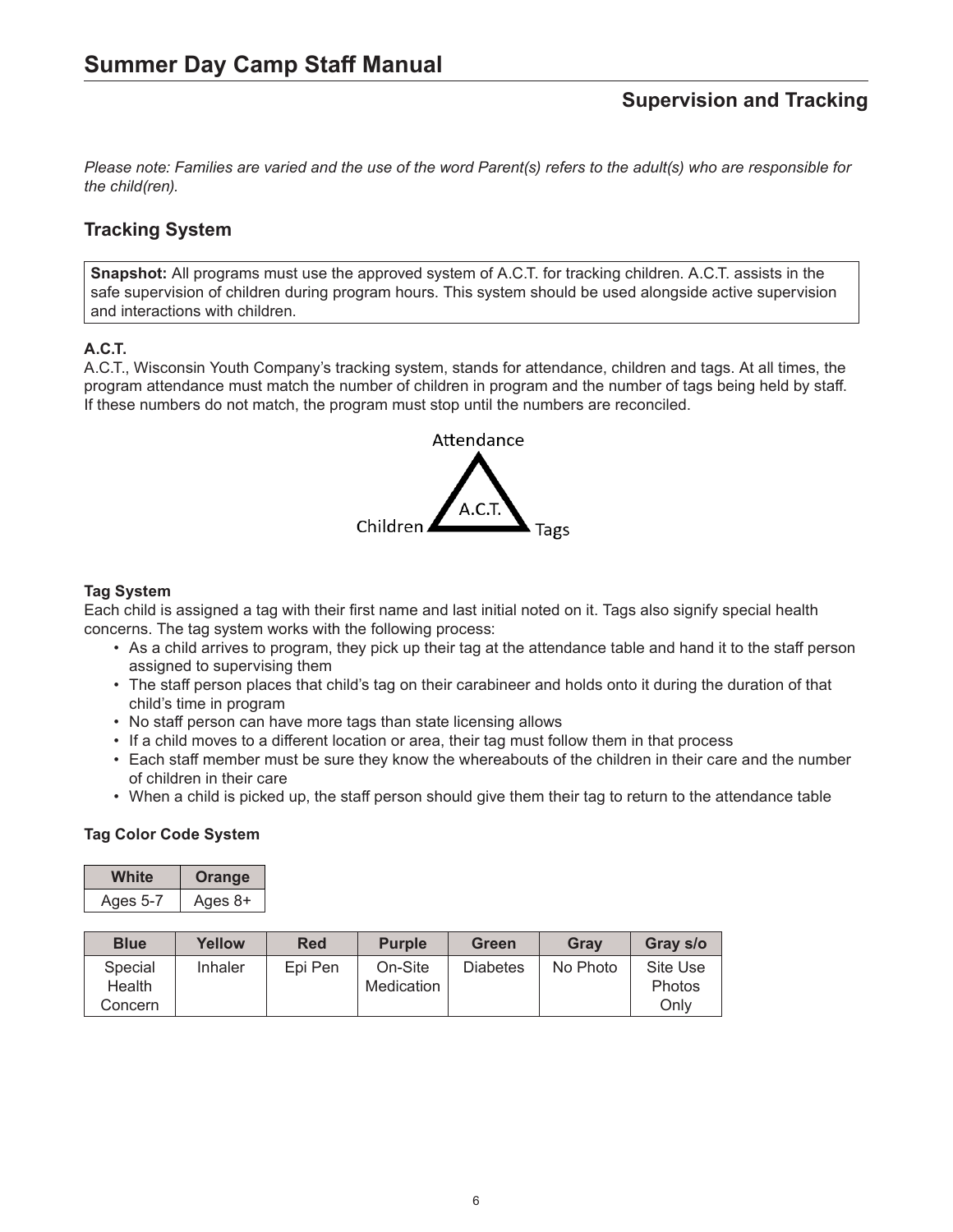*Please note: Families are varied and the use of the word Parent(s) refers to the adult(s) who are responsible for the child(ren).*

## **Ratios**

**Snapshot:** Proper ratios must be maintained at all times. In addition to ratios, there must always be a director qualified staff on-site.

#### **General Program Ratios**

Two staff must be present whenever there are more than nine children in attendance. The following ratios must be maintained:

| Children ages 5-6        | $\vert$ 1 to 12 ratio |
|--------------------------|-----------------------|
| Children ages 7 and over | 1 to 18 ratio         |

#### **Swimming Ratios**

Each swimming trip should have a designated waterfront supervisor who is a certified lifeguard. The aquatic supervisor cannot be included in staff-to-child ratios. The following ratios must be maintained:

All children 1 to 8 ratio

#### **Field Trip & Splash Pad Ratios**

All groups taking a field trip, must always have at least two staff present. The following ratios must be maintained:

All children 1 to 12 ratio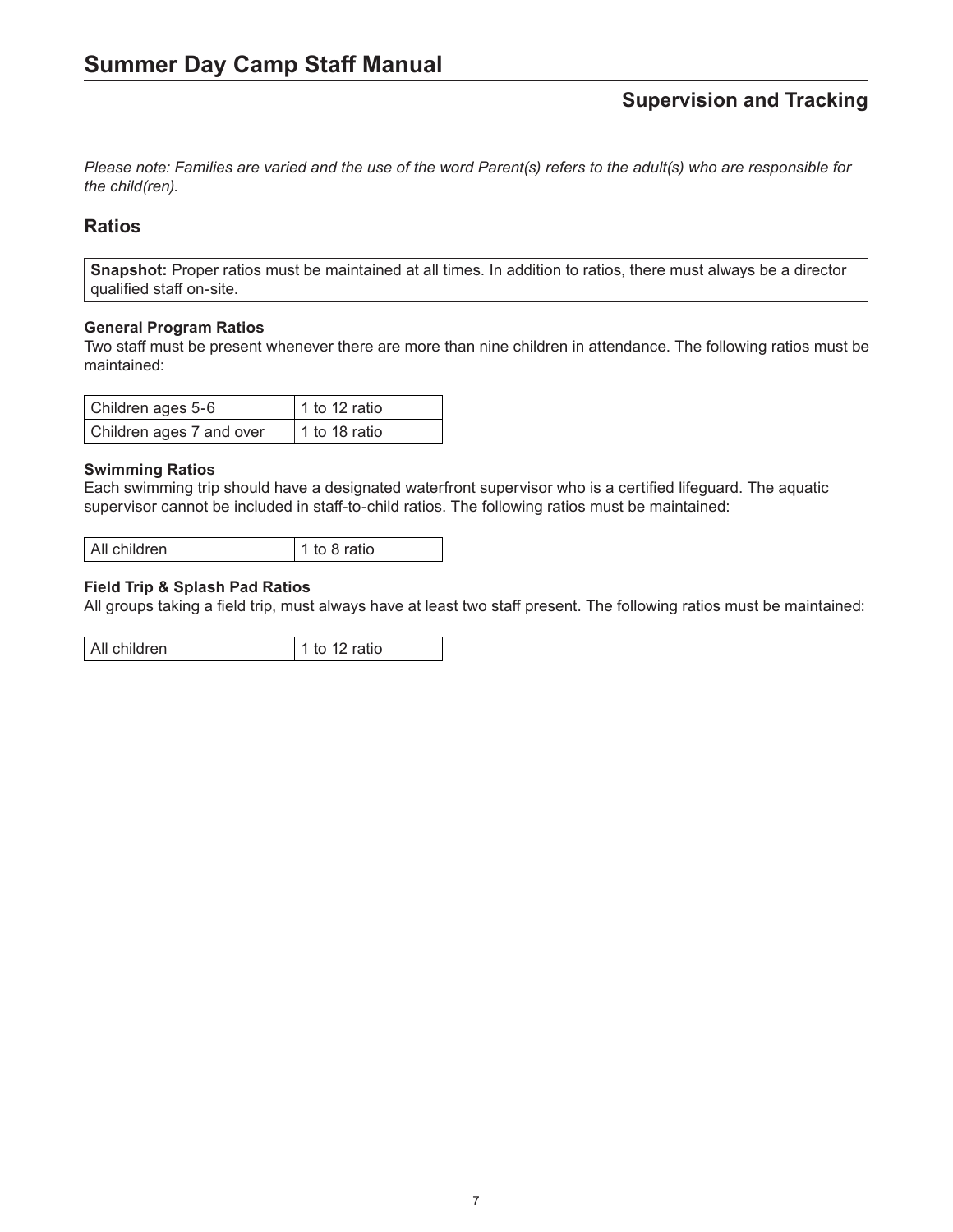*Please note: Families are varied and the use of the word Parent(s) refers to the adult(s) who are responsible for the child(ren).*

## **Bathroom Visits**

**Snapshot:** All children, regardless of age, should enter the bathroom alone or in a group of three. Staff should never enter the bathroom with children. No child can be denied the use of a bathroom.

#### **Group Bathroom Visit**

When a staff is responsible for taking a group of children for a bathroom break, the following process should be used:

- If possible, prop bathroom doors open with door stops. Staff should position themselves near the bathroom doorway but not inside the bathroom.
- Have children enter the bathroom one or three at a time. As one child comes out, have another child enter.
- Staff can lead transition games such as eye-spy or quick draw as the other children are using the bathroom
- After all children have used the bathroom, double check that all children are back in line. If needed, send a single child into the bathroom to ensure that the stalls are empty.

#### **Individual Bathroom Visit (Child five to seven)**

When a single child, aged seven or under, asks to use the bathroom, the following process should be used:

- Make a quick announcement to the other children to see if anyone else needs to use the bathroom
- Configure the tags so that the individual taking children to the bathroom has the correct tags. Then ensure that there are not more than the appropriate number of children left in the room with the remaining staff.
- Walk to the bathroom and then proceed with the group bathroom visit process

#### **Individual Bathroom Visit (Child eight or older)**

When a single child, aged 8 or older, asks to use the bathroom, the following process should be used:

- With the safety of the child in mind and at the discretion of the staff, the child can go to the bathroom on their own
- Children must still go to the bathroom in groups of one or three
- A good way to track on the child while in the bathroom is to put that child's tag on a staff person's finger as a reminder that a child is out of the program space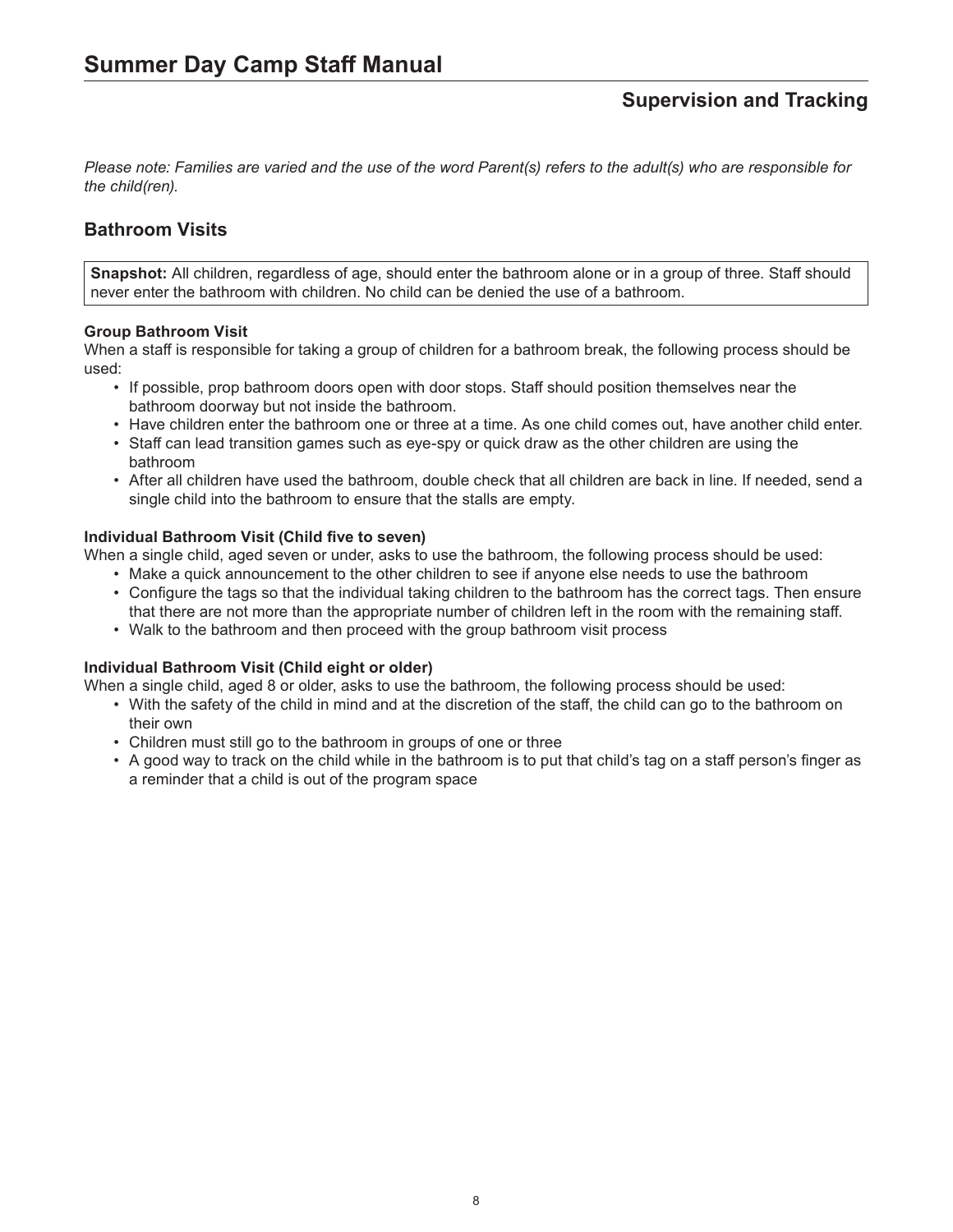*Please note: Families are varied and the use of the word Parent(s) refers to the adult(s) who are responsible for the child(ren).*

## **Missing or Runaway Child**

**Snapshot:** All children need to be accounted for at all times during program. If a child looks like they are going to run, every effort, short of forcibly restraining the child, should be made to keep the child from leaving the premises. If a child runs from a camp or is missing from camp, Help Line will be called immediately. A missing child must be reported to state licensing.

#### **Proactive Steps to Prevent a Runaway Child:**

- Know which children might be likely to run
- Inform program director if a child attempts or threatens to run so that additional guidance can be given
- Keep doors that lead directly outside or into a hallway closed to reduce children's risk of leaving
- Have a designated space within program that children can go to for "cool down" if they become upset

#### **If a Child Attempts to Runaway:**

- Try to stop them with a firm, "STOP"
- If this is not successful and there is another adult in the program space, attempt to go after the child
- If there is more than one staff, one staff will continue to follow the child in an effort to maintain sight and sound supervision
- If child does not cooperate, program staff not following the child will call the five-minute contact for assistance and the Help Line for additional steps

#### **If a Child is Missing:**

- Stay calm. If a child was confirmed signed in and is unable to be located, first ask co-workers if they know the child's location.
- Have all staff check their attendance with the number of tags they have with the number of children in their group. Ensure that staff are completing a face-name check when counting their children.
- Check all areas the child could be within the space
- Ask the other children if they have seen the child
- If child is not found, follow procedures outlined below

#### **Search Procedures:**

- Remember to stay calm
- Gather two-way radio and ensure the other camp staff have their radios and they are turned on
- Check bathrooms, gyms, playground or other common program spaces
- Check parking lot, outdoor perimeter of the facility or other outdoor "hiding" places
- Ask facility staff, if present, to make an announcement over the PA system asking child to return to program
- Remaining camp staff will gather all children in one space that they can easily supervise
- Camp staff in program should call five-minute contact for assistance and the Help Line for additional steps
- If child cannot be located, additional steps may include calling the Parent, calling emergency services, or sending additional staff to help with search or camper supervision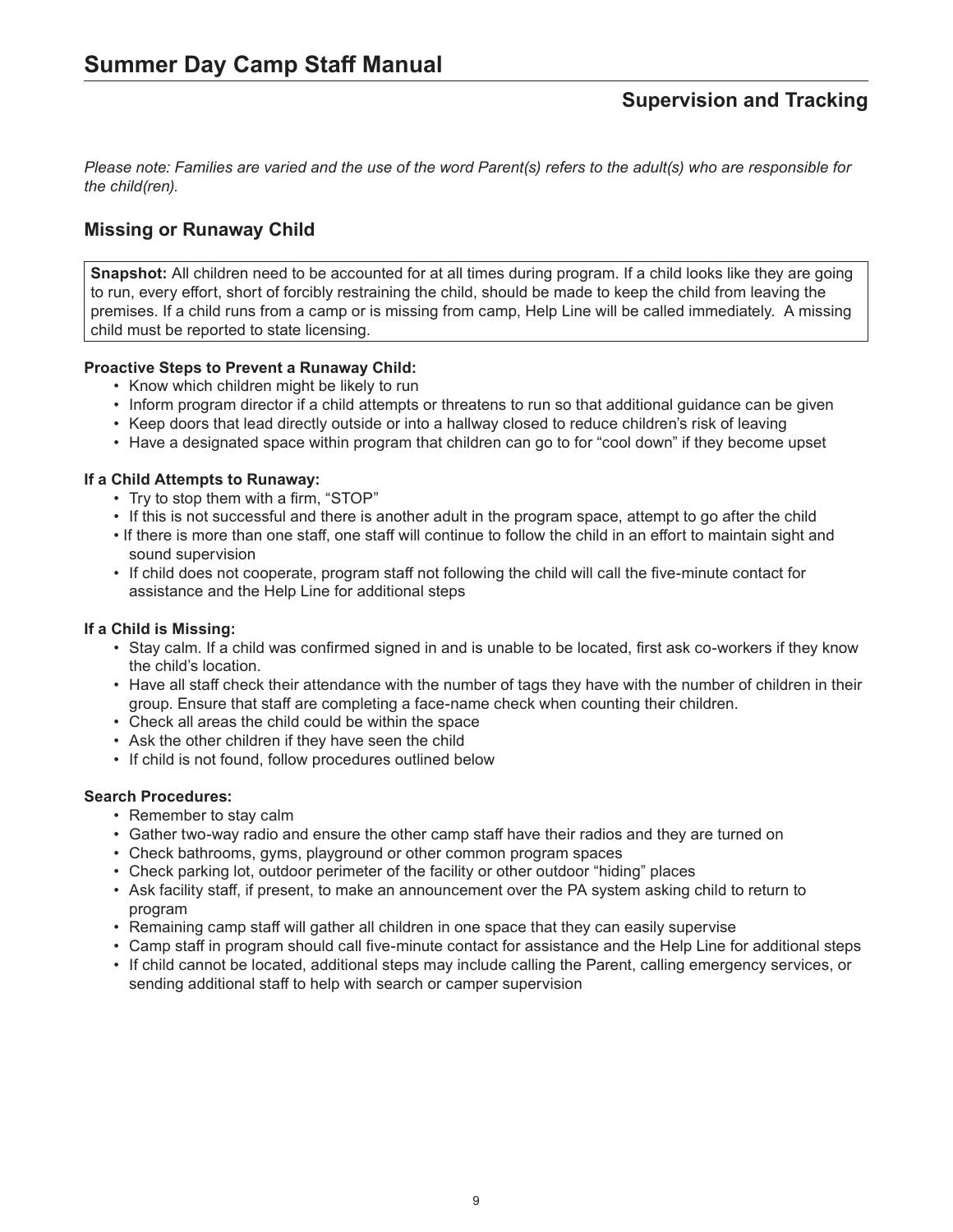*Please note: Families are varied and the use of the word Parent(s) refers to the adult(s) who are responsible for the child(ren).*

## **One-to-One Interactions**

**Snapshot:** Staff should strive to reduce the number of times that they are alone with a child. Staff are encouraged to always have another staff or another child present in all situations.

#### **Potential times where staff members may find themselves alone with a child:**

- Being the only staff present when the first child is dropped off or last child picked up
- When one child needs to use the bathroom
- When one child has a first aid need
- Working through a behavior situation with a child
- Taking a child to get something from their locker or classroom
- Administering medication to a child
- Supervision of a sick child

#### **Procedures to Avoid One to One Interactions:**

- Pre-plan transitions
- Schedule two staff to open or close program
- Use a buddy system in supervising groups
- If a child needs to go to their locker or bathroom, take multiple children
- Hold sensitive conversations in a quiet area within the program space
- Schedule regular bathroom breaks

#### **Best Practices When Staff Are Alone with a Child:**

- Let another staff person know you are alone with a child. Take a two-way radio and cell phone.
- Stay within public view at program site
- If a staff person is alone at the end of the day due to a late pick-up, they should move to a public/visible area and inform the parent of their movement. Then, call the Help Line.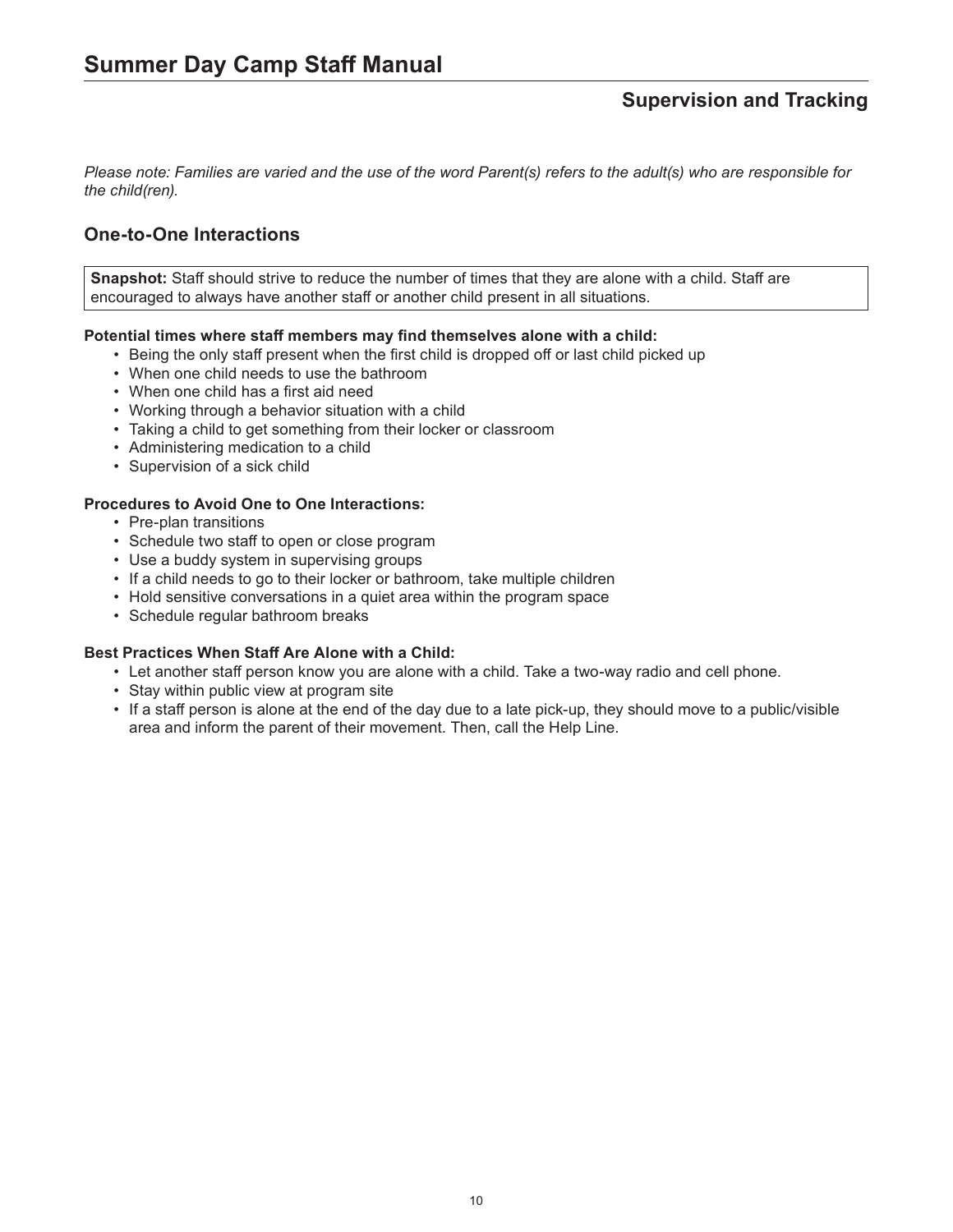## **Program Goals and Plans**

**Snapshot:** The highest priority for quality program plans is the safety of the children. Plans can assist in ensuring that days run smoothly and behaviors are better managed. Plans should also have specific objectives or goals associated with them. Program plans should be submitted in advance to the camp director.

#### **Establishing Goals**

All program plans should have a goal based on the needs of the children. When determining program goals, the following should be considered:

- The vision and core values of Wisconsin Youth Company
- The theme descriptions
- The age and stage of development of children
- The individual needs of children in the group
- That which makes Wisconsin Youth Company programs different and special

#### **Quality Program Plans**

Staff are required to complete weekly program plans that consider the following:

- Safety of children and staff
- Developmentally appropriate for assigned age group
- Realistic for the space and amount of time available
- Variety and interesting
- Keeping children engaged
- Detailed enough for someone to follow
- Excitement for children and staff
- Back-up activities
- It's summer; try to be outside as much as possible
- Pre-plan for messy activities: smocks, table cloths, and wet wipes

#### **Steps for Creating Program Plans**

- Review the theme assigned for the week
- Establish the goals for the week
- Research activities based on the provided themes. Consider the following interest areas: arts & crafts, manipulatives, science, nature, active play, games, drama, cooking, and outdoor activities.
- Consider the interests of the children and ask children for recommendations
- Begin to place activities onto the "This Week at Camp" planning sheet
- Organize instructions and make a supply list
- Search through current supplies to determine if any materials are already available
- Create a shopping list for camp director (see instructions below)
- Make you plan visually appealing and post it on the parent board. Make an additional copy to keep.
- Submit your plans to the camp director
- Once supplies arrive, organize your materials and prep for all projects
- Implement your activities and evaluate for future plans

#### **Diversity in Program Offerings**

Materials in program should represent families of all types in a positive way. This includes race, ethnicity, disabilities, family makeup, gender identification and cultural backgrounds. Plan activities that broaden children's cultural awareness and encourage acceptance of others. Encourage independence of children with special needs through environmental modifications and appropriate activities.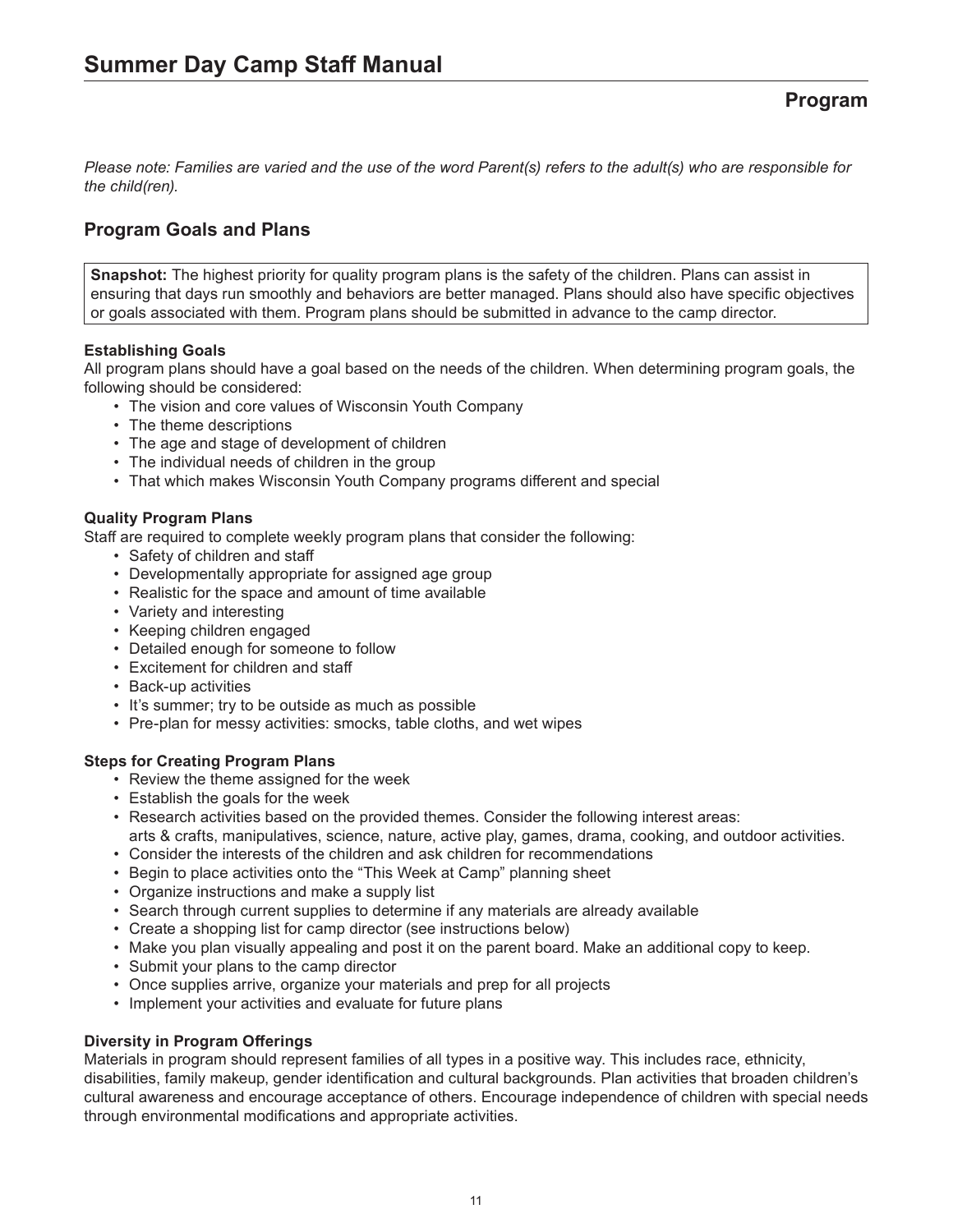#### **Creating a Shopping List**

Camp directors complete weekly shopping trips for camp. Ensure that shopping lists are turned in on time and as detailed as possible. Prior to creating a list, ask the camp director where they will be shopping. All items on shopping lists must be accessible in-store, not online. Always check the supply stock at camp prior to requesting an item on the shopping list.

#### **Weekly Festival**

Each camp hosts a weekly festival during each camp session. This is an opportunity for the entire camp to come together for all camp activities and festivities. Some weekly festival activities are pre-planned, but camp staff have the freedom to modify these plans to create the most exciting and engaging activities for their specific camp. Activities could include: weekly challenges, weekly awards, traditions such as a counselor being pied, all-camp field games, a talent show or a camp group presenting a song.

#### **Monday Kick-Off**

Each week should start with a Monday Kick-Off. Some children return each week; however, others will be new. The kick-off gives an opportunity for the camp director, or other designated staff, to review rules, familiarize campers with the space, share exciting news about the week, introduce staff and review camp emergency procedures. This is a great opportunity to get campers and staff excited about the week.

#### **Weekly Kit Rotation**

Wisconsin Youth has some materials that are cycled through camps each week of summer. This includes items such as specialty sports equipment, cooking equipment, science supplies, large games and more. Camp directors are responsible for picking these items up from, and returning them to, the Wisconsin Youth office each Tuesday throughout summer. Staff are responsible for keeping these items in good condition and informing the resource team if items need repair.

#### **Checking out Additional Kits**

Resource kits can be checked out from the Online Resource Library using the following steps:

- 1. Visit the Resource Library page from the bottom of the Wisconsin Youth Company homepage
- 2. Log in using your username (first initial/last name and the password WYCstaff
- 3.Search through available resources
- 4. Select 'Reserve' for the kits you would like
- 5. If reserved by Thursday morning at 9 a.m., kits will be available for pickup by the following Tuesday

#### **Movies**

Movies should be used infrequently within programming. If a movie is shown, it must be a rated G-movie. There must be at least three other program activities available for children that are not interested in watching a movie.

#### **Animal Exposure in Program**

Privately owned animals are not allowed on program premises. If a pet is on the playground, Wisconsin Youth Company children may not pet or play with the animal. The local zoo, humane society or other organizations may bring animals for display or educational purposes. Staff must contact the program director prior to arranging an event that will involve animal exposure. All children and staff must wash their hands with soap and water after animal exposure.

#### **Internet Use in Program**

It is the policy of Wisconsin Youth Company that children do not use personal electronic devices (phones, tablets, etc.) during program hours. Children are encouraged to leave electronic devices at home. If an electronic device is brought to program, staff can offer to store that device in a safe location during program hours.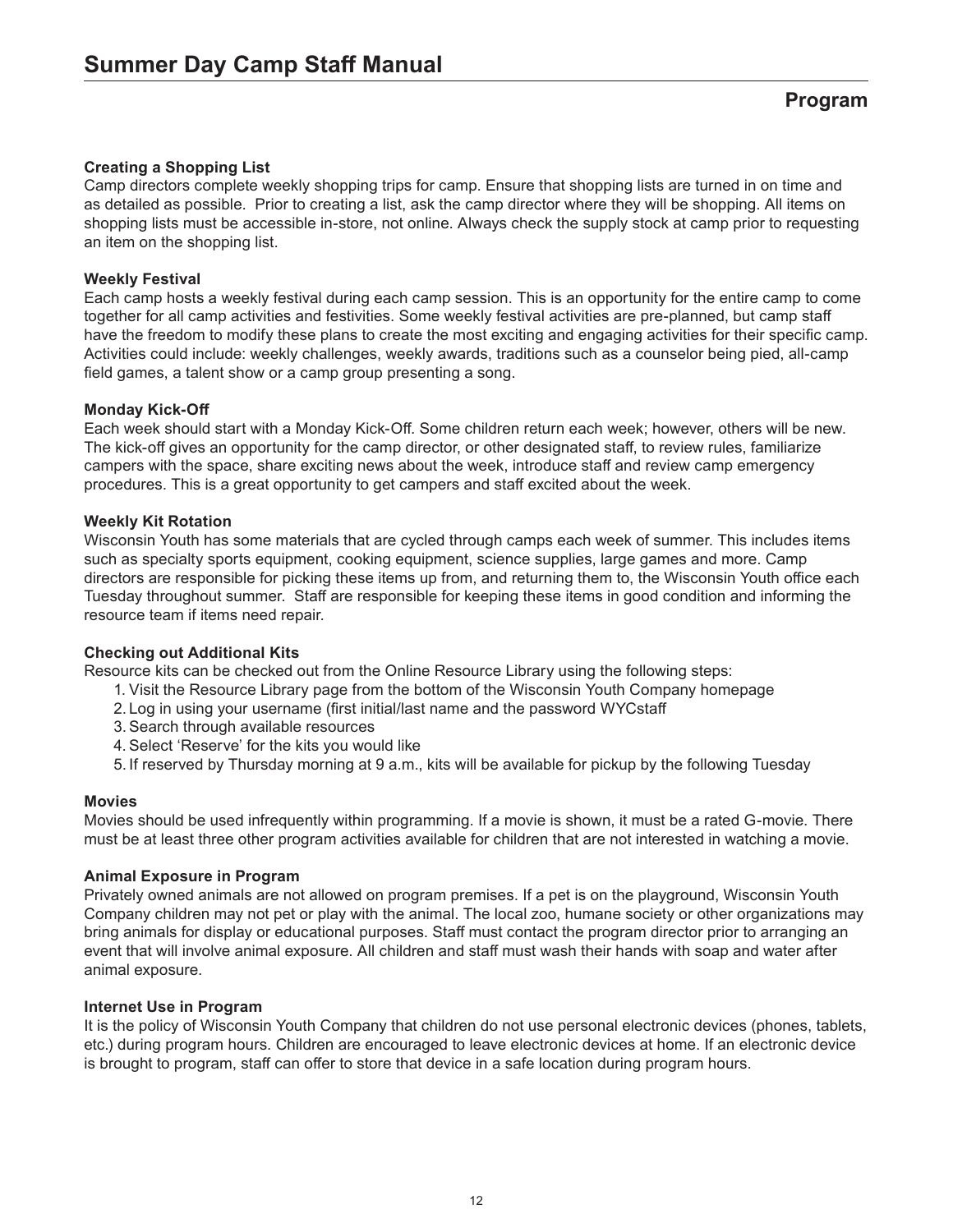# **The Camp Environment**

**Snapshot:** Staff should consistently work to enhance their program environment and ensure that all areas remain safe and clean. In an effort to enhance the "camp" feel and utilize our outdoor space, staff are encouraged to plan multiple programs throughout the week that take place outdoors. Staff should incorporate outdoor play and nature programming into their weekly plans.

#### **Make Camp Feel Like "Camp"**

Wisconsin Youth Company most commonly operates summer day camps out of school buildings. Below are some ways to make a school feel like camp:

- Refer to the school building as the camp location
- Establish group names such as 'Bear Cubs', 'Lions', 'Oaks', etc. Avoid calling groups by their grade.
- Create weekly traditions such as 'golden dustpan' or 'warm fuzzy boxes'
- Sing camp songs
- Hold opening and closing ceremonies
- Decorate the program rooms
- Create a fake campfire
- Offer traditional camp crafts like friendship bracelets and lanyards
- Hold color challenges
- Create traditions associated with your weekly festival

#### **Creating a Welcoming Environment**

First impressions start as soon as families walk through the doors. Consider the following to create a welcoming environment:

- Everyone who enters the program space should be greeted upon arrival
- If time allows, engage the parent in brief conversation such as "How are you?"
- Set-up the parent table in an organized fashion so parents can easily find what they need
- At least one staff member should share a detail with each parent regarding their child's day. This can be as simple as "we had a great time at the splash pad today" or something more specific about the day.
- Always acknowledge that a parent and child is leaving by saying goodbye

#### **The Camp Environment**

The camp program space and break-off spaces should be comfortable and inviting. Environments can be enhanced with rugs, various seating options and lots of space for children to socialize. Children need variety within their environment to accommodate different needs. Ensure that the camp environment has the following spaces available:

| <b>Table Spaces</b> | <b>Floor Spaces</b>            |
|---------------------|--------------------------------|
| Arts & Crafts       | <b>Blocks &amp; Constructs</b> |
| <b>Board Games</b>  | <b>Dramatic Play</b>           |
| Snack               | <b>Quiet Space</b>             |

#### **Space Layout**

The following should be considered when determining the space layout for a program:

- The flow of foot traffic and avoiding 'runways' for children to run in program
- The storage of carts in and out of program
- Activity and noise levels
- Natural and artificial lighting
- Ensuring that doors and/or exits are not blocked by program supplies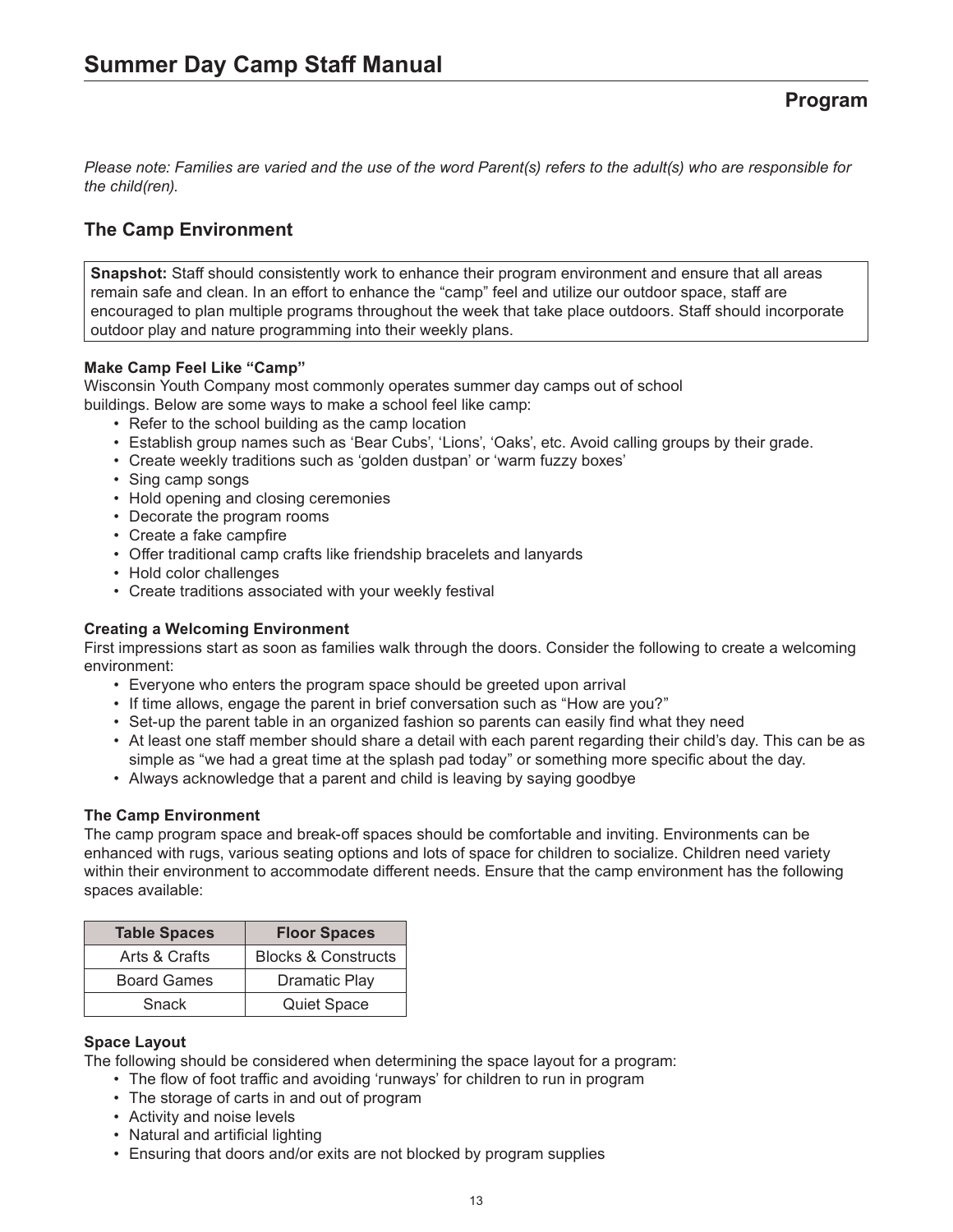#### **Storage of Children's Belongings**

Storage space for children's belongings should be made available at each program. Each child should be provided individual storage space. Storage spaces should be off the floor and could include cubbies, lockers, hooks, baskets or bins.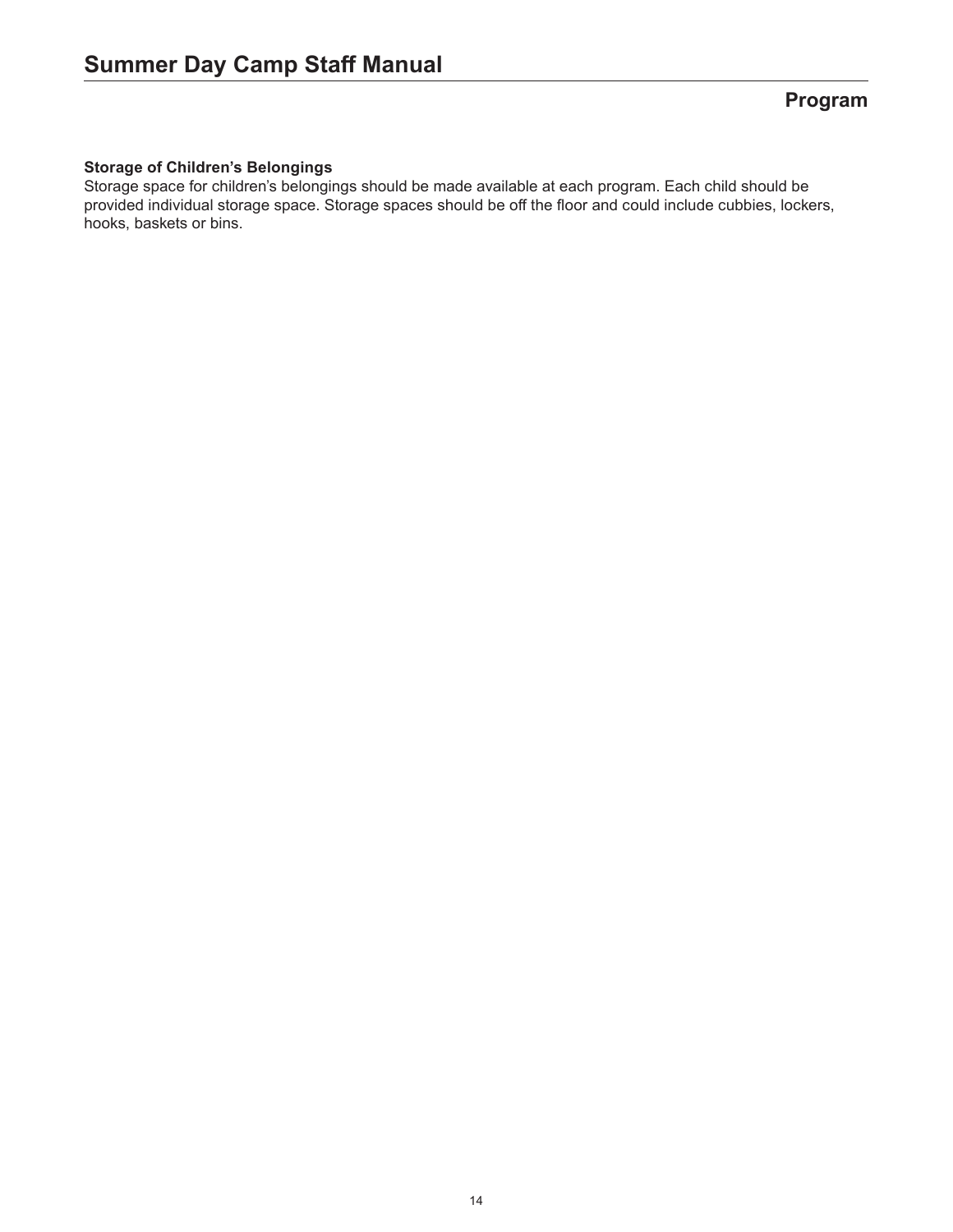## **Schedule**

**Snapshot:** The exact daily and weekly schedule may vary from camp to camp. There can be some flexibility within the schedule however, each day must include two designated snack times, lunch, group projects and a brief rest time. Additionally, there are two field trips within each week as well.

#### **Sample Weekly Schedule:**

| <b>Monday</b>                 | <b>Tuesday</b>          | Wednesday  | <b>Thursday</b>          | <b>Friday</b>          |
|-------------------------------|-------------------------|------------|--------------------------|------------------------|
| <b>Before Camp Activities</b> |                         |            |                          |                        |
| Camp Kick-Off                 | A.M. Snack              | A.M. Snack | A.M. Snack               | A.M. Snack             |
| A.M. Snack                    |                         |            |                          |                        |
| Group Time                    | Group Time              | Group Time | Group Time               | Group Time             |
| Lunch                         | Lunch                   | Lunch      |                          | Lunch                  |
| Rejuvenate                    |                         | Rejuvenate | Field Trip with<br>Lunch | Rejuvenate             |
| Group Time                    | <b>Weekly Swim Trip</b> | Group Time |                          | <b>Weekly Festival</b> |
| <b>After Camp Activities</b>  |                         |            |                          |                        |

#### **Sample Daily Schedule:**

| 7 a.m. (6:45 a.m. Waukesha)   | <b>Staff Arrives</b>                 |  |
|-------------------------------|--------------------------------------|--|
| 7:30 (7 a.m. Waukesha)-9 a.m. | <b>Before Camp Activities</b>        |  |
| $9-9:30$ a.m.                 | <b>Morning Snack</b>                 |  |
| $9:30-11:30$ a.m.             | <b>Morning Group Activities</b>      |  |
| 11:30 a.m.-12:30 p.m.         | Lunch                                |  |
| 12:30-1:30 p.m.               | Rest & Rejuvenate (quiet activities) |  |
| 1:30-3:30 p.m.                | Afternoon Group Activities           |  |
| $3-4 p.m.$                    | Afternoon Snack                      |  |
| 4-5:45 (6 p.m. Waukesha)      | <b>After Camp Activities</b>         |  |
| 6 p.m. (6:15 p.m. Waukesha)   | <b>Staff Depart</b>                  |  |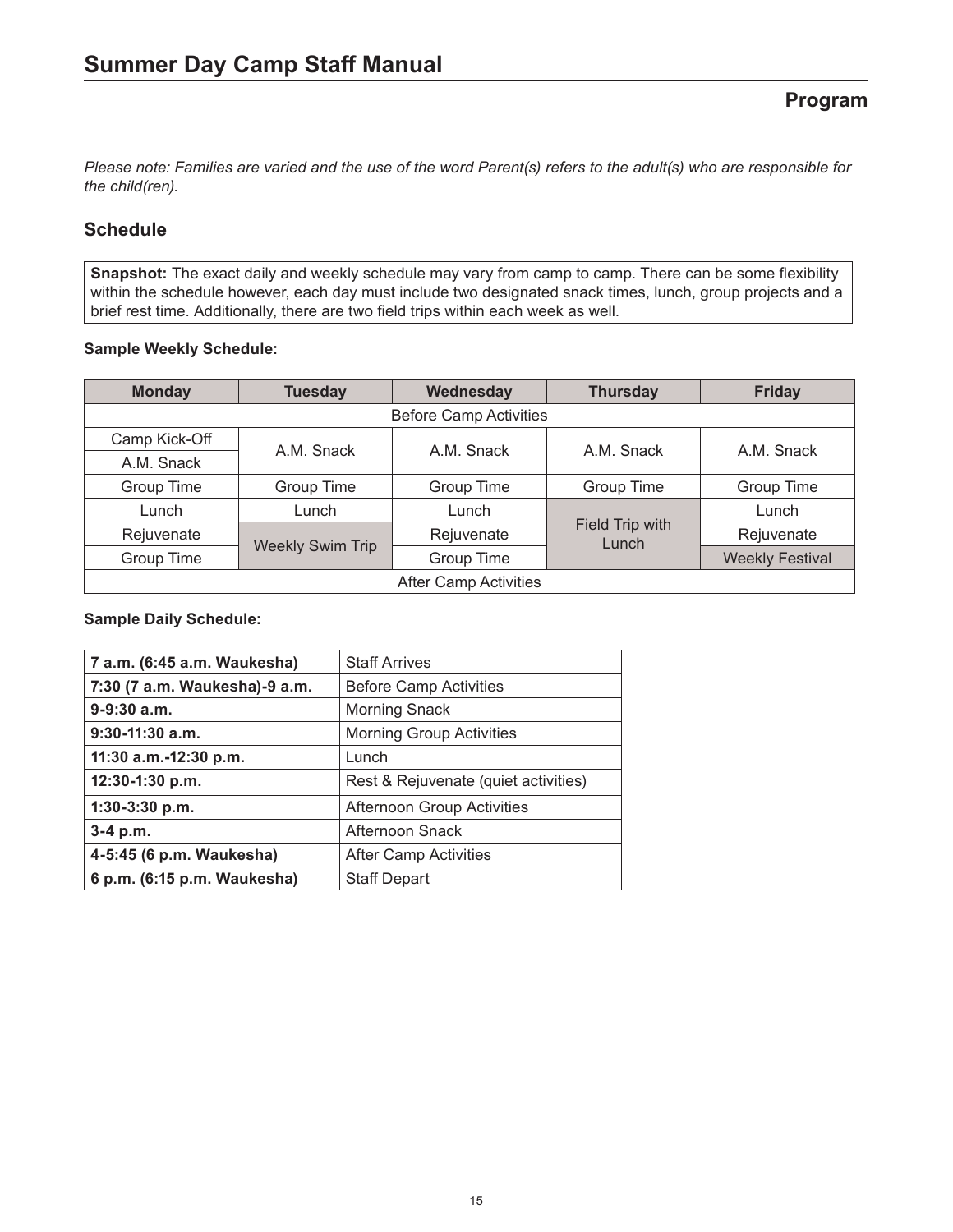## **Snack and Lunch**

**Snapshot:** Snack is served two times each day and campers provide their own lunch each day. Wisconsin Youth Company staff must follow company procedures that meet or exceed state licensing and ACA requirements for serving and storing snack. All food served by Wisconsin Youth Company is nut-free and sugar is not listed as one of the first three ingredients. Parents are encouraged to send nut-free lunches as well.

#### **Snack Delivery and Purchase**

Snack is delivered in cycles to camps on a bi-monthly basis. Camp staff are responsible for organizing snack upon arrival and ensuring that it is stored properly. Camp directors must purchase gallons of milk on an as-needed basis. Occasionally, camp directors may have to purchase additional snack items as well.

#### **Snack Menus**

Snack menus should be posted on the licensing board for parent review and must comply with licensing requirements. Menus should be planned one week in advance and contain a morning and afternoon snack. Menus are stored on site throughout the duration of summer. Any changes or additions to snack should be noted on the snack menu.

#### **Food Groups**

Snack should include two items from the following food groups. Both items must represent different food groups:

- **Grains:** Whole grain or breads, cereals and crackers
- **Dairy:** Cheese, milk and yogurt
- **Fruits & Vegetables:** Canned or fresh fruits and vegetables
- **Meat or Other Protein:** Meat, soy butter or alternate protein products

#### **Milk and Water**

Milk and water should be available each day with both snacks and lunch. When milk is served, a daily count must be taken. Chocolate milk is not to be served due to its high sugar content.

#### **Snack Prep**

Gloves should always be used for both snack prep and serving. Snack can be prepared in advance with the following methods:

- Cut up fruit such as apples or oranges into slices. Place slices in a bowl, cover, date and store in refrigerator until snack.
- Place grab-and-go items in a bowl for easier serving
- Prep soy-butter by scooping it into small serving bowls
- Open canned fruit ahead of time and store in a covered bowl

#### **Snack Procedure**

The following procedure should be used to ensure a successful snack experience:

- Tables where snack will be served should be cleaned with a two-step process before and after snack is served. Step one: Clean with Clorox wipe or soap/water solution. Step two: Sanitize with Clorox wipe or bleach/water solution. During camp, snack will not always be served at a table.
- Children and staff wash their hands. If staff cannot wash their hands, they can use a soap & water wipe.
- Children and staff should be seated at the snack table and snack should be available family style, if possible. If snack is not being served at a table, staff should still be seated with children.
- Snack should be available for 40 minutes. Remind children about snack with a "last call for snack" warning.
- Seconds always need to be available. Seconds do not need to be the same as the first item served. For example, if cereal is the first item, bananas could be available for seconds.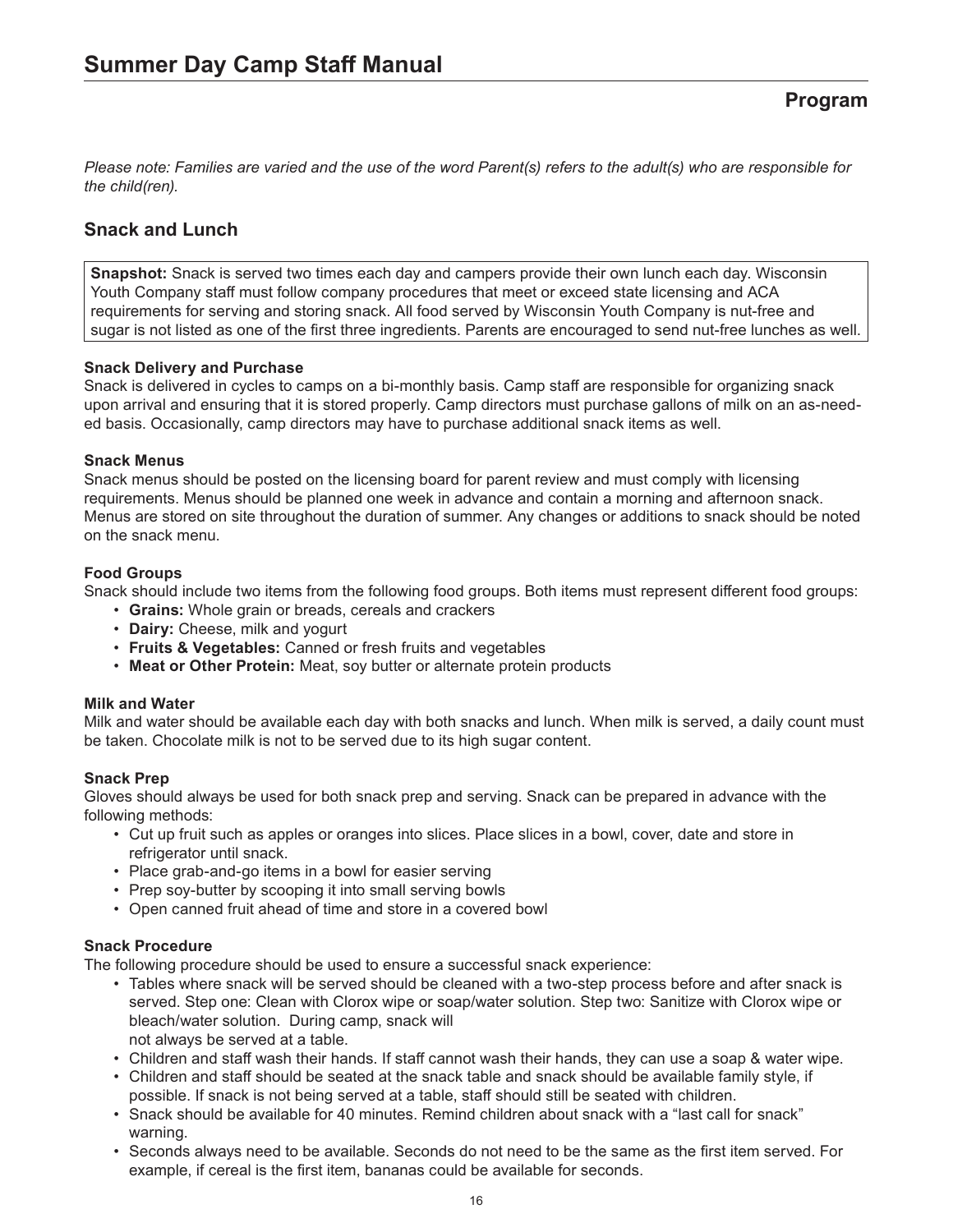#### **Lunch Procedure**

Lunch should occur in the same process as snack; however, children will bring their own lunches. Lunches must not require refrigeration or microwaving. Children may not share items from their lunches as many children have allergies. Wisconsin Youth Company recommends to parents that children bring nut-free lunches.

#### **Allergies and Special Diets**

Allergies and special diets are noted on a child's health history form. Children with food allergies and/or special diets will have a beige and blue tag. All staff should familiarize themselves with the allergies or special diet concerns for the children at program. Parents must provide written permission if they would like their child to be served a special diet for snack. Parents must provide all special food and it must meet the Wisconsin Youth Company nutritional requirements (nut-free and sugar must not be listed in the first three ingredients). Staff can provide parents with a copy of the weekly snack menu to assist in planning for special diets or allergies.

#### **Snack Storage**

Wisconsin Youth Company policy and state licensing require that snack be stored in the following ways:

- Any food that has been placed in open top serving bowls should be disposed of after snack (i.e. Crackers or canned fruit). Grab-and-go items or cereal served from a container with a closed lid can be saved and served again.
- Dry goods are to be stored in a cool, dry location
- All snack that has been opened needs to be stored in a food-grade plastic container with tight-fitting lid or Zip Lock bag. All items should be labeled indicating the contents and date opened.
- Prepared food that is saved must be used within 36 hours
- Refrigerators should be equipped with a thermometer and the temperature must be maintained at 40 degrees F or below. Freezers should be maintained at 0 degrees or below. Milk coolers used to temporarily hold milk during snack/lunch will have ice packs and thermometer and maintain temperature of 40 degrees F or below. Daily temperatures should be checked and recorded on the temperature log.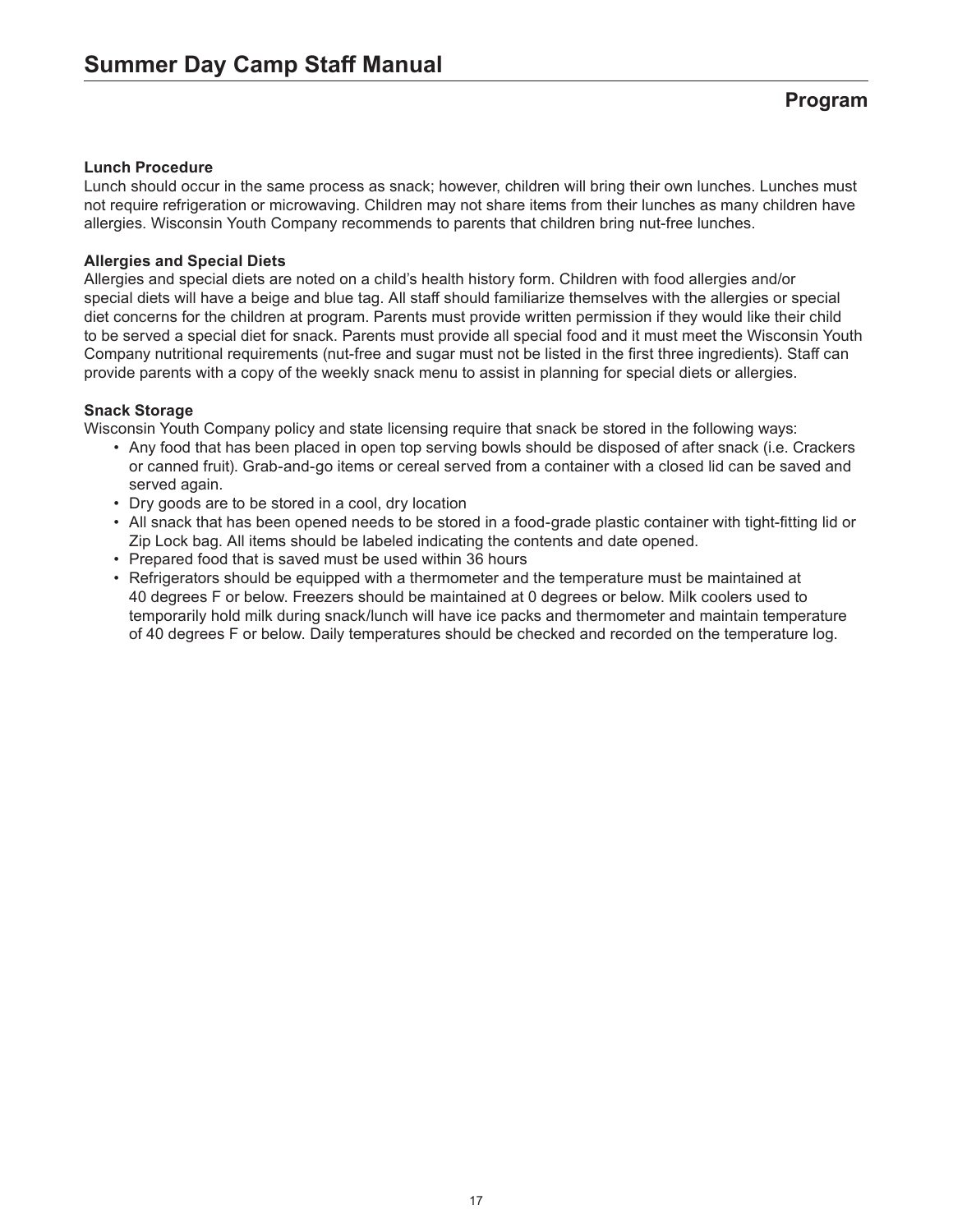# **Active Play**

**Snapshot:** All children should have an opportunity for active play throughout the day. Active play can occur outdoors on a playground or field or indoors in a gym. Wisconsin Youth Company must provide a safe active play environment to reduce possible accidents.

#### **Safety Considerations for the Gym**

The gym is often the number one area for accidents. Consider the following to reduce the number of accidents:

- Staff should be closely supervising the group at all times. Staff are encouraged to join in on active play; however, they must actively supervise while doing so.
- Shoes must be worn at all times. Tennis shoes are preferred, but at minimum shoes must have a heel strap. Bare feet, flip-flops and boots are not allowed. Ensure that shoes are tied.
- Limit the number of separate activities occurring at the same time in the same space
- All equipment should be used properly
- Always explain the rules of each activity before play begins
- Warn the group about any safety risks or concerns
- If the group is large, consider playing an organized group game rather than free-choice
- Explain boundaries in advance
- Loose clothing should be removed, such as scarves

#### **Safety Considerations for the Playground or Outdoor Play**

All children should remain closely supervised while outdoors. The following safety considerations should be implemented:

- Staff should monitor the use and condition of the grounds, equipment and any other play area. Check the area for hazards such as broken glass or lack of wood chips for fall coverage.
- Equipment must be used in the manner for which it was intended. For example, children should sit on swings and slide down a slide facing forwards.
- Children should not wear lose clothing on the equipment. Coats should be zipped and lose scarfs should be tied.
- Limit the number of children on any one piece of equipment
- Children must wear shoes at all times and laces must be tie
- Check weather conditions before going outside and limit equipment use if needed. For example, equipment could be icy or wet.
- Be aware of community members on the playground
- Hand slides, twirling monkey bars or merry-go-round style equipment is off limits. Contact the risk management director if you have questions regarding off limit equipment.
- If something doesn't look or feel safe, re-direct the children to another activity .

#### **Playground Tracking**

Prior to going outside, staff should determine playground zones. A zone is a designated amount of space that can be supervised by one staff. Once zones are established, the following should occur:

- Before staff go outside, they should ensure that their tags match the children they are taking outside
- Staff should remind children of the zones and which zones are 'open' or 'closed' depending on the number of staff going outside
- Once outside, staff should remain within their assigned zone and actively supervise by walking throughout the zone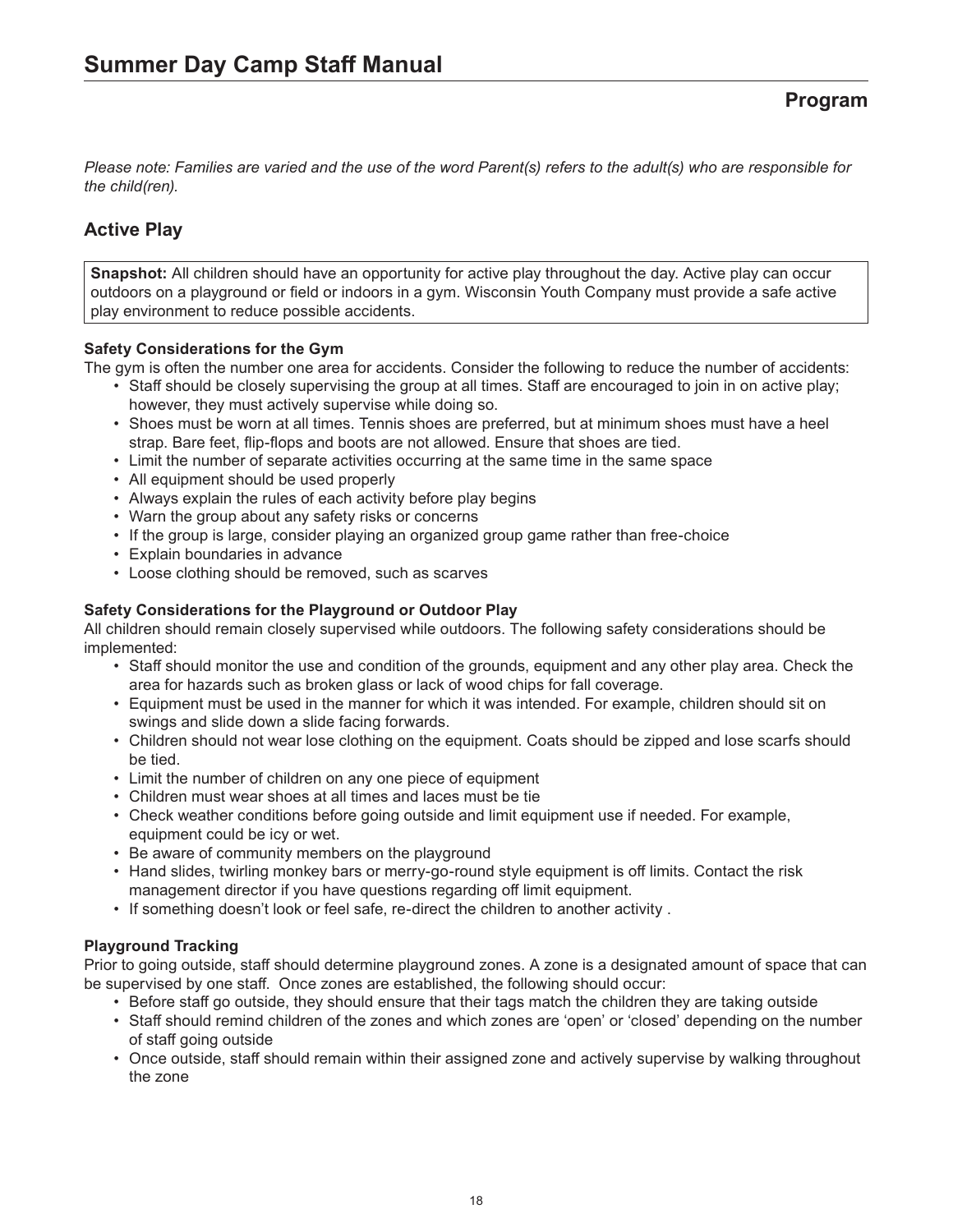#### **Equipment Maintenance**

All equipment should be in good working condition. If equipment is not in good repair, it should not be used. If there is damage or a concern with equipment belonging to the facility (i.e. playground), report the concern to the facility as soon as possible. If there is damage or a concern with equipment belonging to Wisconsin Youth Company (i.e. ball cart), report this to your supervisor as soon as possible to determine a plan to fix or remove the equipment.

#### **Organizing Group Games**

Group games are a great way to keep children active and safe in a small space such as a gym. When organizing a group game, keep the following in mind:

- Determine which game is going to be played ahead of time
- Review the rules with the children and if possible, have the children describe the rules
- Get involved in the game while supervising
- Be positive and enthusiastic about the game
- Ensure that the rules are developmentally appropriate for the entire group. The fewer rules, the better.
- Choose fair teams.
- Play games that keep everyone engaged. Avoid playing games where participants are 'out'
- Encourage all children to play for 10 minutes and then allow them the choice to sit-out if they are no longer interested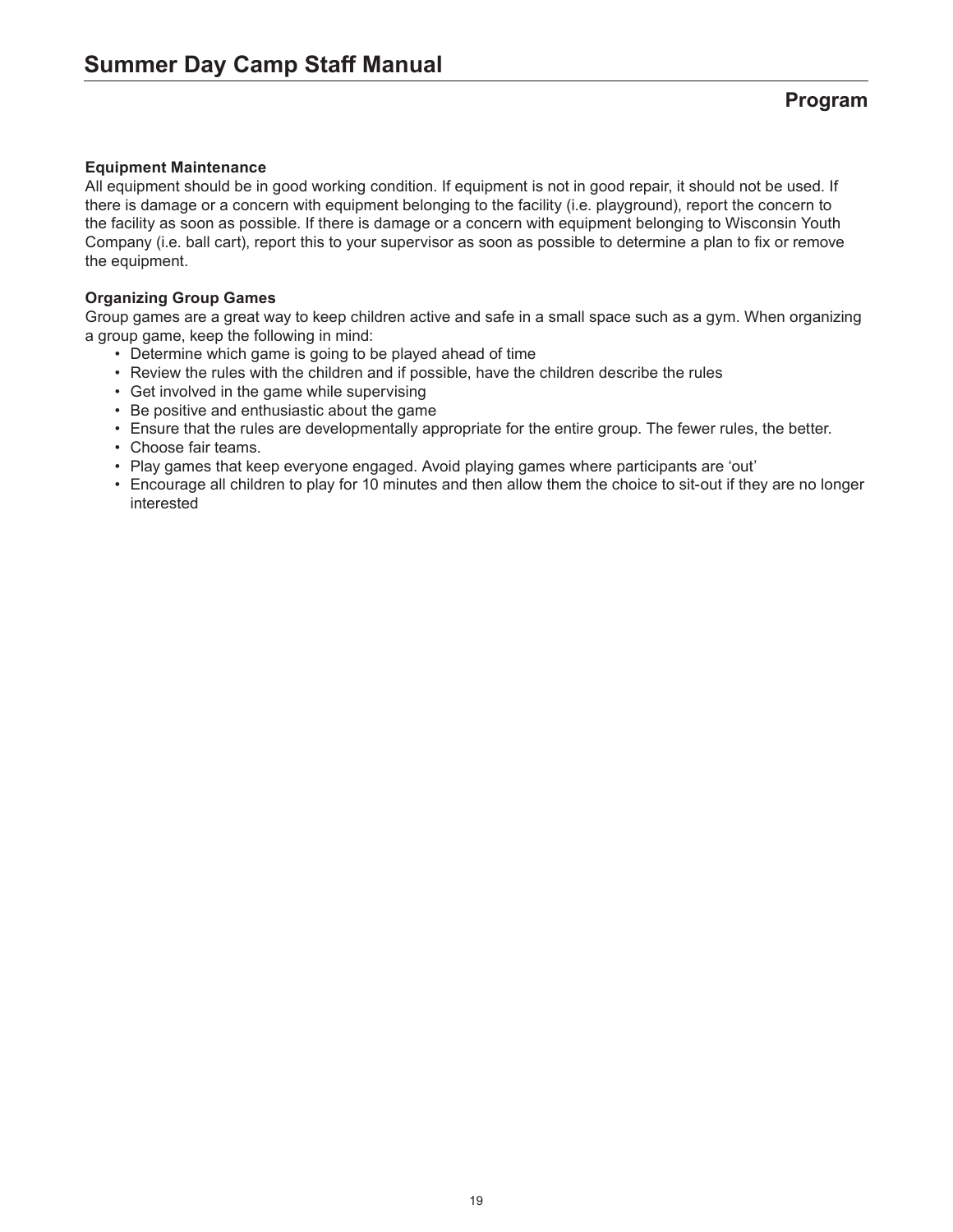## **Communication**

**Snapshot:** While in program, staff are not always able to communicate face to face with each other. Due to this and communication needed with the administrative office, there are other communication devices used in program. These devices should be used for program purposes only. Personal devices should not be used during program hours.

#### **Smart Cell Phones**

Each camp is equipped with a smart cell phone. This is the main cell phone for the program and is the phone that families or administrative staff will call to get in touch with camp staff. This cell phone must always be held by a camp staff, preferably the camp director or assistant director. The cell phone should remain on during program hours. Ensure that this cell phone is connected to your facility's Wi-Fi network if one is available. Cell phones are not for personal use.

#### **Flip Cell Phones**

Each camp is also equipped with multiple flip cell phones. These are to be used by staff if they need to get in touch with a parent, leave on a walking field trip, or are splitting up on a regular field trip. These cell phones are not for personal use.

#### **Uses for Cell Phones**

Cell phones should be used for the following tasks:

- Communicating with the administrative office for messages or other program matters
- Contacting parents
- Arranging field trips
- Arranging staff schedules
- Making emergency phone calls
- Communicating with the Help Line

Additionally, smart phones can be used to:

- Take photos (considering photo release)
- Look up the weather
- Research other program related matters

#### **Cell Phone Handling Procedures**

Smart phones should always be protected with a case. When not in use, cell phones should be kept in a secure location. Cell phones should never be taken home or elsewhere by staff. If there is an issue with a cell phone or damage occurs, inform the executive assistant right away. Staff should activate the voicemail on the cell phone. See Messages section for more details.

#### **Important Phone Numbers**

Wisconsin Youth Company administrative phone numbers are saved in all cell phones. In addition, emergency phone numbers are posted on an orange sheet on the licensing board at program.

#### **The Help Line**

The Wisconsin Youth Company Help Line is available for staff to use in emergency or crisis situations. The Help Line is also available if staff have a question that requires an immediate answer upon which the safety of a child or program is immediately dependent on. This phone number is saved in all program cell phones. The person answering the Help Line will respond and assess the situation, provide assistance and contact other members of the crisis team if necessary. Calling the Help Line is not a substitute replacement for calling 911. If a situation warrants a 911 call, make that call first and then call the Help Line to inform them of the situation.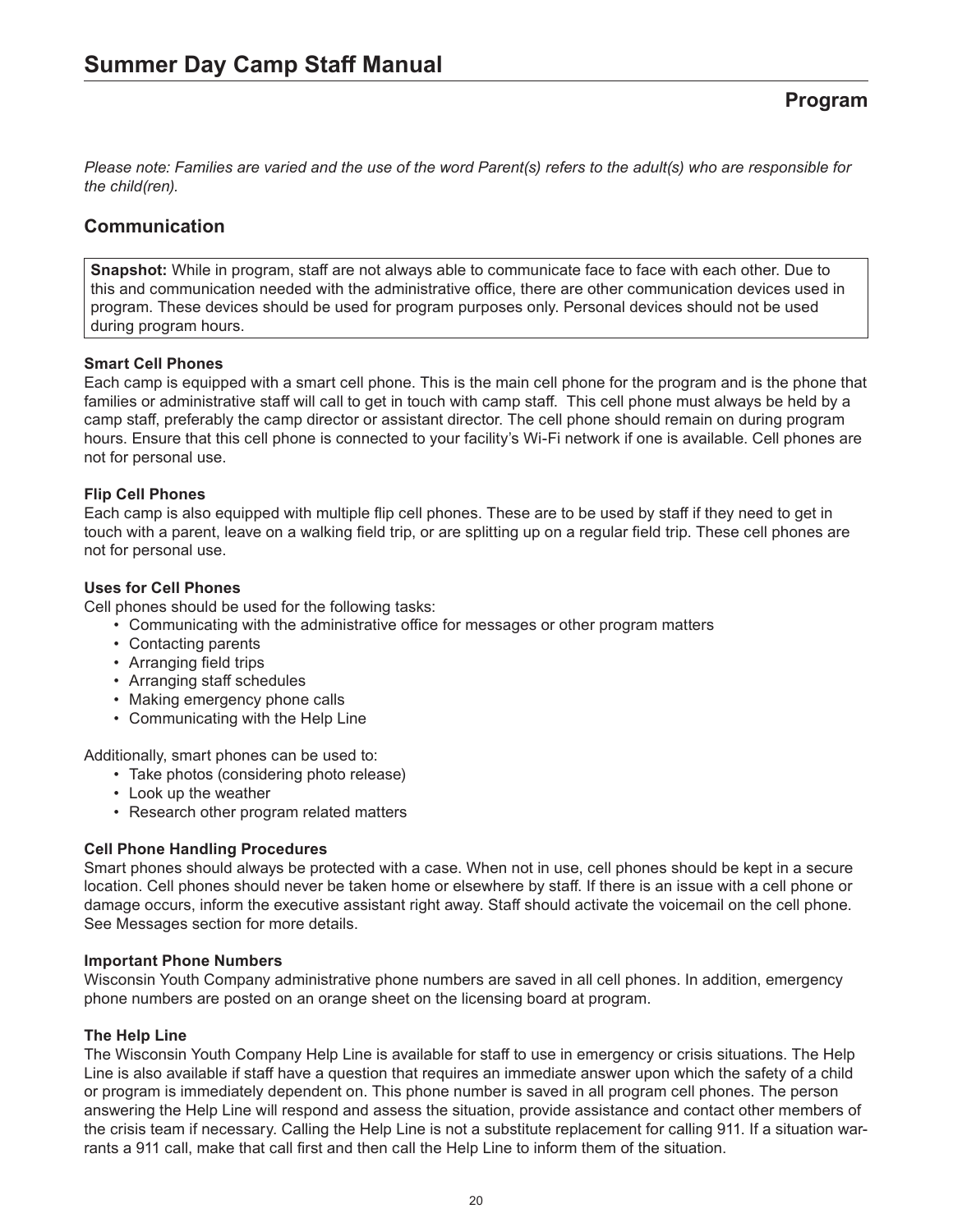#### **Two-Way Radios**

Two-way radios should be used at program and on field trips when staff members are out of physical sight and sound of each other. Staff should speak in a professional and appropriate manner on the radios. If there is an issue with any of the radios or if a radio is damaged, inform the program support specialist right away. Two-way radios should be used in the following

manner:

- When one staff is outside with children and the other staff is inside, the two-way ratio can be used to call for help, ask questions, or transition children (staff must still have sight of children)
- Communicate between two different groups or programs.
- Communicate when a child's pick-up person has arrived if the children are in another location. Campers must still remain within sight of staff during this transition.
- Radios need to be charged nightly to ensure adequate battery power for the following camp day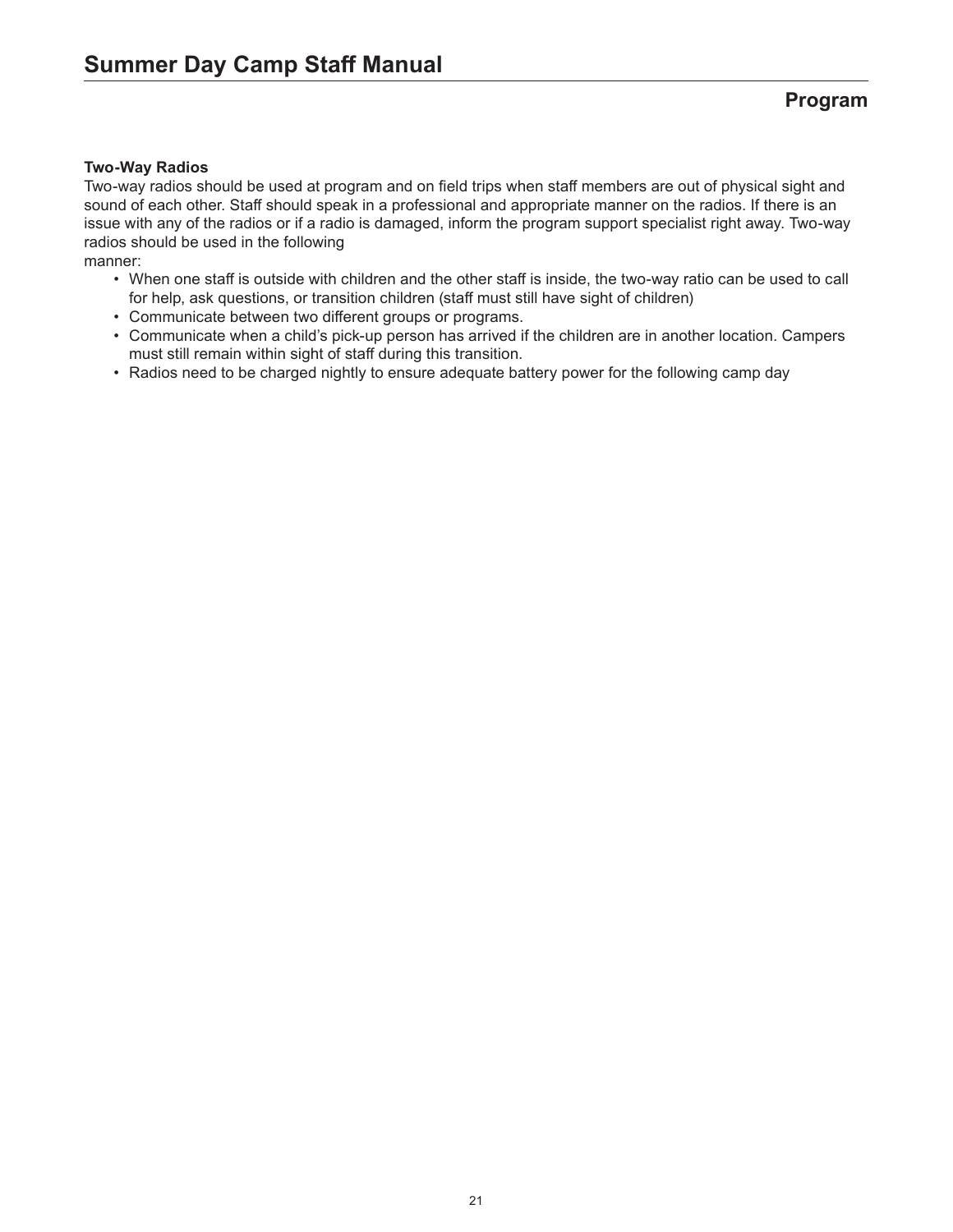## **Program Partners**

**Snapshot:** Wisconsin Youth Company programs have many partners that contribute to the success in providing high-quality out-of-school time care. Program partners include, but are not limited to, state licensing, American Camp Association, YoungStar and the schools or community centers that provide space.

#### **State Licensing**

Wisconsin Youth Company Summer Day Camps are licensed by the state of Wisconsin as day camps. Licensing rules are used as the framework for most of the program policies and procedures. A copy of the licensing rules must be available at all times to parents at the sign-in table. All staff are required to become familiar with licensing regulations. The terms of the license including capacity, ages of children, hours and months of operation are posted on the day camp license. Each summer there will be at least one licensing visit from a state of Wisconsin licensing specialist. Following a visit, the licensing specialist will create a record of compliance or non-compliance that must be responded to within the specified time frame. If there is a non-compliance, the program director and camp director will create an action plan for the non-compliance.

#### **American Camp Association**

Wisconsin Youth Company Summer Day Camps are accredited through the American Camp Association (ACA). ACA accreditation verifies that a camp complies with 300 individual program quality and health & safety standards. This assures that our programs meet or exceed national standards. Wisconsin Youth Company completes a formal ACA rating every five years which will include a visit to each day camp location.

#### **YoungStar**

YoungStar is Wisconsin's child care quality rating and improvement system. YoungStar provides Wisconsin Youth Company with tools to ensure that camps are delivering high-quality care.

#### **School or Community Partners**

Wisconsin Youth Company holds space use agreements and/or contracts with each of the schools and community centers in which programs are operated. The success of this agreement depends on open lines of communication and positive relations with school personnel. Camp staff are encouraged to greet school or community center staff and communicate effectively with them. Report any issues or concerns to facility personnel right away. Most importantly, Wisconsin Youth Company is a guest in our facility locations, and staff need to treat facilities and hosts with respect at all times.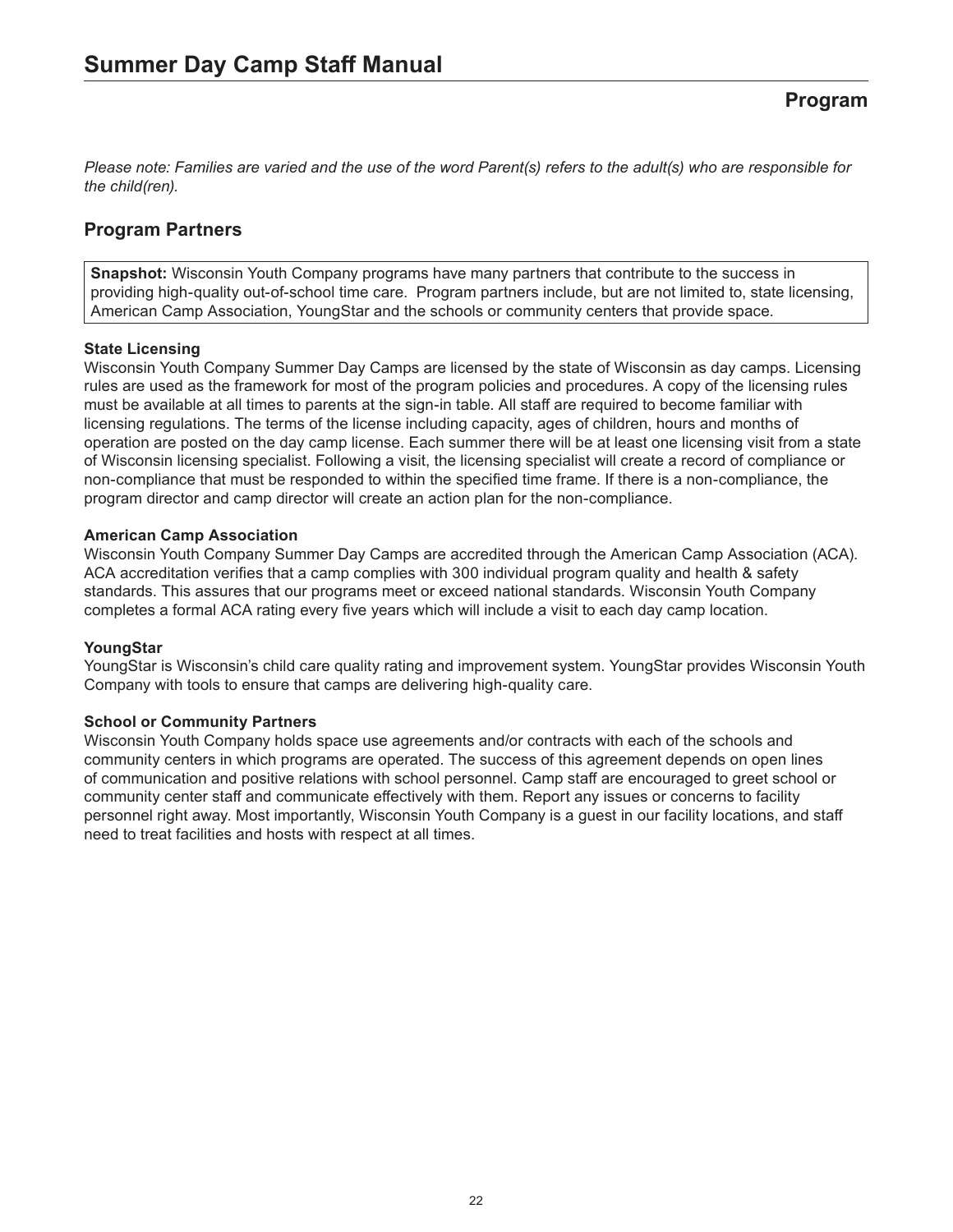*Please note: Families are varied and the use of the word Parent(s) refers to the adult(s) who are responsible for the child(ren).*

## **Transportation**

**Snapshot:** Field trips and activities away from camp are an important part of a quality program. Wisconsin Youth Company uses the services of school bus chartering organizations for field trip transportation. Field trips are made in accordance with state licensing regulations, ACA standards and Wisconsin Youth Company policies.

#### **Transportation Policy**

Chartered school buses are the only form of pre-approved transportation for field trips. If a privately owned vehicle is needed to transport a child; the following requirements must be met:

- Prior approval from the risk management director and executive director
- Written parental consent
- The driver must hold a valid driver's license
- The driver must be at least 21 and have at least 2 years' experience as a licensed driver
- Wisconsin Youth Company has documentation of adequate automobile liability insurance coverage on-file

#### **Transportation Guidelines:**

- All passengers should be provided with an orientation to safety regulations and procedures prior to departing
- All passengers must follow all regulations set by the bus chartering agency during field trips. This includes not exceeding the capacity of the bus.
- A staff member must take roll-call to match children's names to faces, followed by an overall count to ensure that everyone is safely on the bus
- If available, children and staff must wear seatbelts
- Any vehicle used to transport children must have its doors locked at all times while moving
- Children may not be left unattended in the vehicle
- There must always be a second adult in addition to the driver, traveling with the group that is trained in safety responsibilities and group management.
- Adult passengers are responsible for ensuring that children remain seated
- While the vehicle is in motion, children should not speak loudly, argue, roughhouse, etc. If necessary, the driver must stop the vehicle until all children are following directions.
- Persons in wheelchairs must be seat-belted with their chair in locked position and secured to the vehicle
- After children and staff exit the vehicle, a staff member must inspect the vehicle to make sure all children and staff safety exited the vehicle
- Children and staff may only be transported to destinations that can be easily accessed by emergency assistance and with cell phone service
- Under DCF state licensing, camps may only visit destinations within 1-hour distance from base camp location. Any exceptions must be pre-approved by DCF

#### **Transportation Requests**

Most field trips will be planned prior to the start of summer. The exception to this is the final week of camp and any additional field trips that the camp staff would like to take. All trips that are not pre-planned should be requested by using the transportation request form. The form should be completed at least two weeks prior to the date of the trip. Transportation requests should be turned into the program director. Additionally, this form can be used to request a walking field trip or to change a pre-scheduled trip. Please note that all transportation requests must be approved by the program director and transportation coordinator. If the requested destination is new, the risk management director must also provide approval. Once approved, camp staff will receive a copy of the transportation request form back in their mailbox.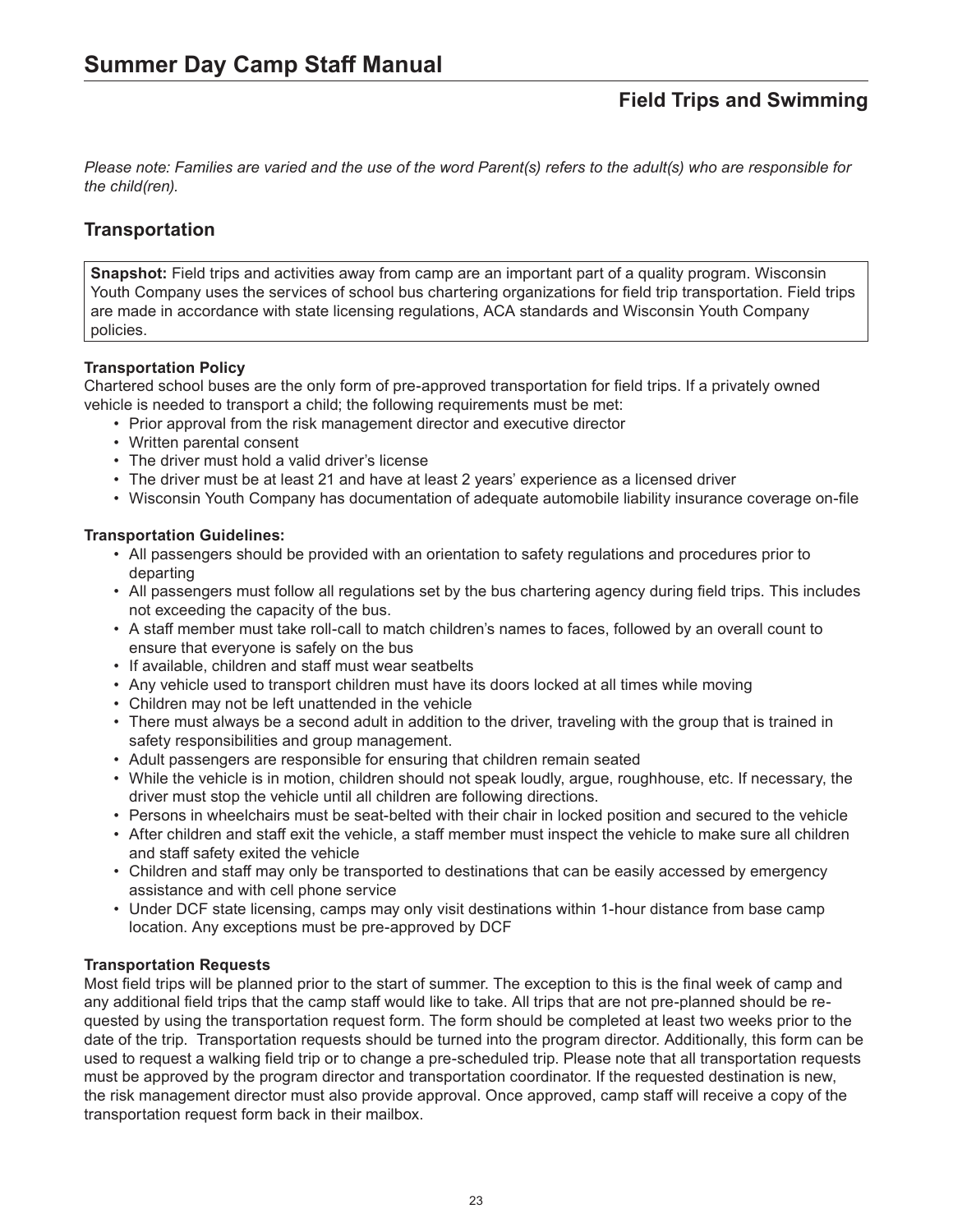#### **Transportation Schedule**

A transportation schedule containing information for all off-site trips for all camps will be created for each individual week of camp. Once the transportation schedule is complete, each camp director and assistant director will receive a copy via email. Double check the schedule to ensure that locations, dates and times are ccurate for your trips. Once the schedule is completed, it is very challenging to make changes or additions. Contact the transportation coordinator with any concerns or requests.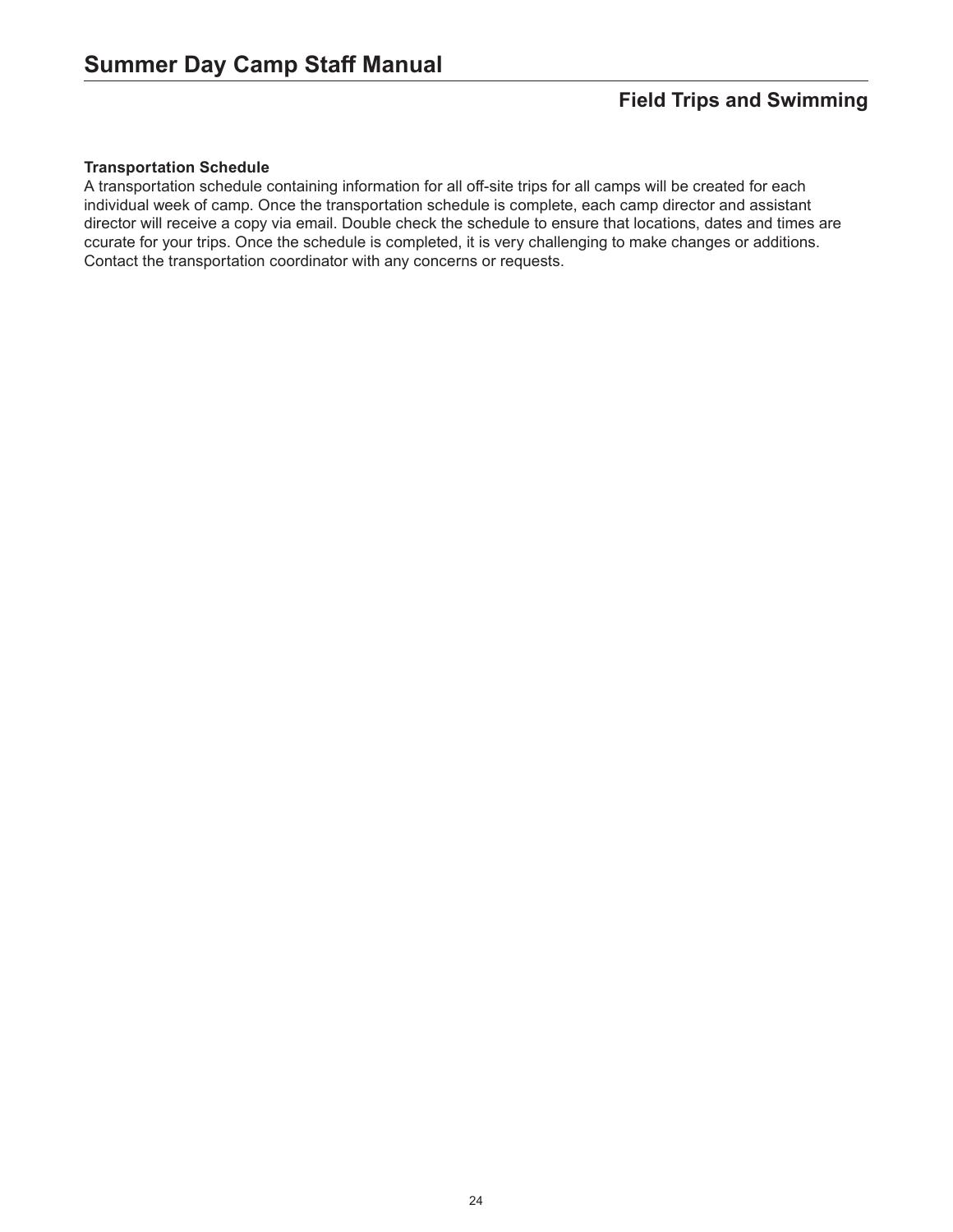*Please note: Families are varied and the use of the word Parent(s) refers to the adult(s) who are responsible for the child(ren).*

# **Day of Field Trip**

**Snapshot:** A lot of preparation goes into ensuring that campers and staff are prepared for the daily field trip. Staff should plan ahead and prepare campers and families to allow for an easier and safer field trip experience.

#### **Informing Families of Field Trips**

When taking trips off-site, families must be informed. The following methods are used for informing families:

- Families will receive a weekly newsletter via email on the Thursday before their scheduled camp session. This newsletter will contain information on all pre-planned field trips.
- If a field trip is changed or cancelled, the program director will inform families of the changes via email. Staff should also be sure to inform families of the change, and post it on their white board.
- If a walking field trip is occurring, staff must post signs and inform families in person
- Camp staff should also post all field trips on their white board
- When leaving for a field trip, place a sign where families can see it, stating when the group is scheduled to return from a field trip. Also be sure to post the camp cell phone number where it is clearly visible.
- In the case that a group is late returning to camp, inform the program director and a text message can be sent to all primary pick up persons informing them of the late arrival

#### **Preparing for a Field Trip**

Consider the following prior to leaving for a field trip:

- All children and staff should be wearing orange camp t-shirts. If someone does not have an orange shirt, provide them with a spare shirt labeled in sharpie with the camp name.
- If attending an aquatic field trip, allow adequate time for all children and staff to get changed prior to leaving. Remember that at larger camps this process could take close to an hour.
- All children and staff should take a bathroom break prior to loading the bus
- All children should apply sunscreen prior to departure
- All children and staff should ensure that they have water bottles and lunches, if needed. It is recommended that staff pack a couple extra lunches in case of emergency.
- Inform someone at your facility (custodian, front desk staff, school staff) that you are leaving for a field trip and when they can expect you to return

#### **Loading and Unloading the Bus**

- Once the bus driver arrives, double check to ensure that they know the destination and how to get there. Also, exchange cell phone numbers to make contact during or after the field trip
- Campers and staff should enter the bus in a single file line and load from back to front. Campers should sit no more than three (preferably two) per seat.
- Staff should strategically sit in a way that allows all children in the bus to be supervised. Staff should not sit next to another staff.
- Before the bus departs, one staff should go over bus rules (see below) and take attendance.
- When departing the bus, all staff and campers should depart in a single file line and meet at a pre-determined location outside

#### **Required Supplies**

The following supplies must always come with the group on a field trip:

- Attendance binders
- Registration binders
- Backpacks with identifier and emergency contact information label
- First aid kits
- Medications
- Cell phone(s)
- Two-way radios if applicable
- Tags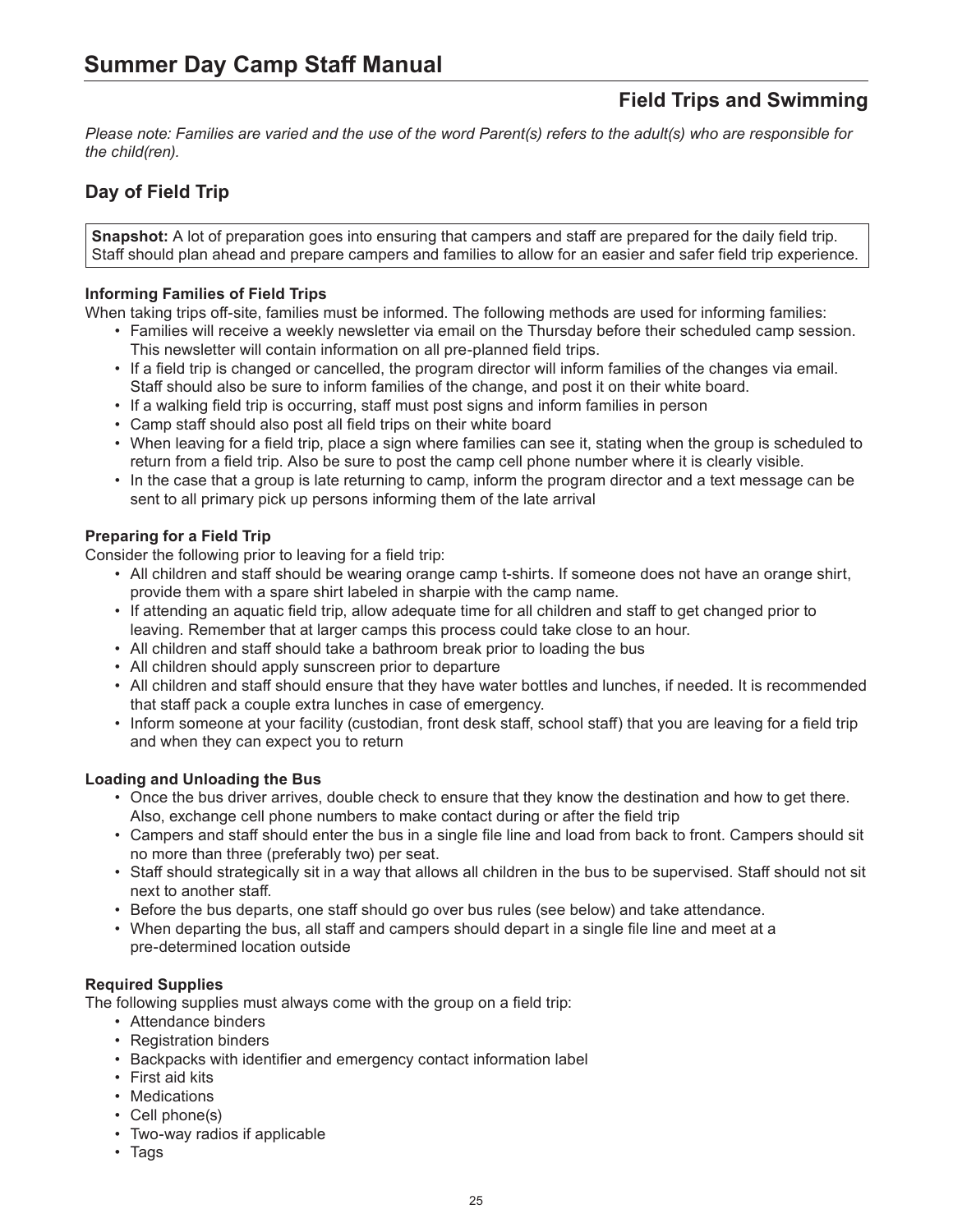- Water jugs, disposable cups, and a garbage bag
- Lunches, if applicable
- Extra sunscreen

#### **Camper Bus Rules:**

- Wear seatbelts if available
- Stay seated and face the front
- Campers should keep their hands/body to themselves and their body within the bus (i.e. no sticking hands out the windows)
- The aisle cannot be blocked
- No kicking the seat in front of you
- Voices must remain at a reasonably low level as to not distract the driver
- No food or drink, unless approved by the driver
- Listen to and respect the bus driver and all staff
- All garbage must be cleaned up and placed in a trash can or removed from the bus

#### **Arriving at a Field Trip Location**

Upon arrival at a field trip location, all children should remain seated. One staff should inform the group of where to meet once off the bus and any rules to consider while on the field trip. Often, a representative from the field trip location will come onto the bus to share rules or provide rules once off the bus. Once the children and staff have exited the bus, staff should ensure that they have the correct children in their group. One staff should do a final check of the entire bus to ensure all campers have left.

#### **Field Trip Tracking**

Camper groupings should be established prior to arriving at a field trip location. Each staff should be assigned no more than 12 campers (or eight campers if visiting the Dane County Fair or a swimming field trip). Staff should review rules and guidelines with their group. All campers, regardless of age, must remain within sight and sound at all times. All campers must also travel with their group for bathroom or water breaks.

If a child cannot continue on the field trip due to illness, injury, family emergency, behavior issues or mental, emotional or social health challenges, parents should be called for immediate pickup and the program director should be informed. If the situation is an emergency, emergency contacts should be called followed by the Help Line. When appropriate, staff should call 911 followed by the Help Line.

#### **Walking Field Trips**

All walking field trips must be pre-approved by the program director by using a transportation request form. At least two staff should attend walking field trips with campers. Staff must take all required field trip supplies and follow tracking guidelines. Prior to leaving for the field trip, review walking field trip guidelines and rules with campers. When crossing the street, consider the following:

- Use great caution and maintain awareness
- The group must remain on sidewalks for the duration of the walk, except when crossing the street
- Staff should distribute themselves at equal intervals along the length of the group including one person in the front and one person in the rear
- Always use crosswalks to cross the street, even if it requires a slight detour
- When crossing the street, the entire group should come to a compact and complete stop at the corner before crossing
- Staff should observe for the appropriate time to cross
- When no cars are present the lead staff will walk to the middle of the street and usher the entire group across the street
- The group will stop at the other side and wait for the entire group to cross
- Large groups may need to divide into smaller groups and perform this procedure multiple times
- When in doubt, wait and be safe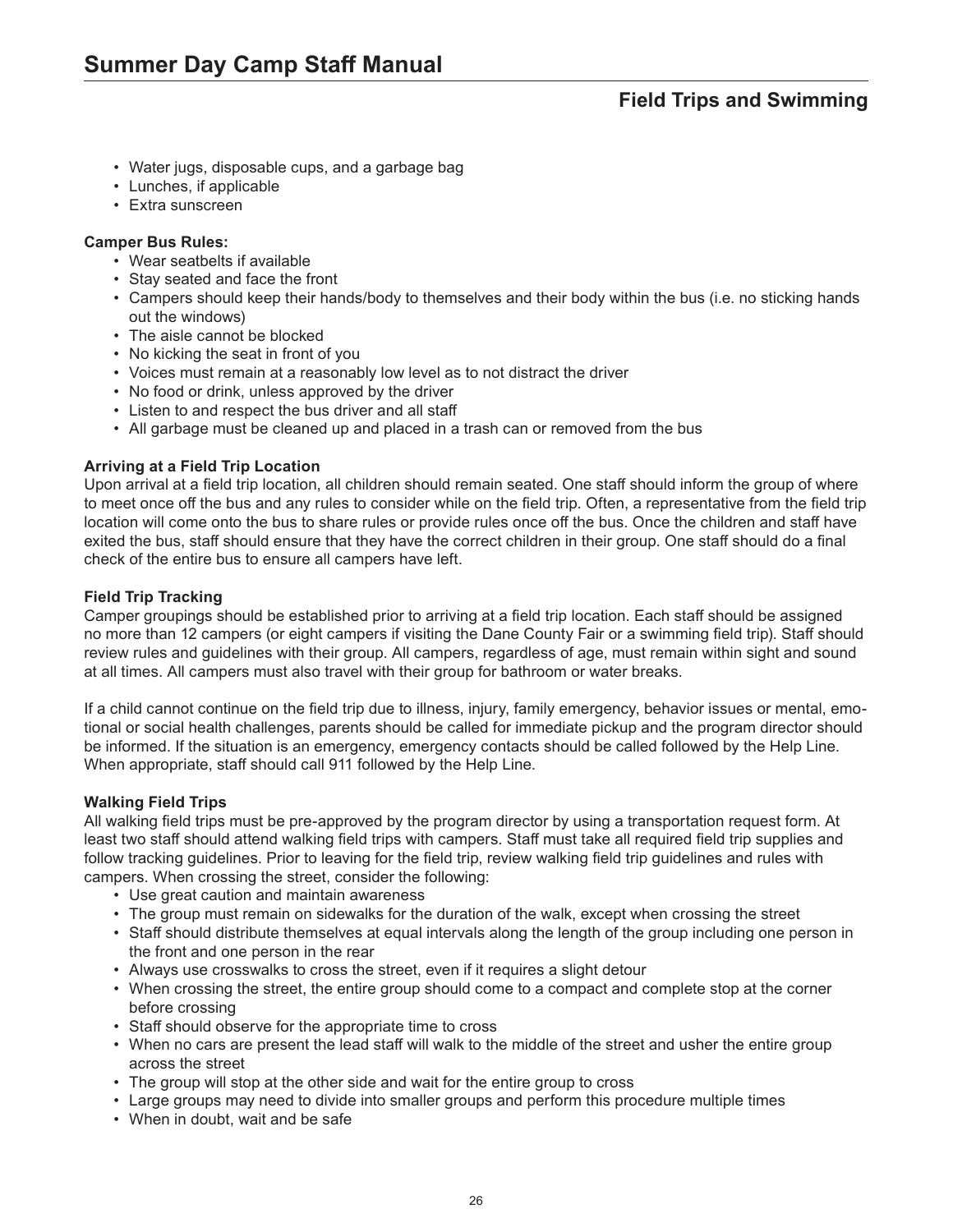*Please note: Families are varied and the use of the word Parent(s) refers to the adult(s) who are responsible for the child(ren).*

## **Swimming Guidelines**

**Snapshot:** All camps will attend an aquatic field trip at least once during the week. This field trip could be to a pool, beach or splash pad. If attending a splash pad, staff can follow regular field trip guidelines including tracking.

#### **Swimming Preparation**

- Staff should determine swim groups in advance. This can even happen earlier in the week.
- Allow ample time for campers to change into their swimsuits and apply sunscreen prior to boarding the bus. Campers should also receive their wristband and group assignment prior to boarding the bus.
- Provide an appropriate space for all campers to change
- Campers should apply sunscreen themselves. Staff should supervise to ensure it is covering all exposed areas. If a camper needs assistance, staff can ask another child to assist.
- The camp director or aquatic supervisor should provide a brief safety orientation prior to each swim trip. If you are visiting an aquatic facility; an employee of the facility may also give an orientation upon arrival.
- Staff should bring all materials required for a field trip, and ensure children have their towels as well

#### **Swim Levels**

Each camper is placed in one of four swim levels while at the pool or beach. Swim levels are predetermined by parents. Parents can change this level by updating a swim level permission form at camp or through the administrative office. Aquatic or Wisconsin Youth Company staff members reserve the right to decrease a campers swimming level for any reason. Swim levels can only be increased by a child's parent or guardian.

- **White Level- Non-swimmer:** Camper is not allowed to go in the water but may play in a designated area away from the water.
- **Red Level- Beginner Swimmer:** Camper has little or no swimming experience. Camper can enter the water unassisted and put their face in the water, but must stay in water no deeper than their waist level at pools or beaches.
- **Yellow Level- Intermediate Swimmer:** Camper has some swimming experience and has been introduced to deep water swimming. Camper can tread water for at least 20 seconds and swim using arm action and some side breathing. Camper can swim anywhere in a pool facility with water up to (but not exceeding) 6 feet deep. Camper can also use water slides at pool facilities that end in portions of the pool not exceeding 6 feet deep. In a beach setting, camper must remain in water no deeper than their chest level.
- **Green Level Advanced Swimmer:** Camper has a good deal of swimming experience and is comfortable in deep water. Camper can tread water for at least one minute and swim for an extended period of time with arm action and side breathing. Camper may swim anywhere in a pool facility regard less of depth and may use water slides that end in portions of the pool not exceeding 6 feet deep. In a beach setting, camper is still expected to remain in water no deeper than their chest level.
- **Double Green Level Advanced swimmer with diving board & deep water slides permission:** If available, camper may use low diving boards at aquatic facilities. Campers may not dive or flip into the water from a diving board (enter feet first only). Camper may also use water slides that drop into water deeper than 6 feet. In a beach setting, camper is still expected to remain in water no deeper than their chest level.

#### **Swimming Locations**

- Campers can only swim in areas designated as safe by the municipality and county health departments. If a beach is closed, campers may not swim there
- There must always be a lifeguard on duty in addition to a Wisconsin Youth Company provided aquatic supervisor who is lifeguard certified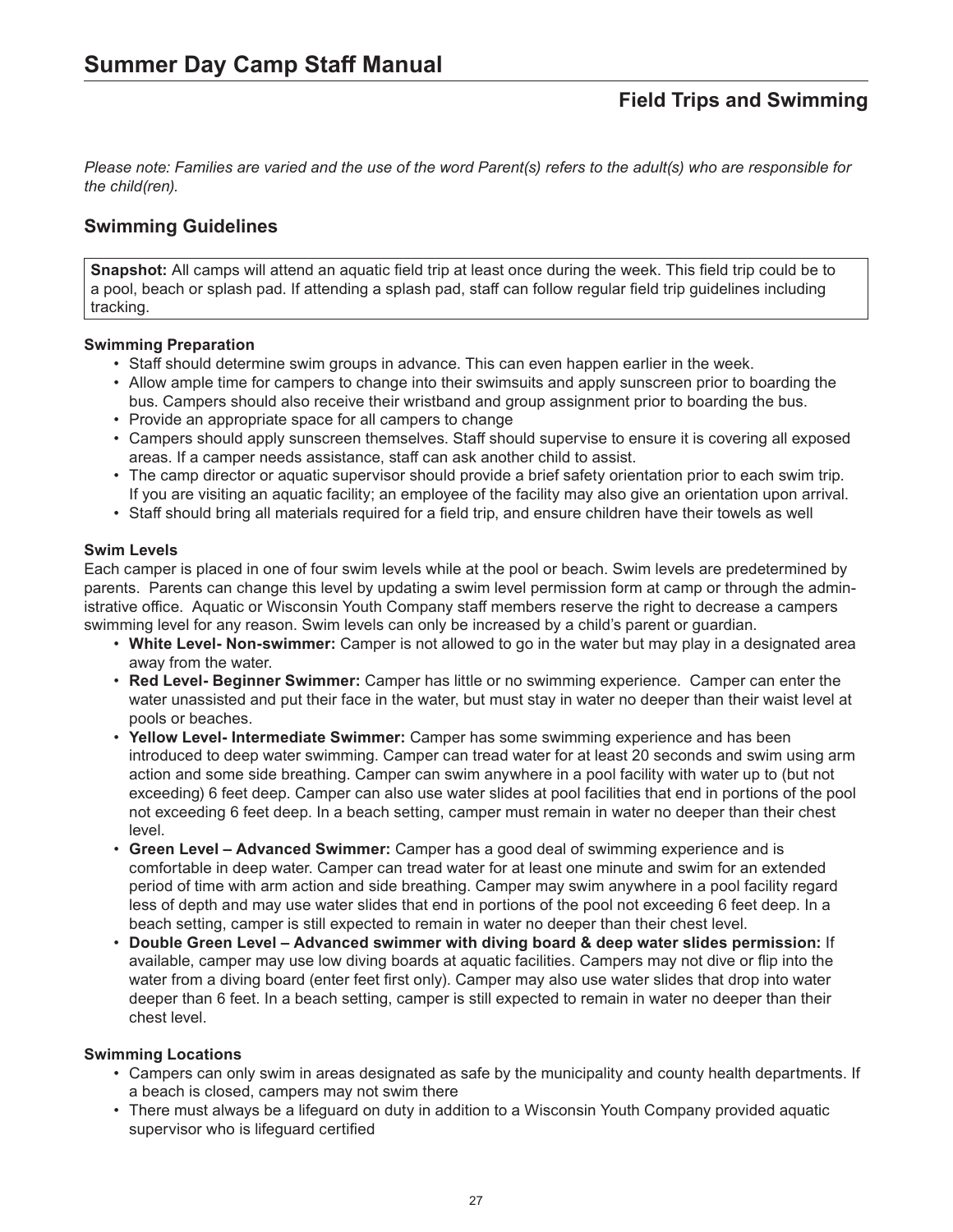- All campers must stay within the water depth associated with their swim level. Remember that these depths differ when visiting a beach versus an aquatic facility. Please refer to the swim levels above for specific water depths for each swim level
- The capacity of the pool or beach area must not be exceeded.
- The facility must contain a zero depth entry

#### **General Swim Rules**

- All campers and staff must be wearing an orange Wisconsin Youth Company camp t-shirt
- Campers and staff shall follow all regular posted rules and the direction of the lifeguard(s) on duty
- Staff may not use diving boards
- If staff are using a slide, they must go down the slide first and meet the group at the other end
- Campers and staff must always walk on the pool deck

#### **Aquatic Supervisor**

All camps must have an aquatic supervisor present when attending a pool or beach. The aquatic supervisor is a certified lifeguard that is actively monitoring the entire group and not assigned a group of campers; they are responsible for monitoring medications and first aid for the entire group as well. The aquatic supervisor initiates buddy checks requiring that all campers and staff get out of the water. The aquatic supervisor also makes decisions on whether or not certain equipment or areas within the pool should be off limits. After a trip to a pool or beach, the aquatic supervisor completes a brief swim report.

#### **Aquatic Supervisor**

All camps must have an aquatic supervisor present when attending a pool or beach. The aquatic supervisor is responsible for actively monitoring the entire group and not assigned a group of campers; they are responsible for monitoring medications and first aid for the entire group as well. Upon arrival to the pool, the aquatic supervisor should:

- Provide orientation to campers and staff regarding pool rules, buddy checks and boundaries including off-limit areas by swim levels
- Assess water and weather conditions to identify hazards and inform program director via phone of any potential hazards.
- Ensure that pool equipment is in good repair and inform staff of any equipment that should not be used
- Ensure that rescue equipment is readily available and in good repair

The aquatic supervisor initiates buddy checks requiring that all campers and staff get out of the water. After a trip to a pool or beach, the aquatic supervisor completes a brief swim report.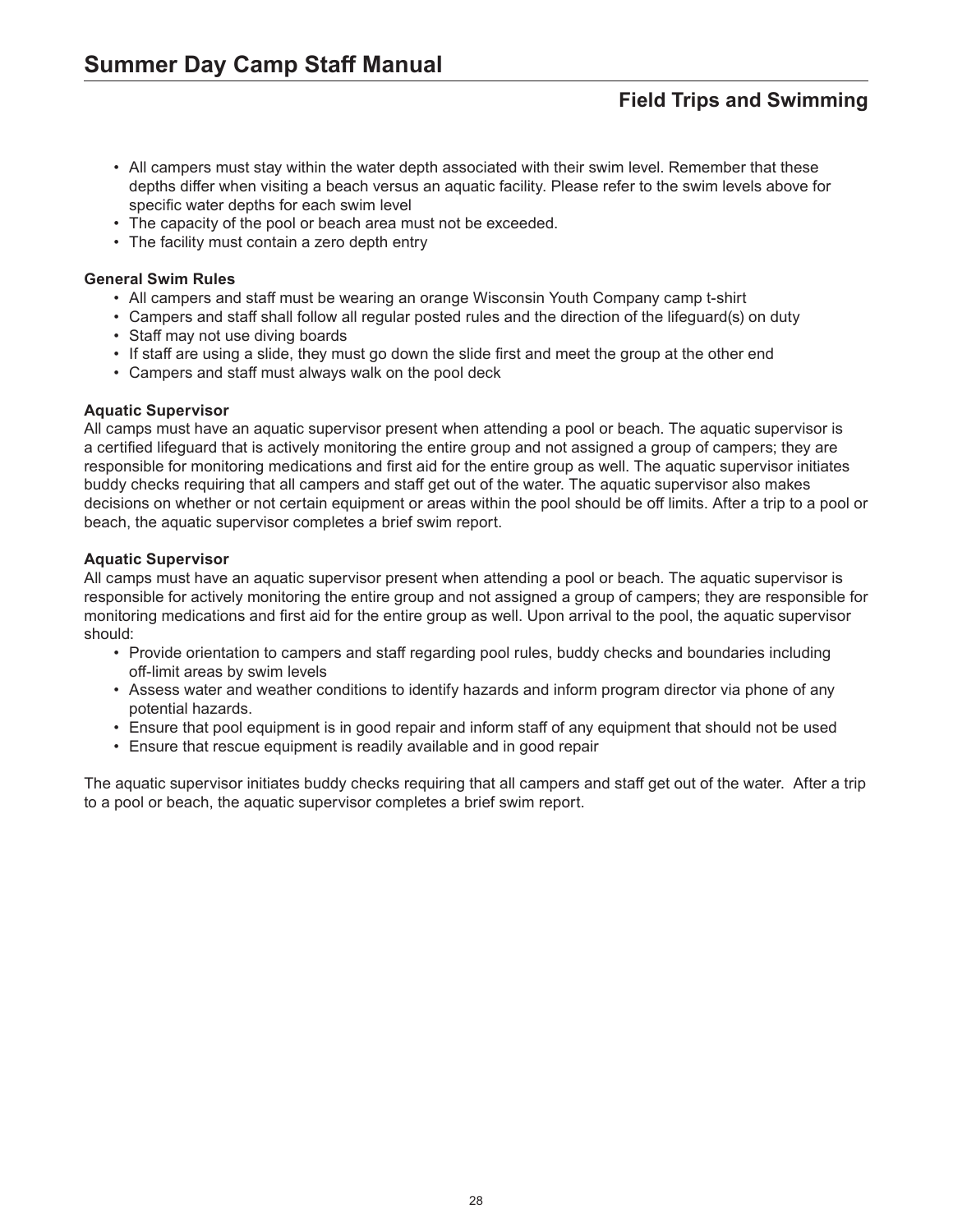*Please note: Families are varied and the use of the word Parent(s) refers to the adult(s) who are responsible for the child(ren).*

## **Swimming Tracking**

**Snapshot:** Pools and beaches are unfamiliar locations to children and staff. Because of this and the safety considerations involved in swimming, very close supervision and smaller ratios are used to assist staff in tracking effectively.

#### **Ratios**

There must be one Wisconsin Youth Company staff for every eight swimmers while children are actively in the water. Additionally, there must always be at least two Wisconsin Youth Company staff present while swimming. All campers assigned to a staff should be the same swim level. If campers aren't the same swim level, all campers must follow the guidelines for the camper with the lowest assigned level.

#### **Tracking Procedure**

Staff can supervise their group from the shore or from within the water. Staff must be positioned in a place where they can see all campers in their group. Within each group, staff should ensure that each camper has an assigned buddy. Buddy pairs should be children who are likely to play together during swimming trips. If there is an odd number of children, there can be one group of three. The following should be considered while swimming tracking:

- Each staff is responsible for monitoring their group at all times
- Children should remain within 20 feet of their buddy at all times
- If staff are assigned to the playground area with non-swimmers, they can have up to 12 campers in their care
- Campers who are playing on the beach are considered swimmers and must follow the buddy check
- If campers need to use the restroom and there is not a staff person available to take them, the entire group must exit the water and take a bathroom break. If there is a staff person (cannot be the aquatic supervisor) available to take children to the bathroom, the camper must go with their buddy and their tags should be transferred to the other staff person.

#### **Buddy Check Procedure**

The aquatic supervisor will initiate non-verbal buddy checks by waving a flag, towel or other item in the air. At this point, staff should yell out, "buddy check." All campers and staff must exit the water. Campers should find their buddy and raise their hands in the air, together. Staff should count children. The aquatic supervisor will circle the pool facility or beach and confirm the buddy count with staff individually. When complete, the aquatic supervisor will announce that campers can re-enter the water. Buddy checks should be completed at least every 15-20 minutes while on swimming field trips, but can be conducted more frequently if conditions require it (i.e. cloudy day with lower visibility, or crowded swim location).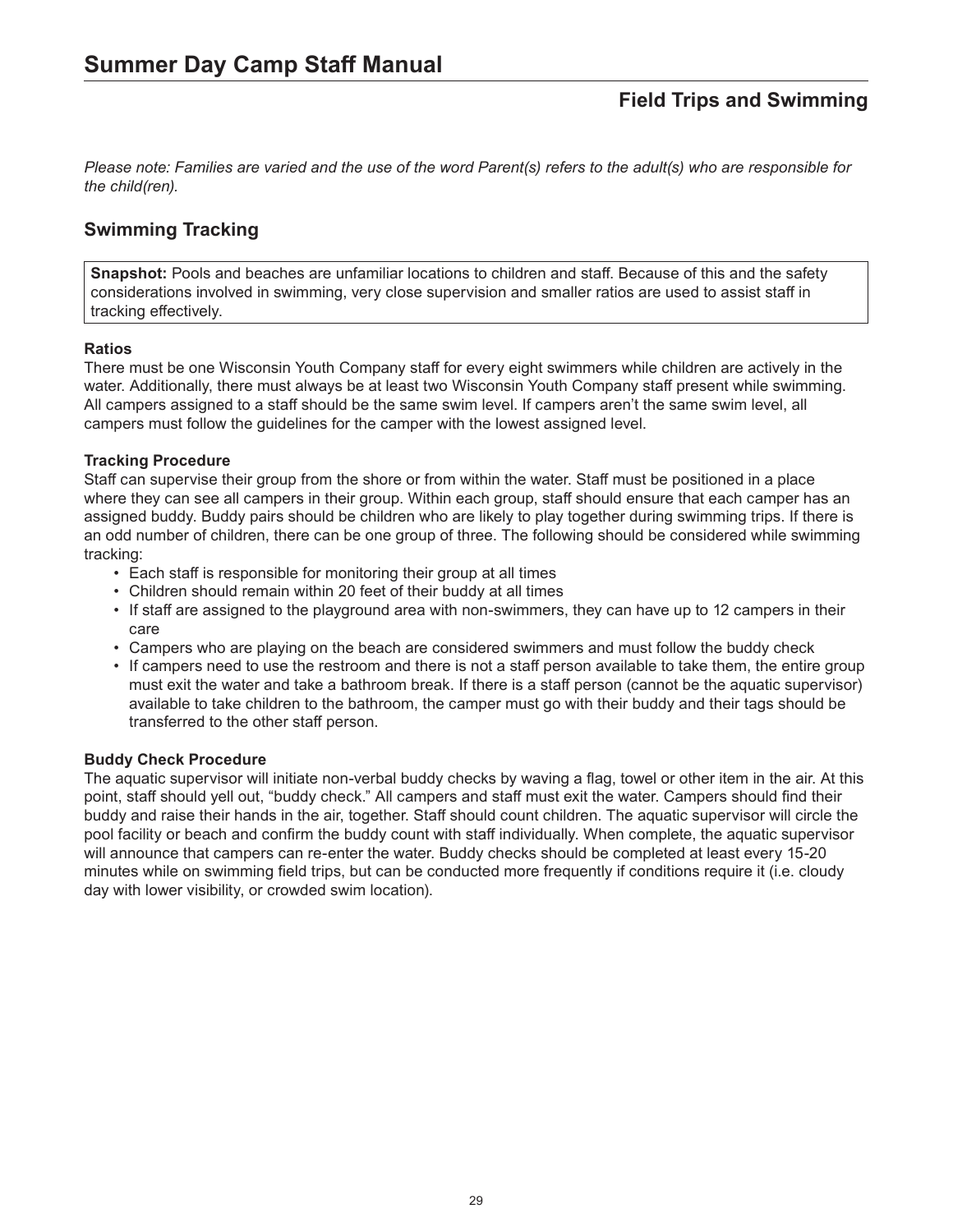*Please note: Families are varied and the use of the word Parent(s) refers to the adult(s) who are responsible for the child(ren).*

## **Field Trip and Swimming Emergency Procedures**

**Snapshot:** Emergencies can occur while on a bus, at a field trip location or while prepping for departure. Due to the unfamiliarity associated with field trips, it is important that staff are prepared for all situations.

#### **Bus Evacuation Emergency Plan (Non-Auto Accident)**

In the event of an accident or other emergency situation, the bus driver has been trained in evacuation procedures, but may be seriously injured or unable to help in evacuation of all passengers. The driver is to give the command for evacuation and is the acting individual in charge in the event of an emergency situation. If the driver is unable to perform this duty, staff will consider the risk of staying on the bus, versus the risk of evacuation and make the safest choice. The exit instructions, conducted by the driver unless unable to do so:

- Stop the bus, set the parking brake, turn off the engine and remove the key. Stress that the most important thing to do is to be very quiet and listen to instructions.
- If needed, call 911. Always call the Help Line.
- Point out the emergency exits on the bus including front door, emergency exit windows, the roof hatch, and the rear doors.
- Decide which exit(s) to use, based on the position of the bus
- Appoint staff to open the exit doors and stand on either side of the door to assist campers in getting out of the bus
- If exiting from an emergency exit, instruct campers and staff to do the following:
	- o Leave everything in their seat
	- o Hold lose clothing close to their body
	- o Sit down in the doorway
	- o Grasp the helper's hand or shoulder
	- o Jump to the ground, land with knees bent
	- o Have an additional staff take the campers to a safe location at least 100 feet from the bus and roadways, if possible
- If exiting from the main entrance/exit, do the following:
	- o Walk down the isle of the bus and tell campers to stand up and exit
	- o When the last seat is empty, walk to the rear of the bus, checking to see that everyone is out
	- o When you are sure that everyone is off the bus, rejoin the campers and staff members at least 100 feet away from the bus and roadways

#### **Auto Accident Procedure**

In the event of an auto accident, follow the procedures below. If the bus driver is able to do so, they will assist in these steps:

- Stop the bus, set the parking brake, turn off the engine and remove the key. Stress that the most important thing to do is to be very quiet and listen to instructions.
- Do not move an injured person unless the situation they are in is life threatening
- Always call 911 followed by the Help Line
- For any injury requiring emergency medical attention, one staff is to follow the injured party and one staff stays with the remaining children. If there are no available staff to go, be sure to ask and record the destination of the ambulance and the carrier name.
- If staff are all injured, make sure the police understand that the children need to remain together and safe
- If there has been a death, do not move anything at the site, including the body of the deceased
- Assess any physical damage to the vehicle. Set out flares 25 feet from the rear of the vehicle, if you have them.
- Share insurance information with the driver of the other vehicle. Get name and address of vehicle owner and driver. Get vehicle license number and driver's license number of the other party.
- Record names, addresses and phone numbers of all witnesses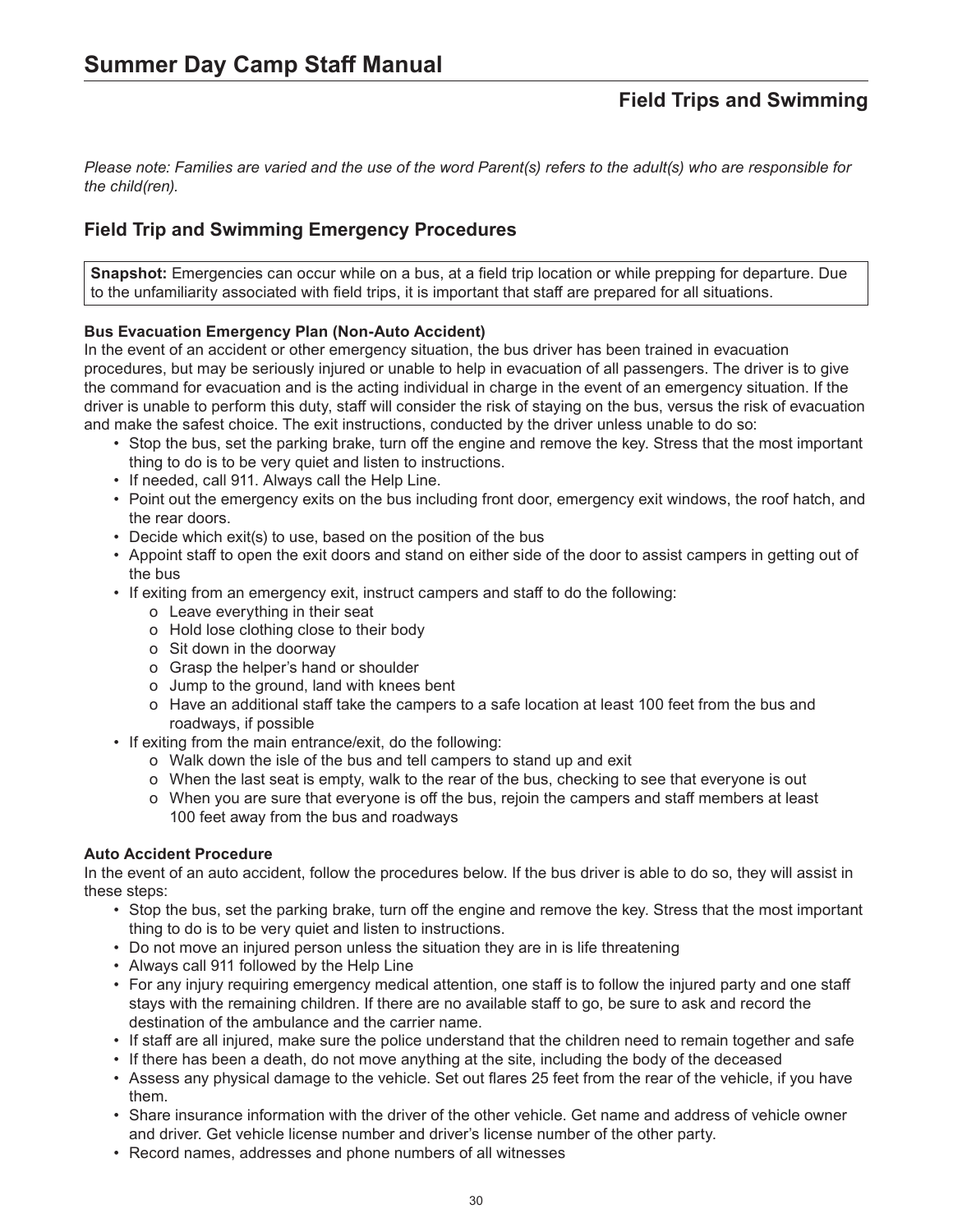- Document the entire incident
- Cooperate with the police and emergency personnel
- Risk management director and executive director will inform staff of next steps

#### **Reminders for Specific Emergencies**

In the case of an emergency occurring while on a field trip, always follow the instructions of facility staff if they are present. Below are some tips for handling specific emergencies:

- **Fire:** Look for an evacuation route. Be aware of flammables. Look for fire extinguishers and fire alarms.
- **Tornado or Severe Weather:** Look for a safe place to find shelter. Is there time to call for a ride back to camp? If not, stay in place until an all clear sounds.
- **Civil Disturbance:** Keep your eyes open for potential events. Plan on how to keep the children safe. Train the children on how to report unsafe situations to you and how important it is to be quiet and stay together.
- **Serious Injury:** Plan on how you will keep the children together while you attend to the injured child. If staff is injured, plan on how to handle the ratio issues until backup has time to reach you.
- **Missing/Found Child:** Be aware and track children carefully
- **Heat Related Illness:** Watch for signs of heat exhaustion. Keep children cooled off. Always have children reapply sunscreen every couple hours.

#### **Lost Swimmer Procedure**

If a swimmer is lost, complete the following procedure:

- Immediately notify all other adults, including the facility lifeguards
- Get all other children out of the water and call a "buddy check" to make sure all other campers are accounted for
- Check in with the missing camper's "buddy" and group to see if they have any additional information
- One staff person should check the bathrooms, changing rooms and other nearby areas
- Follow the lifeguard's directions for conducting a water search, if necessary. All children should remain out of the water until the missing child is found.
- Contact the Help Line to inform them of the situation and to receive next steps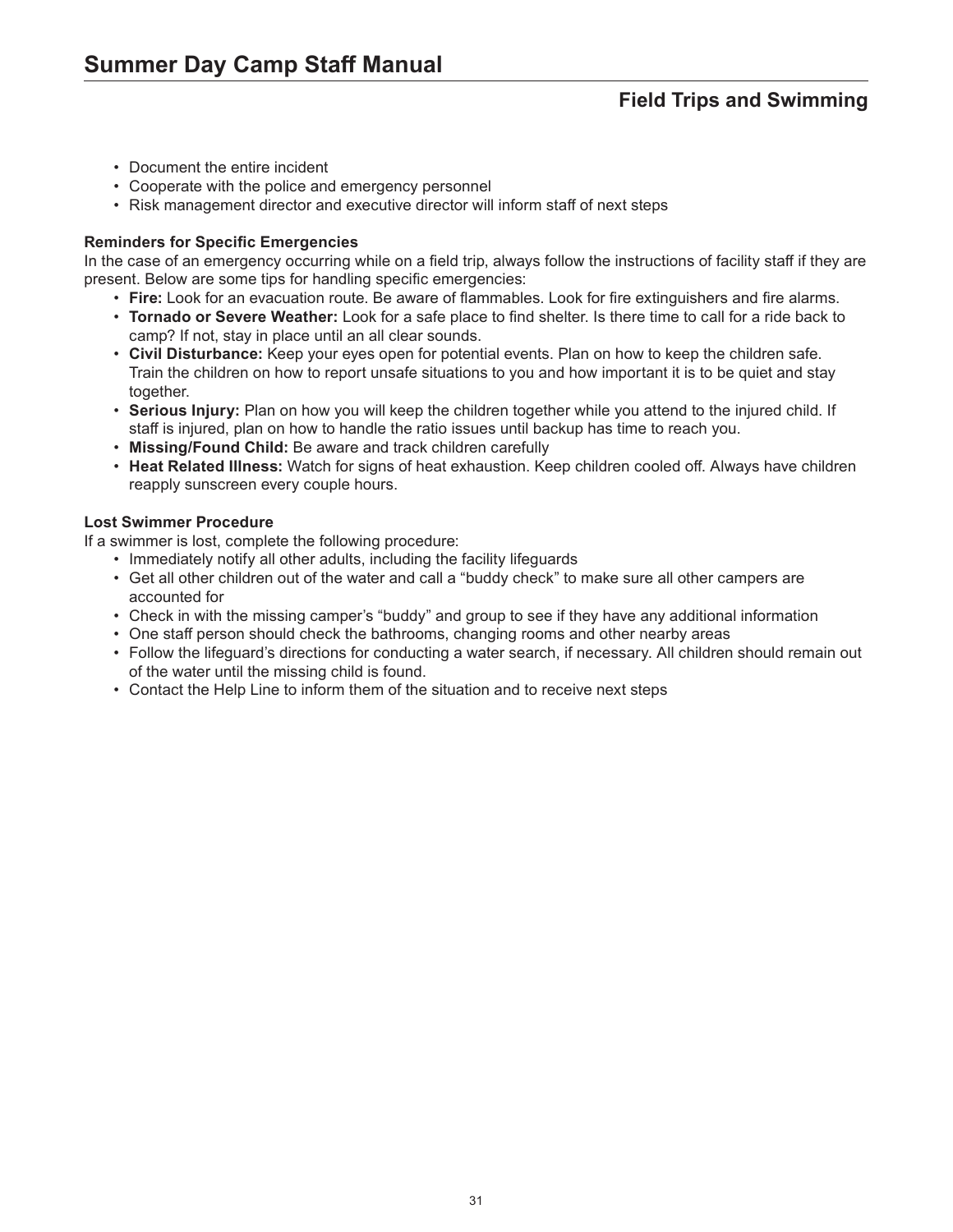# **Guiding Children**

**Snapshot:** The first step to establishing appropriate behaviors among a group of children is getting to know the children and guiding them.

The following strategies can be used to enhance child guidance:

- **Know the child:** Watching, listening, and learning about a child's temperament, interests and learning style
- **Be honest:** Don't tweak the truth
- Be kind and "Save Face": The goal is to make sure children know they are being guided not reprimanded
- **Make sure verbal and nonverbal messages agree:** It's important to be aware that your tone and body language fit your words
- **Show respect:** Showing the children respect will help them see that they are being guided and not punished
- **Redirect:** It can be beneficial to avoid struggle with the child by directing their attention elsewhere
- **Use humor:** Most children respond to adults' joy
- **Allow natural consequences:** A natural consequence is when an action happens and the natural outcome is what guides the child. i.e. A child makes a mess during snack time, so the consequence is they clean it up.
- **Logical consequences:** Sometimes it is not appropriate to let natural consequences serve as the guide
- **I-messages:** The three parts of an I-message are: 1) define the behavior in a non-blaming manner 2) state the tangible effect of the behavior and 3) clarify how the behavior makes you feel.
- **Work with the children:** Let school age children be active participants in establishing rules
- E**stablish one-way communication:** One-way communication occurs when someone informs another person of something
- **Be an active listener:** Active listening supports the congruency of verbal and nonverbal messages and builds two-way communication
- **Turn chores into games:** Activities, such as clean-up, can invite misbehavior
- **Evaluate your environment:** Look at your room set-up, determine if changes could be made in the environment to assist with behaviors. i.e. Reduce run-ways, establish clear interest areas, ensure that there is adequate space for cool-down and relaxation.
- **Give choices:** Giving choices will help solve conflicts
- **Make clear statements:** While it is good to offer choices, when feasible, it is also important not to imply there is a choice when one really does not exist
- **Minimize adult-imposed transitions:** A transition is the time between changing activities

Sussna-Klein, Amy (2008). Guiding Young Children: 21 Strategies, http://earlychildhoodnews.com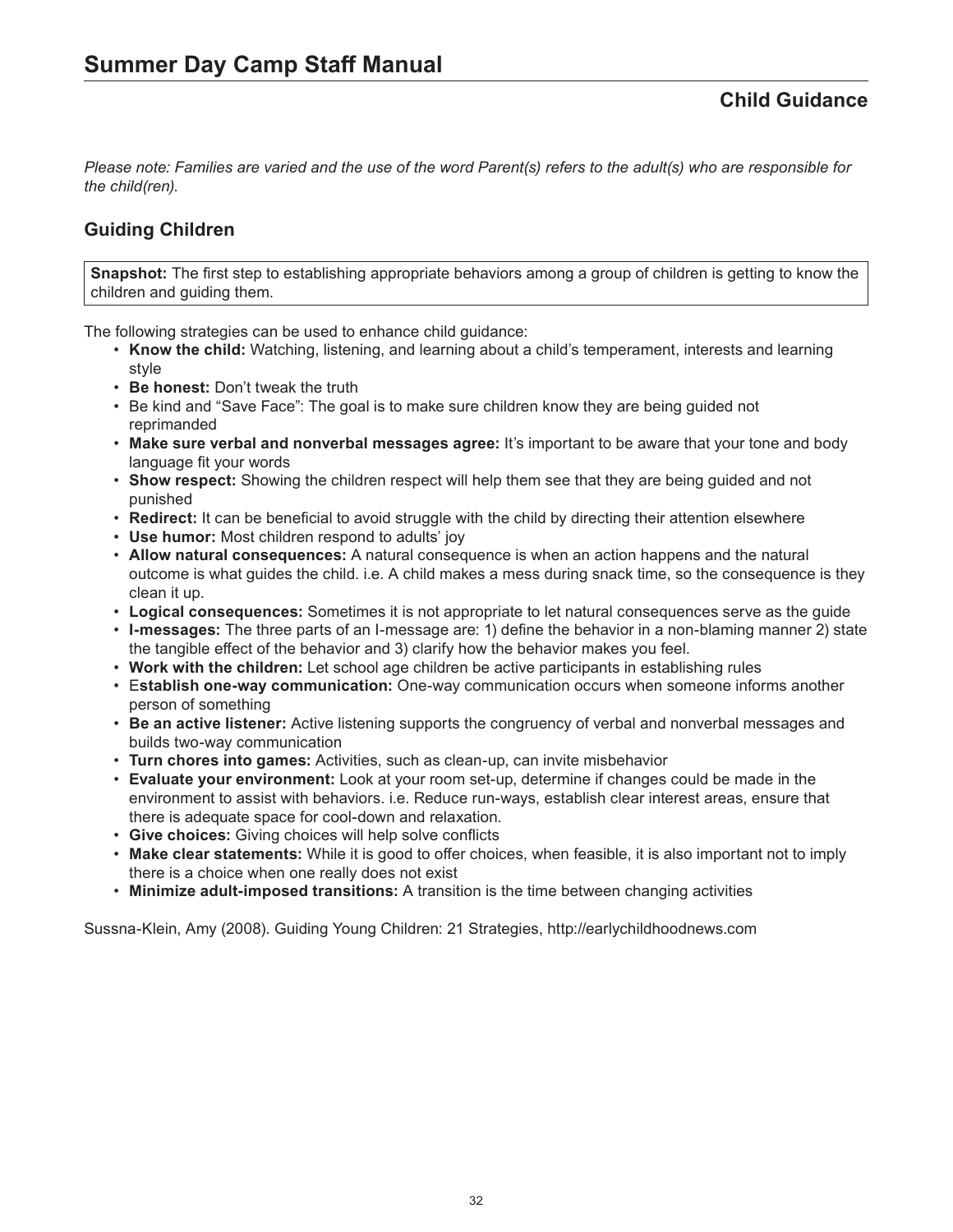## **Appropriate Interactions**

**Snapshot:** Interactions between staff and children must be appropriate physically and verbally. Staff should avoid being alone with a child or in a confined space with a child.

#### **Physical Interactions**

Physical contact between staff and children should be limited to high fives, side to side hugs or pats on the upper back. Staff may not allow children to sit on their laps. If a child approaches a staff to sit on their lap, the staff person should politely reposition the child off of their lap. Staff may not pick up or carry a child. Staff may not grab a child by the arm or hand to move them, but staff may hold a child's hand when asked by the child.

#### **Verbal Interactions**

Staff should talk to children in a developmentally appropriate manner and at the child's eye level. Staff should avoid using sarcasm or speaking in a tone that could be inappropriate for children. If a staff needs to speak to a child who is not in their direct vicinity, go to them to speak, do not yell from across the room.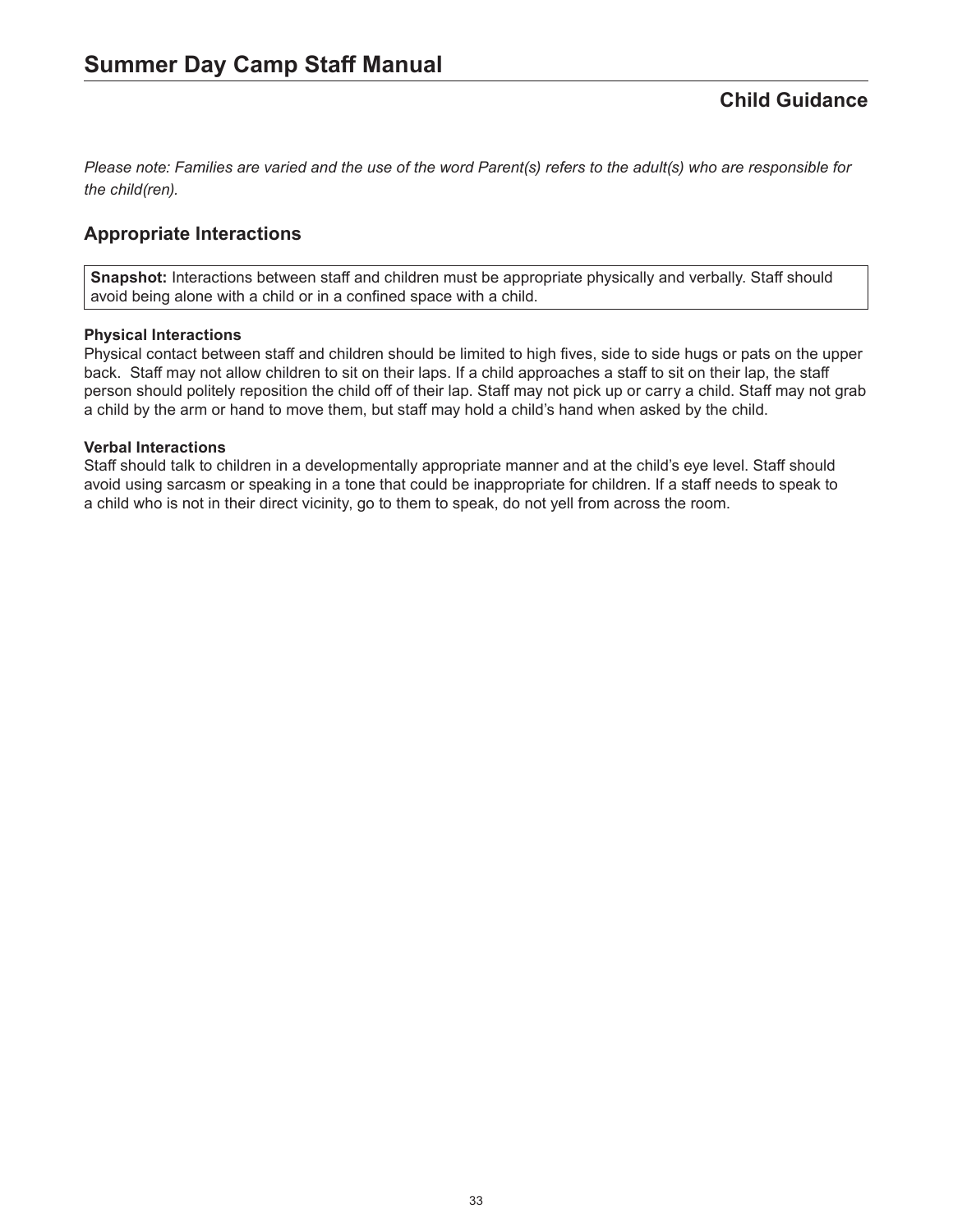## **Behavior Management**

**Snapshot:** There are many factors that contribute to positive or negative behaviors. In the case that a child is misbehaving, techniques should be implemented in a way that protects the child's emotional health and the integrity of the program. The goal of behavior management is to help children learn appropriate behavior, xpectations and consequences in order to prevent future issues.

## **Understanding Behaviors**

There are many reasons why a child may be displaying disruptive behaviors. The goal of behavior management is to work with that child to determine the cause of the behavior and assist them in problem-solving a solution. Behaviors could be a cause of something that happened at home or school, something that another child said or even because a basic need of a child isn't being met.

## **Effective Prevention**

The best way to prevent inappropriate behaviors is to take steps ahead of time to define appropriate behaviors. This can be done in the following ways:

- Children should be included in the rule-making process and even assist in setting the expectations and consequences. This will help create a sense of community.
- Be consistent with rules. All staff should comply with rules and enforce rules in the same manner.
- Set expectations for the group and be willing to be flexible. All children should follow the same rules, but the way the staff respond to each child when behaving inappropriately may be different.
- Outline appropriate consequences in advance. If necessary, take a child aside and redirect them privately rather than in front of a group.
- Staff should always model appropriate behavior. If children are told not to yell while indoors, staff should not yell while indoors.
- Provide transition warnings to the entire group and individual warnings for children that may have a more difficult time transitioning

### **Strategies for Managing Disruptive Behavior**

Not all children are the same and therefore, not all children will respond to the same behavior management strategies. The following could potentially assist in managing difficult behavior with children:

- First, do not overreact when a child is displaying disruptive behavior. This will likely escalate the situation. Calmly approach the child and get down on their level.
- Ask the child to walk with you away from the group or situation that caused the behavior
- Try having a conversation with the child and encourage them to provide details on what happened and what should have happened instead. Avoid using words like 'no' or 'don't.' Instead, talk through what the child could have done instead to redirect them.
- Ask the child
- their feelings. If the incident involved another child, ask them how their actions affected anyone else.
- If possible, pull the child aside to have a conversation instead of talking in front of a group of children
- Be consistent in your conversations and messages. If you set an expectation the last time there was poor behavior, keep that expectation.
- Acknowledge the feelings of the child. Was this caused by something someone else did?
- If the situation is recurring, pay attention to the warning signs. Do these behaviors happen before transitions? While the group is outside? While waiting in line?
- Suggest that the child takes a break from what they are doing. Wisconsin Youth Company policy does not allow 'time-outs' or break times longer than three minutes. If a child is taking a break, they must still have an activity available such as a book, puzzle or fidget toy.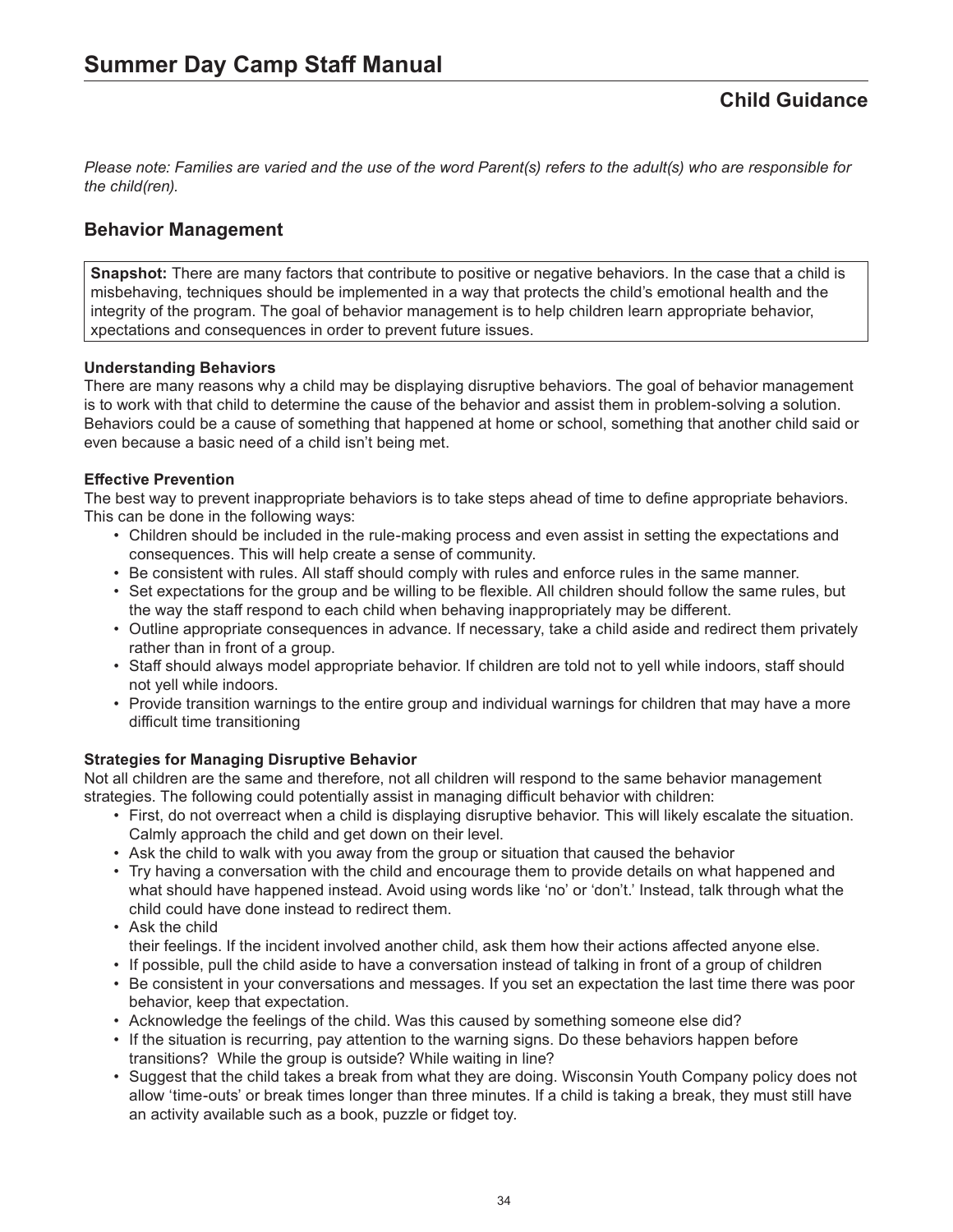# **Child Guidance**

#### **Progressive Guidance**

Parents and program directors must be informed when disruptive behavior persists or escalates. Progressive guidance is a technique that can be used to help children build inner controls to manage their emotions when behaviors are continuous. This often includes phone conversations or in-person conversations with parents and program directors. Progressive guidance includes the following steps:

- **Identify what happened:** Gather information through observations and questions, allow children time to decompress and separate children from one another
- **Communicate:** Have a conversation with the child(ren) and determine appropriate consequences. Communicate with program director and parent(s).
- **Document:** Record the incident in the medical log and complete an accident report if anyone was injured

If behaviors are repetitive and strategies for managing disruptive behaviors are not effective, additional guidance is necessary. The program director will review the situation and may recommend additional actions, including but not limited to:

- Referral to additional resources that may support family
- Providing training and information on additional behavior management techniques
- Soliciting community and school resources (with prior parental permission)
- Parent meeting to create an agreed upon plan for continued behavior modification
- Short-term suspension from program and immediate parent pick-up

In the event that a behavior plan is unsuccessful, further actions may include:

- Continued communication with Parents
- Revision of a behavior plan
- Short-term suspension from the program of two or three days
- Reduction or change in attendance or transferring attendance to another site
- Termination of enrollment

#### **Authorization to Release Information**

When behaviors are recurring, it is often beneficial to speak with other adults in a child's life, such as a teacher or social worker. In order to have communication with anyone other than a Parent/guardian, Parents must complete an authorization to release information form. This form must be on file prior to holding any conversations regarding a child.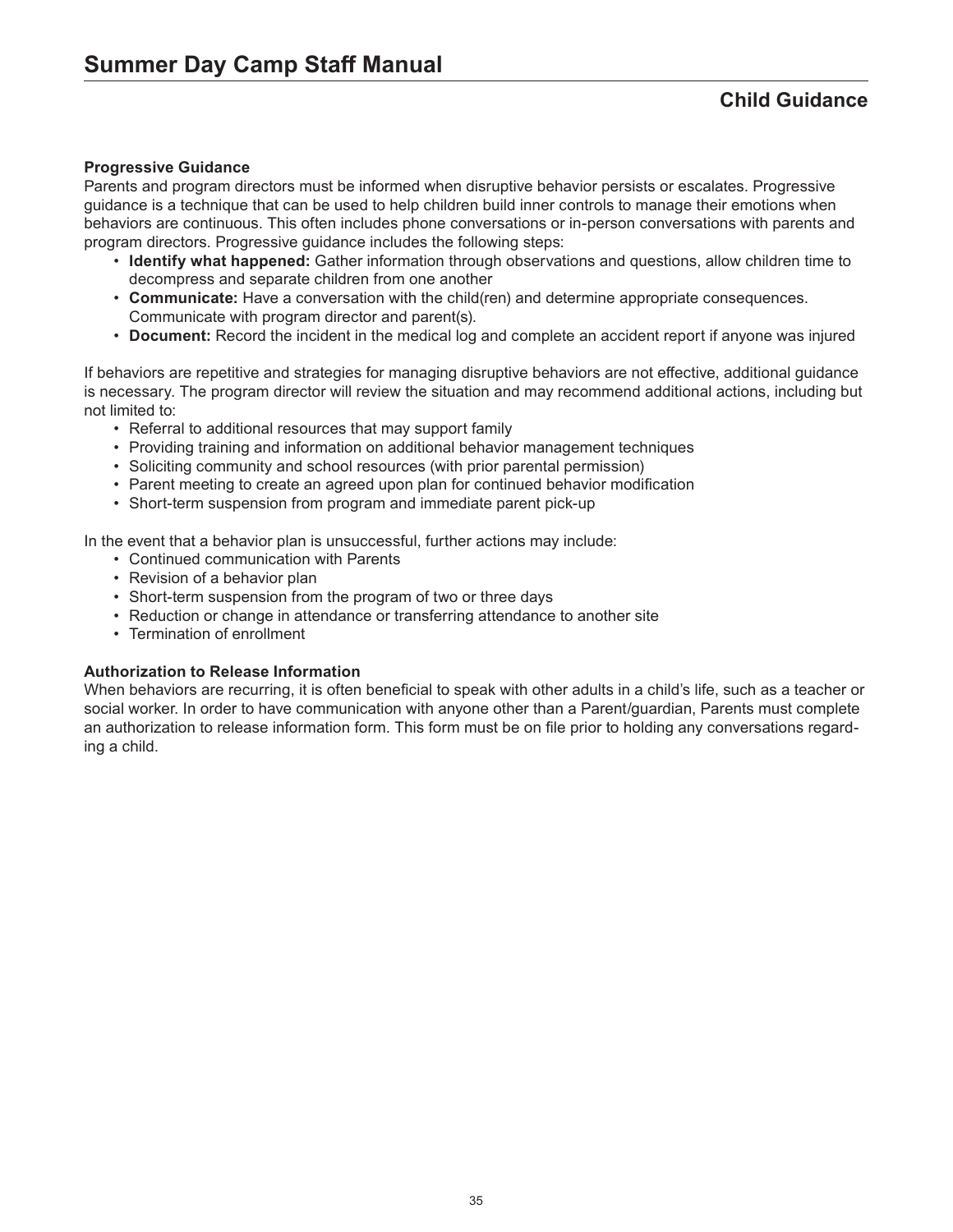## **Consequences**

**Snapshot:** Consequences must be clear and meaningful when correcting disruptive behavior. Staff should get to know each individual child to better understand the child's needs and behavior pattern.

## **Appropriate Consequences**

The following are appropriate consequences according to the Wisconsin Model Early Learning Standards:

- **Withdrawing privilege:** This can range from immediate removal from an activity to loss of a privilege. Activities may not be taken away for more than the remainder of the day at maximum. The goal is to teach, not punish. Remind the child the next day of the prior consequences.
- **Natural consequences:** What is "natural" about the consequence is that it is a direct result of the misbehavior, not an arbitrary punishment. If a child throws food, the child should clean it up. If the child can't share a toy, they lose the chance to play with it.
- **Problem-solving:** Problem-solving is where both the child and staff (or child and child) discuss possible solutions or consequences for a problem
- **Parent pick-up:** If a child's behavior is of a serious nature, staff may call a parent for immediate pick-up. Staff should consult with their program director to determine next steps and if a suspension is needed.

### **Inappropriate Consequences**

The following are prohibited:

- Actions that are humiliating or frightening to a child
- Corporal punishment (spanking, hitting, shaking, etc.)
- Verbal abuse or any derogatory remarks made about a child or their family
- Enclosing a child in small confined spaces as punishment
- Withholding of meals or snacks or alluding to such actions
- Allowing children to have disciplinary power over other children
- Breaks or time-outs that exceed five minutes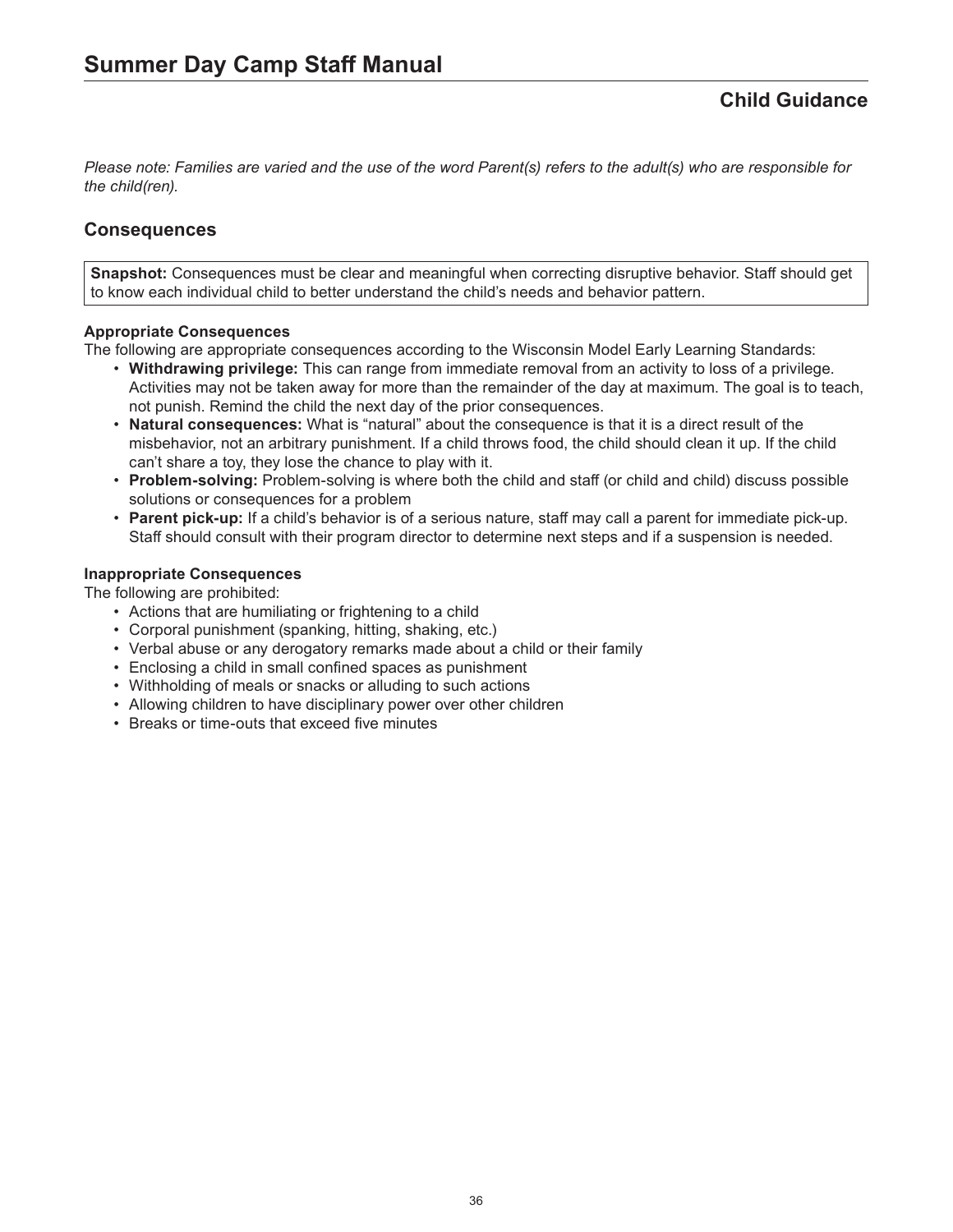## **Health History and Emergency Care Forms**

**Snapshot:** As part of the registration process, parents complete a health history and emergency care plan for their child. This provides information staff need to provide the best care for children.

### **On-Site Registration Binders**

Child health care addendums, accommodation plans and authorization to administer medication forms are all kept with the camper's registration information in the on-site registration binder. Information in this binder is kept confidential beyond being shared with and accessible to all staff assigned to care for children.

### **Health Review**

A health review is completed when a health concern is identified by a parent or guardian that may require modifications to program or program delivery, special staff training, administration of medication or accommodation plans for behavior management. The health review must be completed prior to approval for enrollment. The review is completed via phone conversation or in-person conversation by the program support coordinator, program manager, program director or risk management director. The review process is used to determine necessary accommodations that will best meet the needs of the individual child in order to provide a safe environment for every child.

### **Blue Forms**

Notes from the health review process are written in a standardized format on a 'blue form.' Anytime a child has a special health or behavior consideration, they will also have a blue form. Blue forms are stored in the child's registration sleeve within the registration binder. Staff should familiarize themselves with all blue forms. Blue forms may contain information regarding reasonable accommodation plans that should be made.

### **Special Health Needs Signified by Tags**

If a child has a special health or behavior consideration, a colored tag will be added to their tag key ring. Some children may have more than one tag. If a child has any health-related tags, they will always have a blue tag signifying that staff can find more information on a blue form. The following colored tags are used:

| <b>Blue</b>   | Child has a blue form        |  |  |
|---------------|------------------------------|--|--|
| <b>Purple</b> | Child has medication on-site |  |  |
| <b>Yellow</b> | Child has an inhaler on-site |  |  |
| <b>Red</b>    | Child has an Epi Pen on-site |  |  |
| Green         | Child has diabetes           |  |  |
| <b>Beige</b>  | Child has a food allergy     |  |  |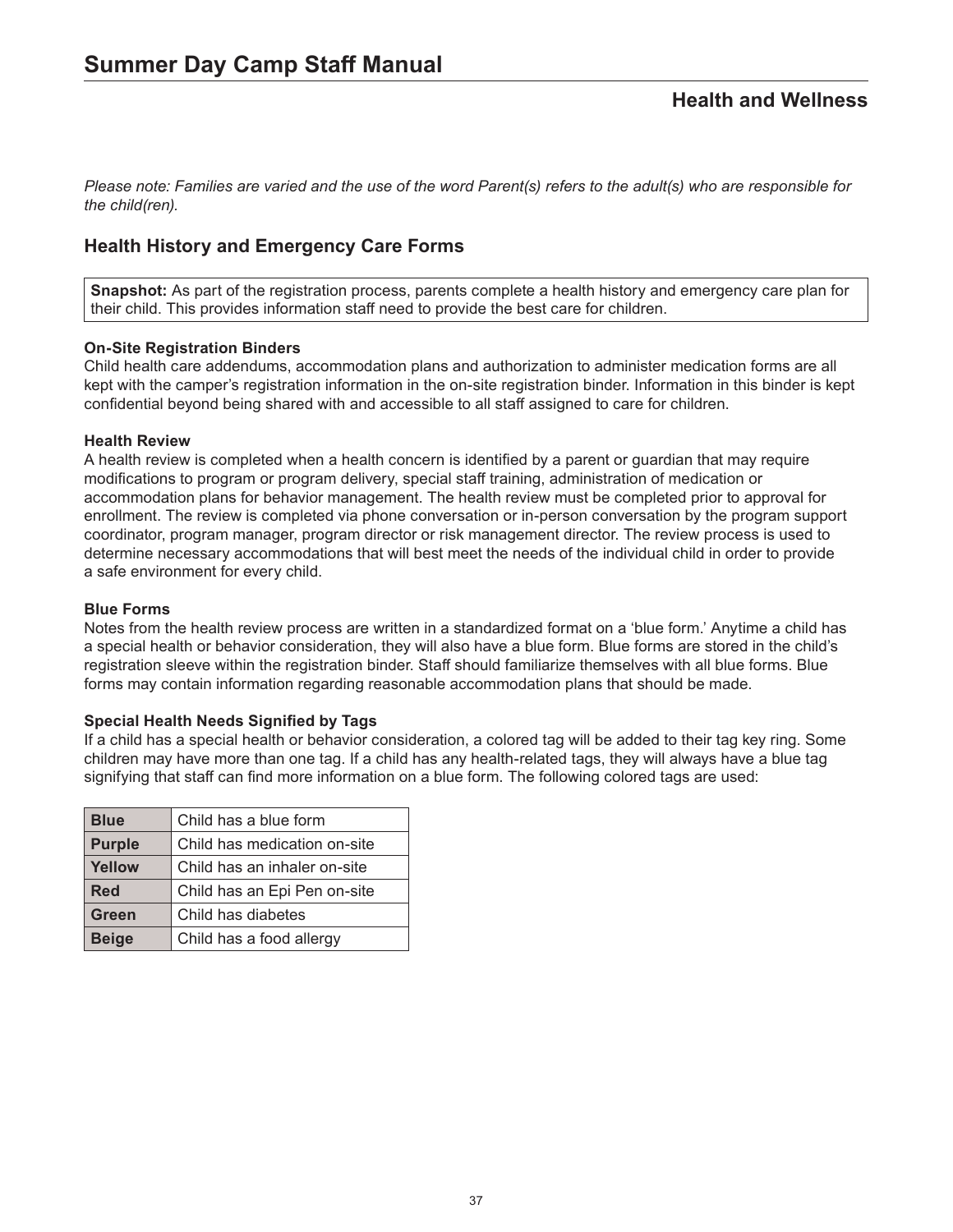*Please note: Families are varied and the use of the word Parent(s) refers to the adult(s) who are responsible for the child(ren).*

# **Staff Health Care Responsibilities**

**Snapshot:** All day camp staff are required to obtain CPR/First Aid/AED certification prior to the start of camp. Staff are also responsible for reviewing health history, emergency care plans and blue forms for all children.

### **Health Supervisor**

The camp director (or assistant director in the camp director's absence) serves as the day camp site's health supervisor. A health supervisor must be on site at all times. The health supervisor is responsible for the following:

- Reviewing all camper health history information at assigned site and assigning the appropriate color tracking tags
- Documentation in the medical log book
- Collection and disbursement of medication
- Communication with parents in regards to camper health
- Communicate health alerts to families with regard to communicable illness
- Ensuring that first aid bin and kits are stocked
- Supervision of counselors with regards to completion of accident reports, delegation of medication disbursement and compliance with health procedures
- Continued training and coverage of health-related topics at weekly staff meetings
- Inform the program director of any significant camper or staff health concerns

### **All Day Camp Staff Responsibilities**

All camp staff are responsible for the following:

- Reviewing health history and blue forms of assigned group
- Completion of accident report forms as necessary and submission to the health supervisor in a timely manner
- Supervision of sunscreen application
- Application of insect repellent
- Ensuring campers stay hydrated and keeping themselves hydrated
- Keep health supervisor informed of any camper health concerns
- Contacting 911 in the event of a medical emergency
- Providing first aid within the scope of parameters instructed by first aid course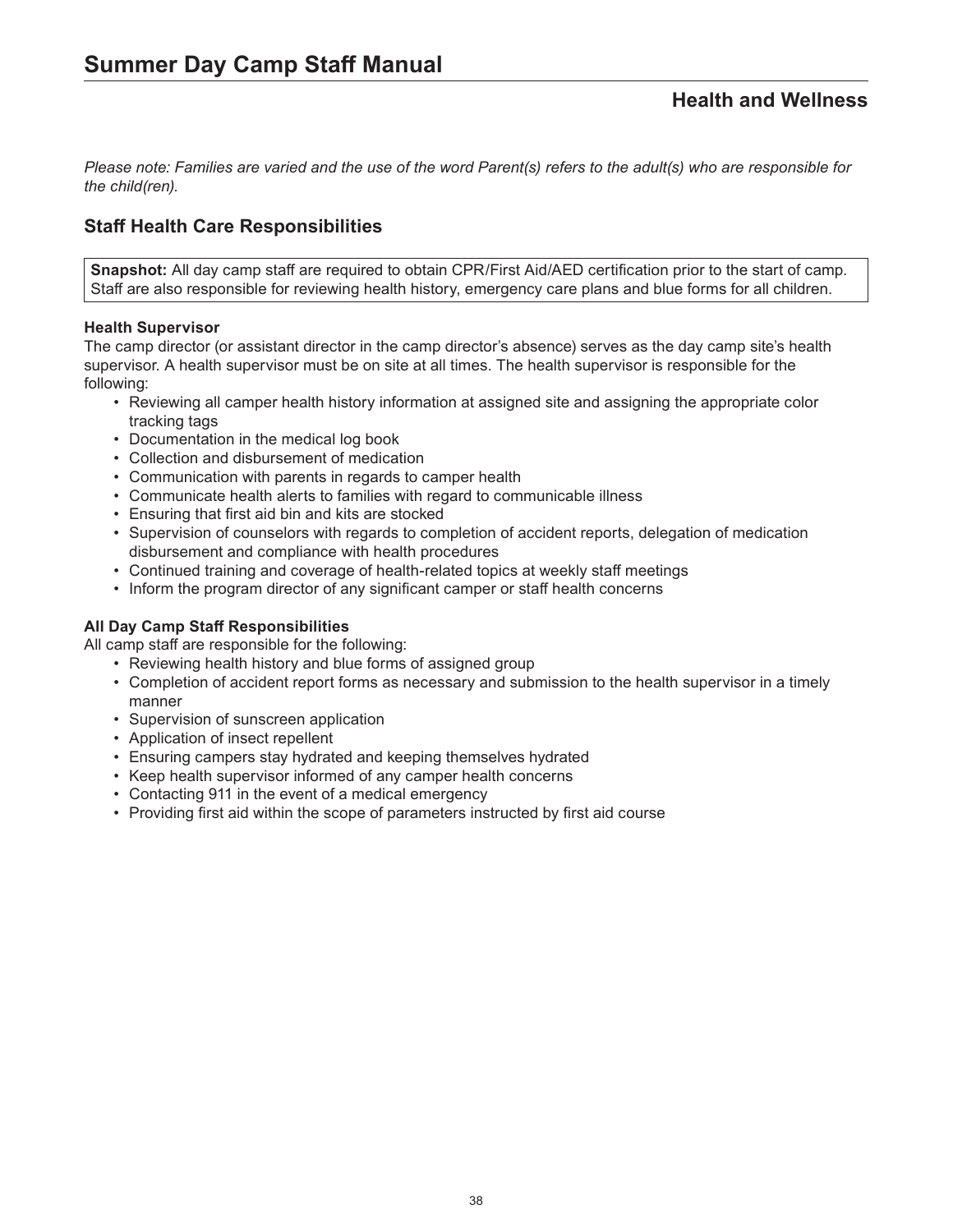# **Ensuring Health Needs are Met**

**Snapshot:** Staff should observe campers upon arrival and throughout the day for signs of illness or injury. Staff should review health history and blue forms and be aware of any special health considerations or accommodations that children may require.

### **Staying Cool and Hydrated**

When children are active and out in the heat or even indoors on a warm day, staff should ensure that they have plenty to drink. Water is the best liquid to give to any child in the heat. Staff should encourage numerous water breaks throughout the course of the day. Campers should also bring their own filled water bottle each day labeled with their name. While on a field trip, staff should bring water jugs and cups in addition to encouraging campers to bring their water bottle. Staff should also ensure that they are keeping themselves hydrated and taking water breaks along with the children. If the temperature indoors exceeds 80°F, fans should be added to assist in air circulation. Staff can also turn down lighting and pull-down shades, if possible. At the discretion of the executive director, program may be cancelled in a publicly-declared heat emergency.

### **Proper Rest**

Staff should set time in the day for breaks and rest. A 'rejuvenate' time is scheduled each day after lunch. During this time, campers and staff should relax in the coolest place on camp and take an opportunity to read a book, play a game or do another calming activity.

### **Sunscreen**

Unless parents designate that they do not want their child to use sunscreen, all children should have sunscreen on during the camp day even if it is cloudy. Children may use sunscreen provided by Wisconsin Youth Company (Rocky Mountain SPF 30) or parents may provide their own. This preference is noted on the child's registration forms. If parents are providing their own sunscreen, they must also complete an authorization form. Sunscreen should be applied at least twice each day (morning and afternoon) and at least 30 minutes before outdoor play or swimming. If campers are spending extended periods of time outdoors, they should reapply sunscreen up to every two hours. Children must apply their own sunscreen but may ask for the assistance of a friend. If a child appears to be getting burned or requests more, staff should provide them with additional sunscreen.

### **Insect Repellent**

Unless parents designate that they do not want their child to use insect repellent, all children should use insect repellent when staff deem it appropriate. This could include while in a wooded area, while on a hike or while playing outdoors. Staff should be aware of mosquitos and other insects. Children may use insect repellent provided by Wisconsin Youth Company or parents may provide their own. This preference is noted on the child's registration forms. If parents are providing their own insect repellent, they must also complete an authorization form.

### **Additional Health Resources**

In the case that staff are not able to meet the health needs of a child, the following may be considered:

- Staff will inform parents of health concerns and parents may seek additional medical health
- The program director can assist staff in making health related decisions. If an emergency does arise, Wisconsin Youth Company's crisis team, local health department or state licensing may be involved.
- 911 should be called in the event of any medical or health-related emergencies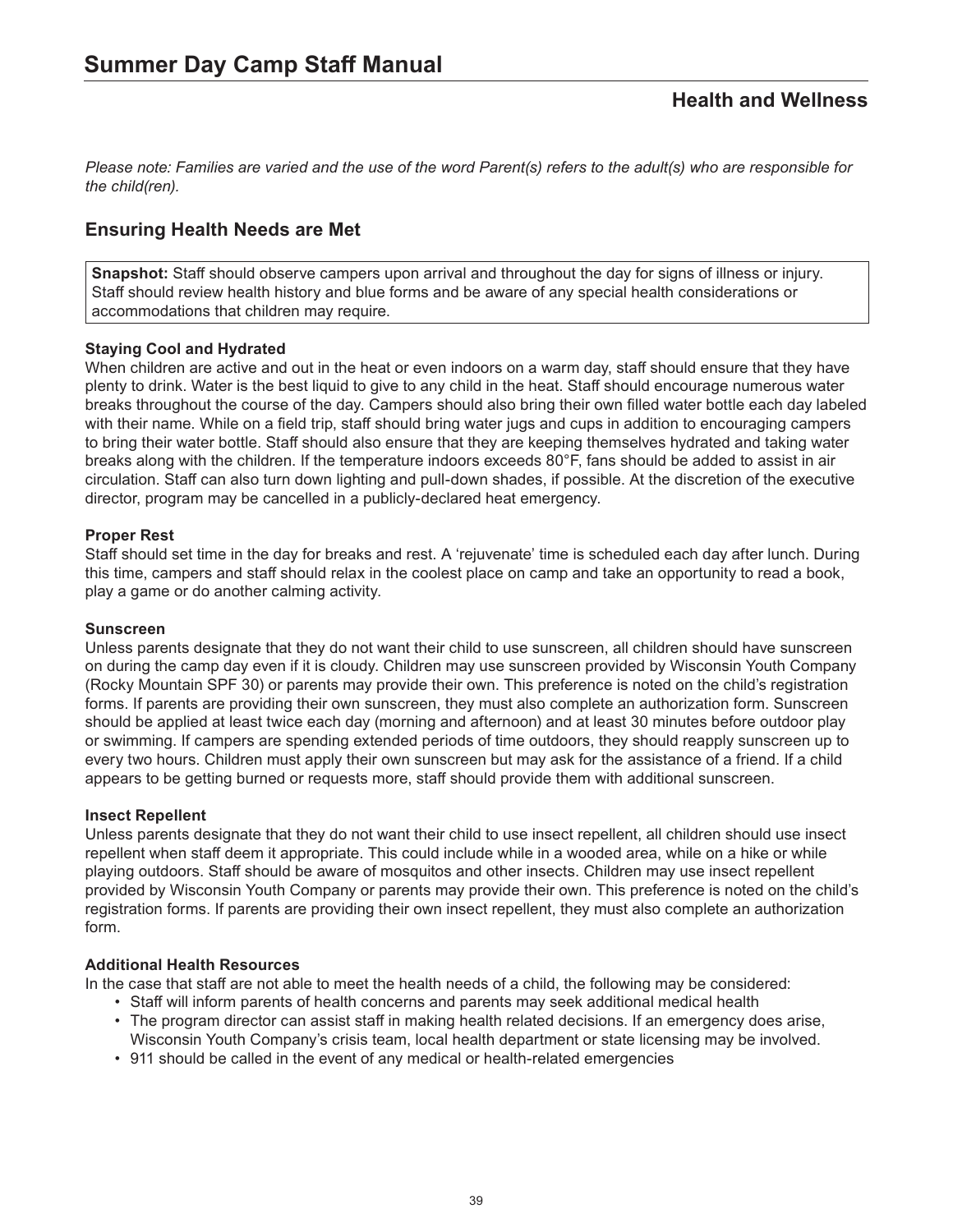*Please note: Families are varied and the use of the word Parent(s) refers to the adult(s) who are responsible for the child(ren).*

## **Illness at Program**

**Snapshot:** If a child arrives to program ill or becomes ill while at program, staff must should utilize the 'sick child kit' to set up a space for that child to rest away from others. Staff should communicate symptoms with parents.

### **Recognition of Illness**

If a child has any of the following conditions, they may not attend program and must be symptom free for 24 hours before returning:

- Fever: Temperature of 100°F or greater
	- Diarrhea: five or more loose, watery stools within 24 hours
	- Vomiting
	- Lice
	- Undiagnosed rash or spots on skin
	- Severe itching
	- Mouth sores
	- Cloudy eye discharge
	- Unusual nasal discharge
	- Significant tiredness, irritability or crying
	- Uncontrolled coughing
	- Difficulty breathing, wheezing
	- Any communicable disease

#### **Recognition of Heat Related Illness**

The following heat related illnesses are more likely to occur during the hot summer months:

| <b>Illness</b>         | <b>Symptoms</b>                                                                                                                                               | <b>Treatment</b>                                                                                                                                                                                                                                                               |
|------------------------|---------------------------------------------------------------------------------------------------------------------------------------------------------------|--------------------------------------------------------------------------------------------------------------------------------------------------------------------------------------------------------------------------------------------------------------------------------|
| <b>Heat Cramps</b>     | This is the mildest of the three forms. It<br>is characterized by severe cramping of<br>the muscles, fatigue and nausea.                                      | Move the victim to a shady, cool space<br>immediately and give them water. They<br>should recover easily. Inform the<br>parent of the cramps.                                                                                                                                  |
| <b>Heat Exhaustion</b> | Dehydration is more severe. It is<br>characterized by dizziness, fainting and<br>the child will not have a high<br>temperature.                               | Call the parent immediately to transport<br>the child to the doctor. Move the child to<br>a cool, shady place. Give the child cold<br>water every 15 minutes. Have the child<br>lie down with feet elevated.                                                                   |
| Heatstroke             | This is a medical emergency<br>characterized by fainting or<br>unconsciousness; severe confusion<br>(delirium); elevated temperature and lack<br>of sweating. | Call 911. Try to cool the child off as<br>quickly as possible by sponging the<br>child with cold water. Do not administer<br>any medication, as this will not work. If<br>the child is conscious, give them cold<br>water every 15 minutes until emergency<br>services arrive. |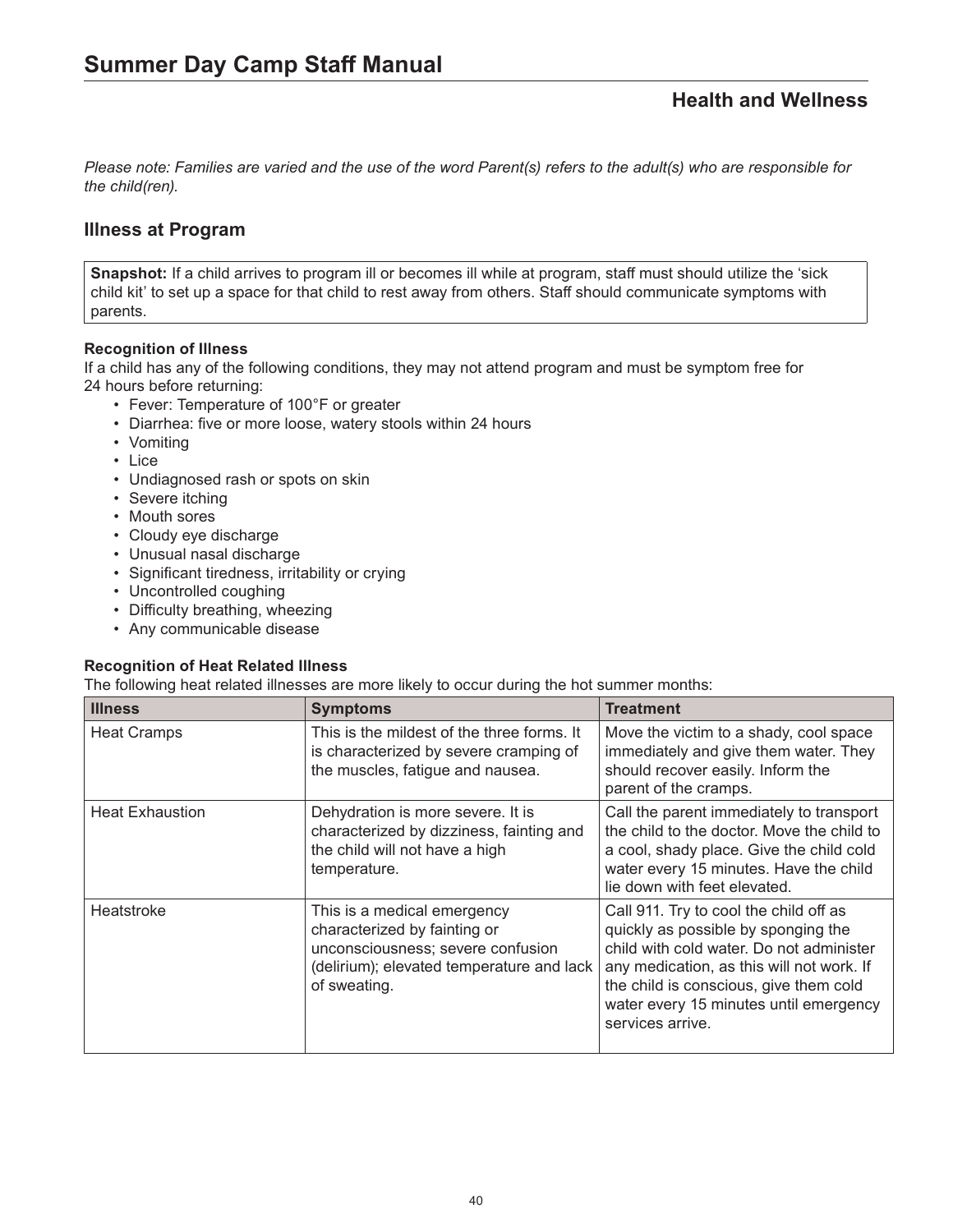| <b>Illness</b>   | <b>Symptoms</b>                                                                                                                                                                                  | <b>Prevent Spreading</b>                                                                                                             |  |
|------------------|--------------------------------------------------------------------------------------------------------------------------------------------------------------------------------------------------|--------------------------------------------------------------------------------------------------------------------------------------|--|
| Chicken Pox      | Fever and rash consisting of blisters<br>appearing first on the head, then<br>spreading to body.                                                                                                 | Two shot vaccine available. Exclude<br>from program until blisters have crusted<br>(no longer than one week after onset of<br>rash). |  |
| <b>Scabies</b>   | Red bumps or tracks on the skin. Can<br>appear anywhere on the body but is<br>most commonly found on the scalp,<br>neck, wrists, waist, between fingers or<br>toes. Often difficult to identify. | Exclude from program while rash is<br>present and untreated. Child can return<br>once treated and with a doctor's note.              |  |
| Impetigo         | Blisters on skin that open and become<br>covered with yellowish crust. No fever.                                                                                                                 | Exclude from program while rash is<br>present and untreated. Child can return<br>once treated and with a doctor's note.              |  |
| <b>Head Lice</b> | Itching and scratching of scalp. Louse<br>(tiny insects) on the scalp. White eggs or<br>nits on the head.                                                                                        | Shampoo treatment is available. Child<br>can return to center after treatment and<br>24 hours.                                       |  |
| Pink Eye         | Red eyes, usually with some discharge<br>or crust on eyelids.                                                                                                                                    | Exclude from program while symptoms<br>are present and untreated. Child can<br>return once treated and with a doctor's<br>note.      |  |
| Diarrhea         | Persistent, severe or bloody stools.                                                                                                                                                             | Exclude from program while symptoms<br>are present.                                                                                  |  |

## **Recognition of Communicable Childhood Illnesses**

### **Response to Communicable Disease**

When there is a confirmed diagnosis of a communicable disease for a child or staff, the staff must:

- Notify the program director and/or risk management director
- Program director or risk management director will notify health department if applicable
- Notify the school/program site office, if applicable
- Notify the parents of all children in the affected program by posting a sign at the parent table
- Observe other children at the program for signs of the confirmed illness
- A child may return to program with a letter from their physician or after the recommended amount of time has passed per department of health recommendations.

### **Blood Borne Pathogens and Universal Precautions**

In order to prevent transmission of infection, the following procedures will be followed:

- Treat all blood and body fluid spills as if they are infectious. This is referred to as universal precautions.
- When providing first aid or CPR protect yourself first, treat the victim second.
- Wear appropriate personal protective equipment. Most accident responses will require only gloves for adequate protection.
- Contain spills immediately, then clean up and disinfect the area. Please contact school or program site custodial staff for assistance in cleaning and disinfecting the area.
- Wear gloves when assisting children in putting soiled clothing from a bathroom accident in a bag.
- When removing contaminated clothing, carefully turn inside out as it is removed to contain contaminants. Place in appropriately marked and/or labeled containers or bags. If necessary, dispose of item in bio-hazard receptacle.
- After removing personal protective equipment, wash hands or other affected body parts with soap and warm water. Vigorously scrub all areas to remove all potentially infectious contamination. Place all potentially infectious materials and contaminated items (including gloves) in closeable containers or bags. The bags must be color coded (usually red) and/or marked with a biohazard label. Discard biohazard containers according to federal state and local regulations.
- When performing CPR, always use a pocket mask equipped with a one-way valve to prevent contact with potentially infectious body fluids. (Found in first aid kits.)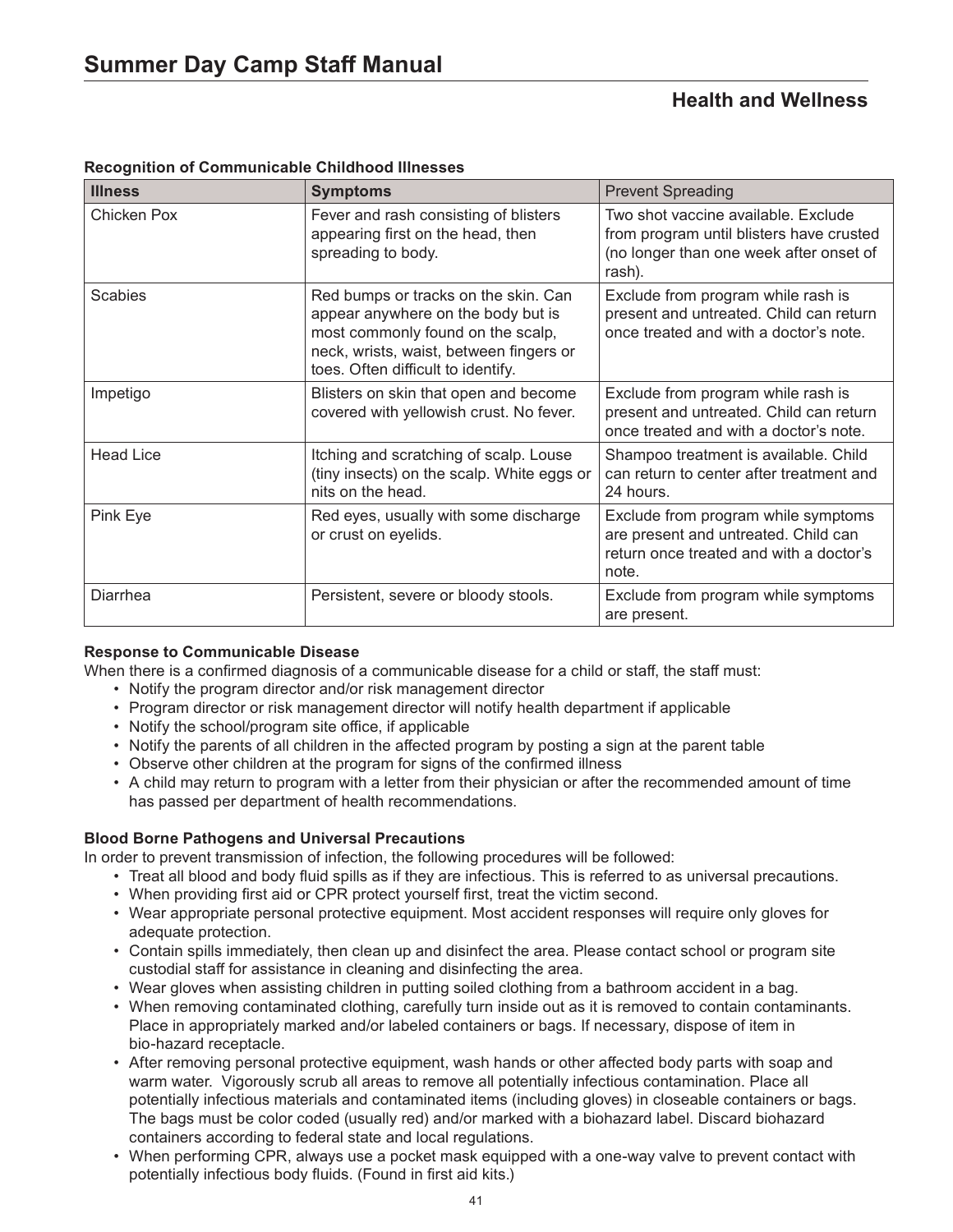### **Response to General Illness**

If a child arrives or becomes ill at program, the following procedure should be followed:

- A staff member will spend time with the child, assessing the nature of the problem
- If the child is obviously ill and unable to participate fully in program activities or if a child is displaying any of the conditions below, a staff member will contact the child's parents and ask them to pick the child up as soon as possible. The child should be placed in a quiet area, isolated from other children but within sight and sound of staff.
- If P1 or P2 cannot be reached, a staff member may call an emergency authorized pick-up to pick up the child

## **Response to Allergic Reaction (Epi Pen)**

If a child has been diagnosed as having an allergy and the physician has prescribed an Epi Pen, that child must have an Epi Pen on-site (held by staff). Wisconsin Youth Company staff are allowed to administer Epi Pens as long as the parent provided proper paperwork (copy of prescription, authorization to administer forms and Epi Pen addendum). Approved training is available to staff at www.EipPen.com. As with all medications, the Epi Pen may only be used for the child to whom it has been prescribed. Some children will also have an additional antihistamine medication on-site to administer alongside their Epi Pen, such as Benadryl or Zyrtec. The following procedure should be used when administering Epi Pens:

- As soon as an Epi Pen has been administered, call 911. Additional medical help will be needed as the medication lasts 15-20 minutes.
- Save the Epi Pen to provide to the emergency personnel
- Call the child's parents to inform them of the situation
- Call the Help Line to inform the administrative office of the situation
- If possible, remove the other children from the area to allow privacy
- Document the event in the medical log

### **Doctor's Note**

Wisconsin Youth Company may require a doctor's note to allow for illnesses including but not limited to: German measles, pink eye, measles, mumps, meningitis, infections, hepatitis, pertussis, tuberculosis, etc. This would be prior to the child returning to program.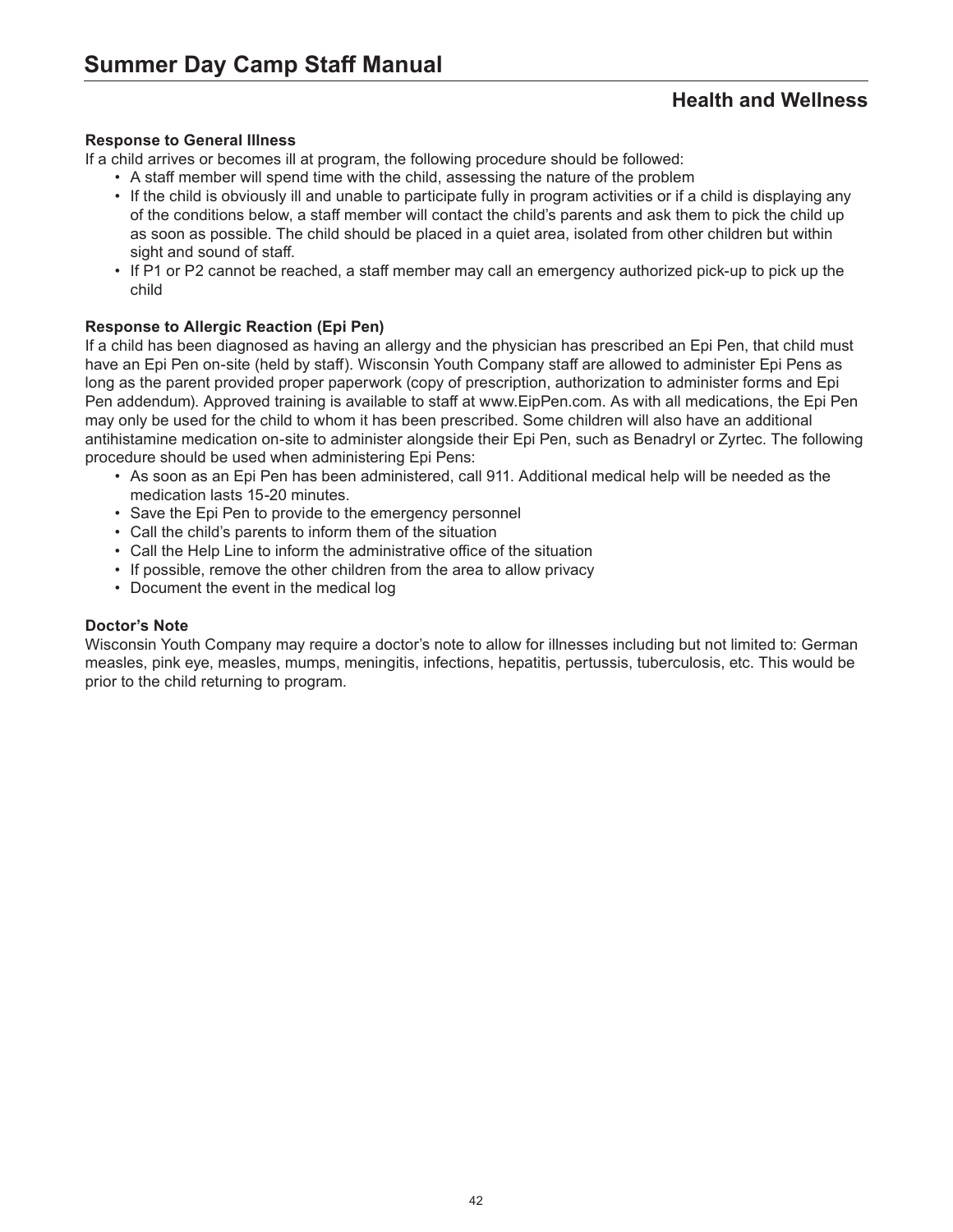# **Injury at Program**

**Snapshot:** Injuries can occur at any point throughout program. Staff should be prepared by always having a first aid kit fully stocked and readily available.

### **Response to Injury**

The following steps should be taken when a child becomes injured in program:

- Ensure that the child is in a safe location
- Staff will administer first aid within the scope of their training and comfort the child
- Depending on the situation, staff may ask the child to rest out from play for a few minutes
- Complete an accident report form
- If the injury has occurred on the child's neck or above, a call must be made to the child's parent or guardian
- Have the parent sign-off on the accident report upon pick-up
- Staff should record the injury in the medical log

### **Response to Serious Injury**

The following steps should be taken when a staff or child obtains a serious injury while in program:

- Assess the situation. Does the injury warrant a call to 911 or parents in addition to first aid? In the event of a life-threatening injury, call 911 immediately. Administer first aid if you can do so safely until help arrives.
- Comfort the child. Ask staff to call Help Line for assistance. The help line responder will call the executive director who will contact crisis management team and put crisis plan into action.
- Staff are not to initially call the parents at the time of injury. They are to report the injury to the help line first. The help line responder or executive director will notify the parents of the emergency.
- If necessary, the child may be transported via ambulance. Find out the name of the hospital to which they are being transported and any other information that will be shared with parent(s).
- Be sure to give the rescue team the child's name and information.
- If possible, have other staff remove all other children from the scene
- Record the events. This information will need to be added to the medical log.
- Additional steps will be situation dependent
- Remember, Wisconsin Youth Company Executive Director is the media spokesperson

### **Response to Injury Off-Site**

The following steps should be taken when a child becomes injured when away from program site:

- Ensure that the child is in a safe location and assess the severity of the injury
- If possible, have staff move all other children from the area
- If the injury is not serious, administer first aid and comfort the child-Follow Response to Injury procedures.
- If the injury is serious, call 911 immediately and continue to administer first aid until help arrives-Follow Response to Serious Injury procedures.

### **Response to Staff Injury**

The following steps should be taken when a staff becomes injured:

- Ensure that the staff member is in a safe location and assess the severity of the injury
- If possible, have staff move all other children from the area
- If the injury is not serious, administer first aid and have staff complete the Staff Injury Report form
- If the injury is serious, call 911 immediately and continue to administer first aid until help arrives
- Call the Help Line for additional support: call staff emergency contact, send additional staff to assist program
- If required, the staff may be transported to the hospital. Secure the name of the hospital so that information can be given to staff emergency contact.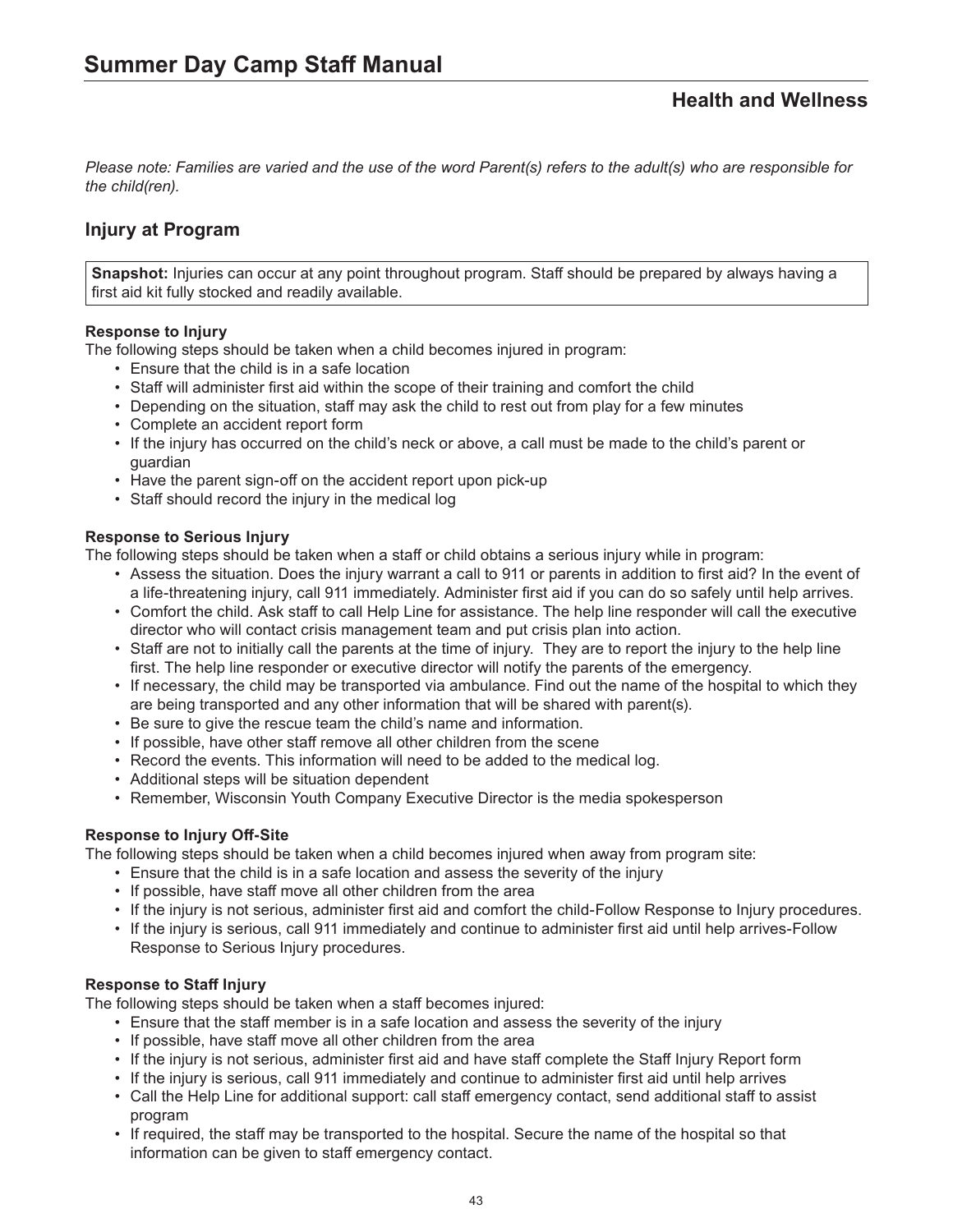- Record the events and complete staff injury report form
- Additional steps will be situation dependent

### **Employee Work Injury**

Anytime an employee is injured while at work, the staff must complete a staff injury report form. The report form should be submitted to the risk management director within 24 hours. Reference the employee handbook for more information regarding employee work injuries.

*Please note: Families are varied and the use of the word Parent(s) refers to the adult(s) who are responsible for the child(ren).*

## **First Aid and CPR**

**Snapshot:** All summer staff are required to obtain first aid and CPR training prior to the start of summer. Staff are responsible for administering basic first aid to children. Fully stocked first aid kits must be easily accessible for staff at all times during program.

## **Hip-Pack First Aid Kits**

All programs are equipped with enough hip-pack first aid kits for each staff to utilize one of their own. Staff are responsible for restocking their own first aid hip-pack from supplies on-site. Hip-packs contain the most commonly used first aid items. Additional items are available in the first aid storage tote. First aid kits are to be kept with each group at all times, including when away from program site. No foreign materials, besides emergency medication and listed first aid equipment should be kept in the first aid kit.

## **On-Site First Aid Supplies**

The following first aid items are kept on the program site. Items with an asterisks (\*) are kept in the hip-packs:

- 2" & 3" sterile roller bandages
- 2" & 4" gauze pads
- Accident reports\*
- Adhesive tape
- Band-Aids (assorted sizes)\*
- Bio-hazard bag\*
- Blood spill kit
- CPR shield\*
- Disposable thermometers\*
- Flashlight & batteries
- Gloves\*
- Instant cold packs\*
- Pen & note pad\*
- Sanitary napkins
- Scissors
- Soap and water wipes\*
- Sunscreen
- Triangular bandages

### **Basic First Aid**

The following techniques should be used to complete basic first aid:

- **Cut or Scrape:** Rinse the area with soap and water, apply Band-Aid
- **Large Cut or Scrape:** Rinse area with soap and water, apply gauze pad
- **Bump, Swelling, Bruise or Soreness:** Apply ice pack
- **Bloody Nose:** Lean forward, pinch at nostrils, wash area with soap and water

### **First Aid for Poisoning**

If a child or staff ingests or comes in contact with poison, immediately call poison control. If a victim stops breathing, immediately call 911 and start CPR. If victim is a child, contact their Parent and/or emergency contact. Always call the Help Line, as well.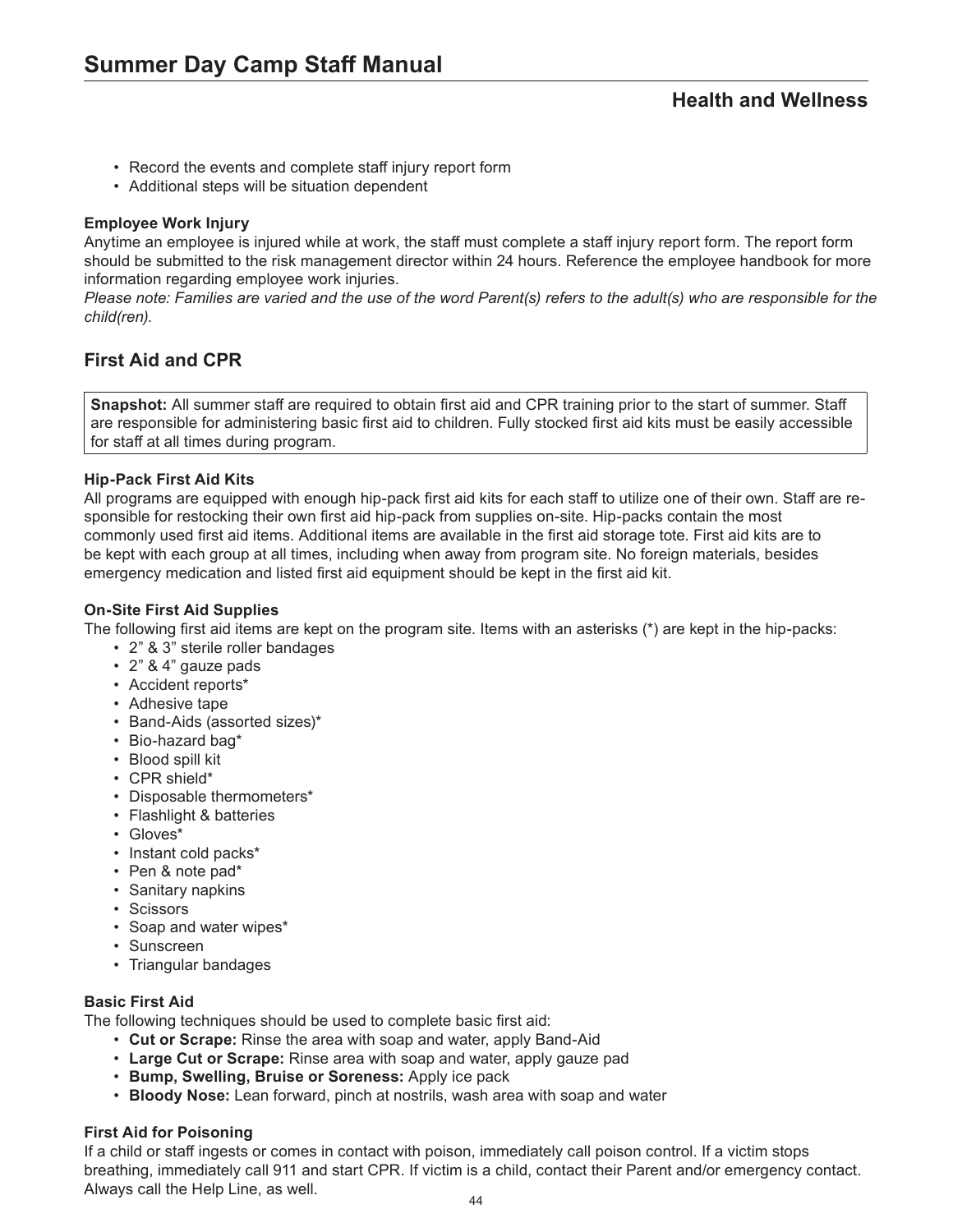## **Medication Management**

**Snapshot:** All medication must be stored in a locked location, not accessible to children. If a child's paperwork states that they will have a medication at program, staff must ensure that the medication is in fact on site. All over-the-counter medications must have a doctor's note and all prescription medications must have the prescription included. Emergency medications must follow the child throughout the day.

#### **Requirements for Administering Regularly Scheduled Over-the-Counter or Prescription Medications:**

- There must be a signed authorization to administer medication on-site including dosage and directions
- Written authorization must be provided by a physician
- The medication must be in its original container and labeled with the child's name
- The medication must not be expired
- Staff administer the medication to the child per directions on authorization form
- Staff log administration of medication in the medical log and authorization form tracking sheet

### **Requirements for Administering Non-Emergency, As-Needed Medications:**

- There must be a signed authorization to administer medication on-site including dosage and directions
- Written authorization must be provided by a physician if dosage is different than label directions
- The medication must be in its original container and labeled with the child's name
- The medication must not be expired
- The child complains of symptoms (i.e. headache, etc.)
- Staff places a phone call to the Parent (only Parent may authorize administration of as-needed medications)
- Parent makes the determination to administer medication
- Staff administer the medication to the child per directions on authorization form
- Staff log administration of medication in the medical log and authorization form tracking sheet

### **Requirements for Administering Emergency Medications:**

- There must be a signed authorization to administer medication on-site including dosage and directions
- Written authorization must be provided by a physician
- The medication must be in its original container and labeled with the child's name
- The medication must not be expired
- The child complains of symptoms (i.e. Difficulty Breathing, etc.)
- Staff administer the medication to the child per directions on authorization form (see Illness at Program for more information)
- If situation is an emergency (i.e. Life threatening allergic reaction), staff should call 911
- Staff makes call to parent to inform them of administration
- Staff log administration of medication in the medical log and authorization form tracking sheet

### **Medication Storage**

All medications, including staff medications, should be stored in an area inaccessible to children. Each program is equipped with a refrigerator lock box for medications that may need to be kept cold. Emergency medications (inhalers, Epi Pens, emergency diabetic kits, etc.) must be made available at all times by storing these in locked first aid packs and/or backpacks. Under no circumstances may a child carry or store personal medications.

### **Handling Medication**

When a medication is received, enter the amount of medication on the authorization form (i.e. 2 tablets, 2 fl. oz., etc.). Have the parent initial this amount. To safely count tablets, you may count them in the lid of the prescription or onto a clean piece of paper. For inhalers, ask parents to estimate the number of uses remaining. When the medication is returned, enter the amount returned and have the parent initial. Medication can only be handled by staff and/or parents of the child to whom the prescription is prescribed.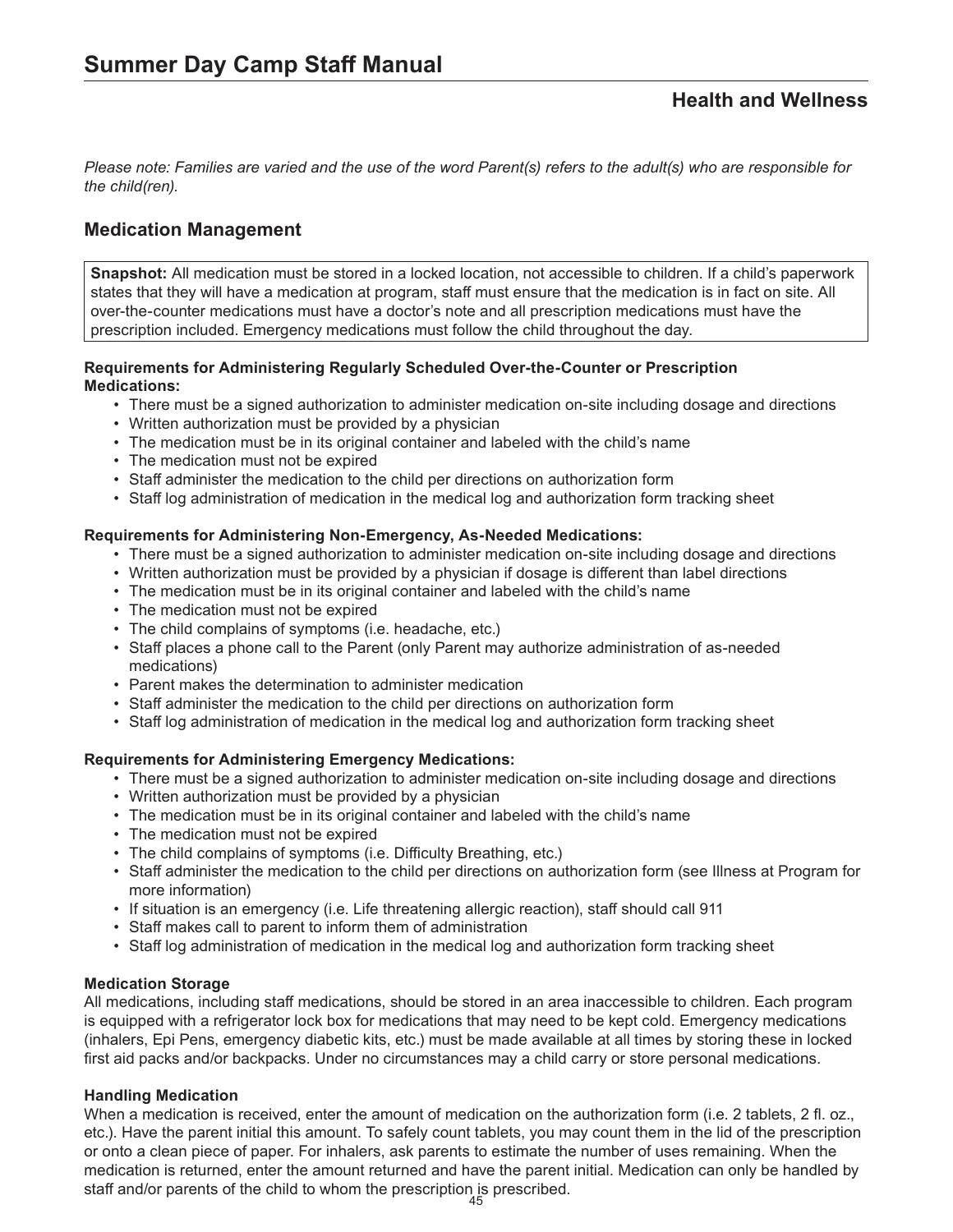*Please note: Families are varied and the use of the word Parent(s) refers to the adult(s) who are responsible for the child(ren).*

## **Accident Reporting**

**Snapshot:** All accidents and/or injuries must all be documented at program. Accident reports and the medical/behavior log are both used to document these situations. Both of these are considered legal documents and should be completed legibly, using only black or blue ink. Additionally, a state accident report is used in situations that require evaluation by a health care professional. This form is completed electronically.

## **Accident Report Form (short form)**

Wisconsin Youth Company requires staff to complete an accident report form each time a child is injured in program. If the injury occurs to the neck or above (head-related injury), staff must call the Parent and inform them of the injury in advance. The process of completing an accident report form includes:

- A complete entry for each section on the form
- Accident reports are confidential and may not be placed in an area for all parents to see. Staff can use envelopes or designate a staff-only location to store accident reports until pick-up time.
- Review the accident report with the parent at pickup. The parent's name and signature should then be included.
- Staff should provide parents with the pink copy. The yellow copy should be kept in the child's registration sleeve at site. The white copy is turned in to the program director.

### **State Accident Report Form (long form)**

Wisconsin Youth Company requires staff to complete a state accident report form when an injury occurs that requires additional professional medical treatment (i.e. Physician, dentist, nurse, on-call nurse, virtual healthcare consultation, etc.). Injuries of this nature should be brought to the attention of the program director and the program director will provide assistance in completing the form. The process of completing a state accident report form includes:

- The form must be completed within 24 hours of staff being informed of the medical treatment
- Staff should call the program director upon receiving notice from a parent
- Copies of the form are kept in the site file box; however, the final document should be completed electronically
- All parts of the form must be completed thoroughly
- Completed forms should be reviewed by the risk management director and executive director prior to sub mission to the regional licensing office
- A final copy should be stored in the administrative child file and site child file sleeve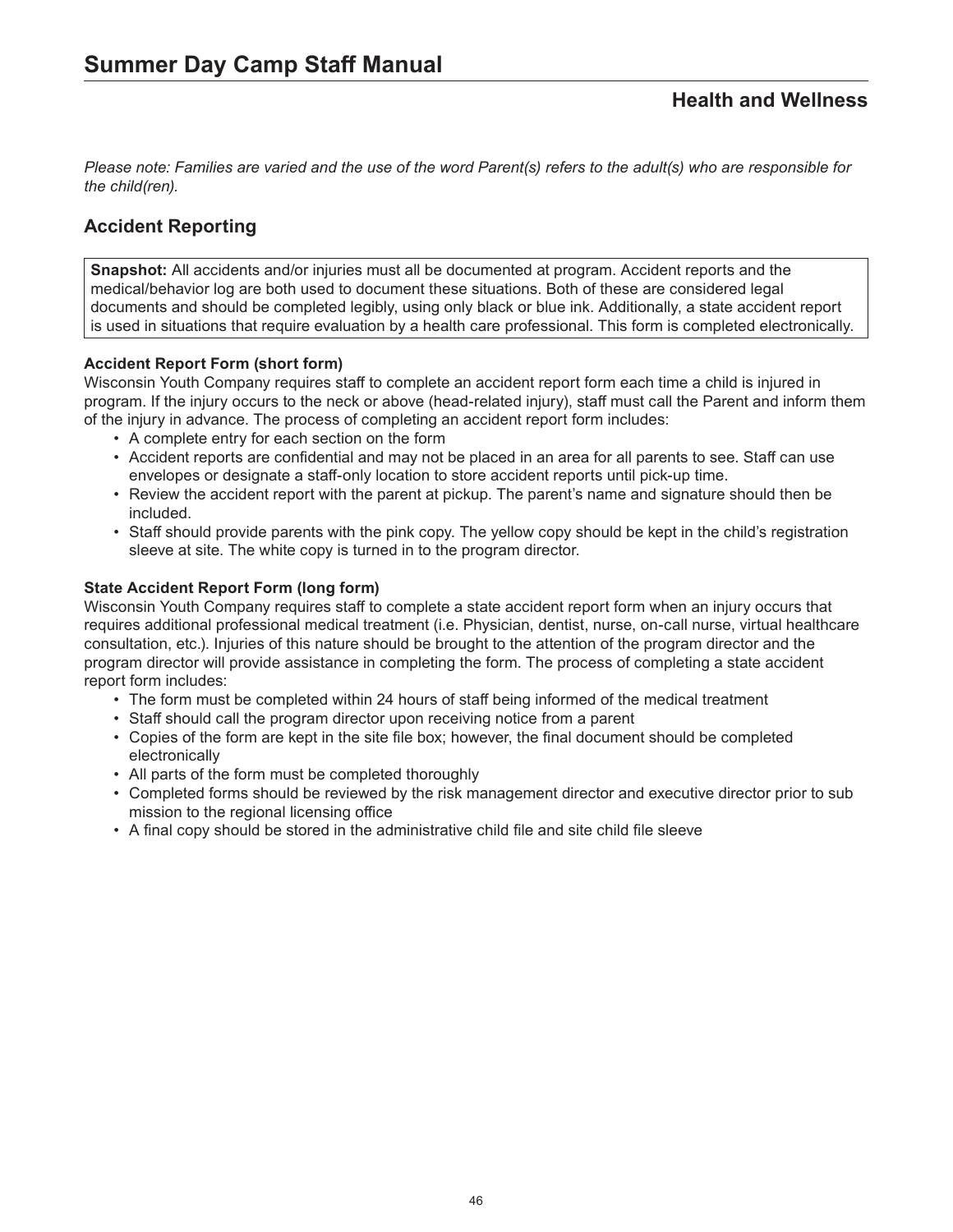# **Medical/Behavior Log Reporting**

**Snapshot:** All programs are required to maintain a medical/behavior log that conforms to state licensing requirements. Entries include: injuries, illness, medication administration, previous existing injuries, behavior incidents and calls to social services. The log is reviewed by the camp director, program director or risk management director every month. The review is documented. All programs must also keep the previous year's log on-file. For directions on how to correct an entry or include a missed entry, reference the back of the medical log.

## **Medical/Behavior Log Requirements**

The following are required for all entries:

- Each page must be numbered prior to the first use
- All entries should be legible and made in blue or black ink
- There should be no blank space or lines--write from edge to edge
- There can only be one child per entry (including if the incident involves siblings
- All entries should start with the date including month, date, year
- Each entry should have a time of occurrence
- The child's first and last name should be listed
- Each entry should end with a staff signature--full name, no initials (staff should also sign the back of the medical log)
- All entries should be made in chronological order

### **Entries Reporting an Injury Include:**

- 1. Date and time of injury
- 2. Full first and last name of child
- 3. The nature of the injury and its specific location on the body
- 4. An objective description of how it happened (incidents involving peers shouldn't use names, but instead "The other child")
- 5. What did the staff do (first aid, phone calls, etc.)
- 6.Staff signature

#### **Entries Reporting Behavior Include:**

- 1. Date and time of injury
- 2. Full first and last name of child
- 3. The nature of the behaviors.
- 4. What did the staff do (provide a break, phone calls, etc.)
- 5.Staff signature

#### **Entries Documenting Medication Administration Include:**

- 1. Date and time medication was given
- 2. Full first name and last name of child
- 3. Name of medication
- 4. Amount of dosage
- 5.Staff signature

### **Entries Reporting Previous Injuries Include:**

- 1. Date and time of observation
- 2. Full first name and last name of child
- 3.Specific nature and location of injury or physical complaint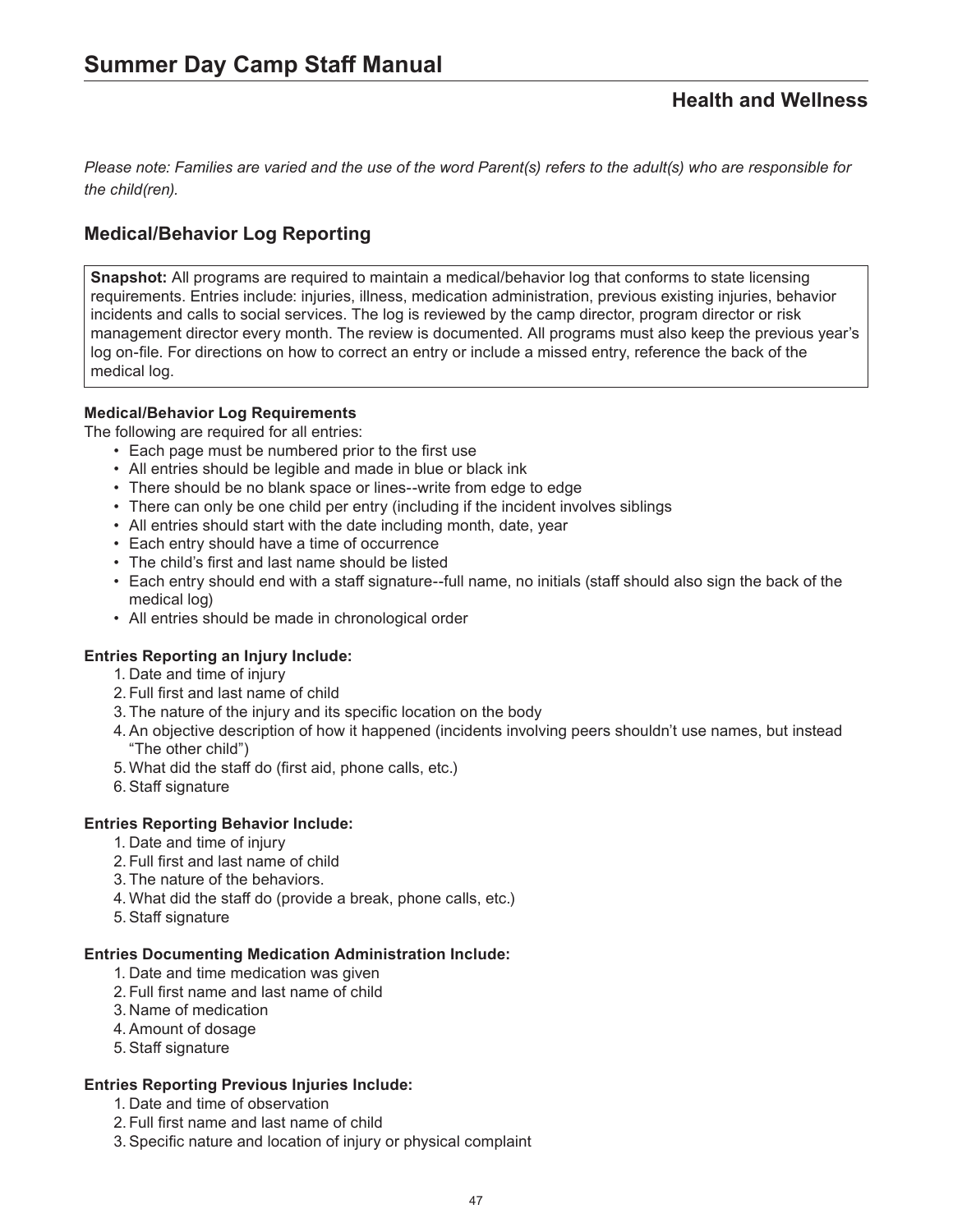- 4. If possible, the child's explanation of when and how the injury occurred
- 5.Staff signature

#### **Entries documenting Illness Include:**

- 1. Date and time of observation
- 2. Full first name and last name of child
- 3. Nature of illness (child complained of stomach ache, etc.)
- 4. What was done by the staff (took child's temperature, etc.)
- 5.Staff signature

#### **Entries Documenting a Phone Call to Social Services Include:**

- 1. Date and time of phone call
- 2. Full first name and last name of child
- 3.Specific nature of the purpose of phone call (observed, child share information, etc.)
- 4. If possible, the child's explanation of when and how injuries occurred
- 5.Staff signature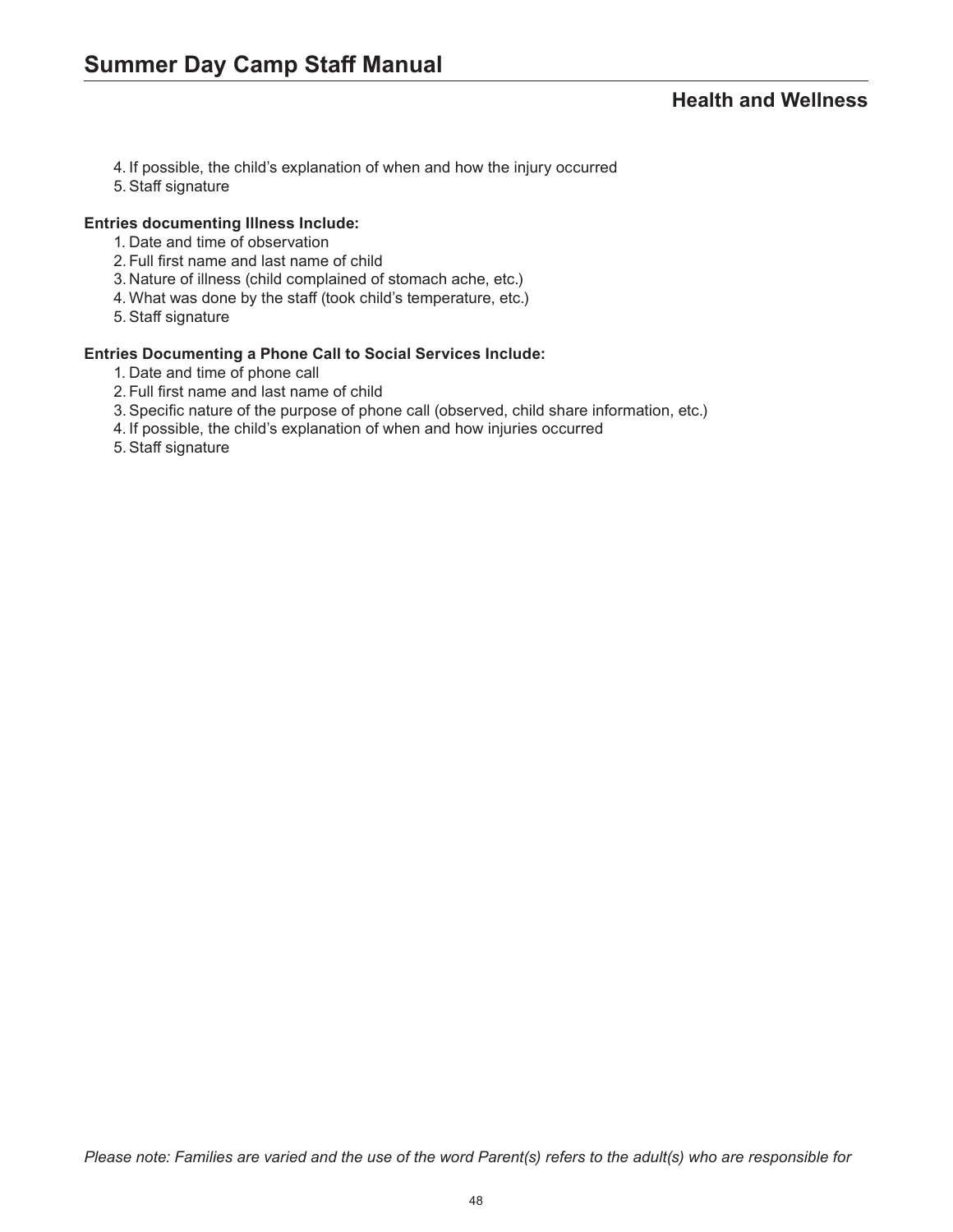*the child(ren).*

# **Sanitization and Handwashing**

**Snapshot:** Children and staff should wash their hands regularly while in program. Handwashing is required after using the bathroom and before/after eating. If running water is not immediately available, soap and water wipes can be used. Disinfection hand sanitizer may not be used in place of soap and water. Eating surfaces and dishes must also be sanitized according to the protocol listed below.

### **When to Wash Hands**

In addition to after bathroom breaks and before/after eating, hands should also be washed at the following times:

- **Children:** After playing outdoors; after coming in contact with an animal; after coughing, sneezing or nose blowing
- **Adults:** Before prepping food; before putting on gloves; after caring for a sick child; after cleaning a spill

#### **Handwashing Procedure**

The following should be considered when both staff and children wash hands:

- Thoroughly wash the backs and fronts of hands
- Wash between the fingers and under finger nails
- Wash the wrists
- Wash hands for at least 20 seconds
- Rinse well
- Dry your hands with paper towel and turn the water off using the paper towel
- Discard of paper towel in trash can

### **Sanitizing Eating Surfaces**

Wisconsin Youth Company requires that food be served in bowls or on napkins rather than bare tables. Eating surfaces should be washed and sanitized with a two-step process before and after use. This two-step process includes the use of two Clorox wipes or a soap/water wash for step one & bleach/water wash for step two. Staff should wait for eating surfaces to dry between each step. Children should not be in the immediate area while eating surfaces are being sanitized.

### **Washing Dishes**

All dishes and utensils used for serving food must be washed after each use with the following process:

- 1. Scrape excess food from dish
- 2. Wash dishes with detergent in hot water (minimum temperature of 110 degrees Fahrenheit)
- 3. Rinse dishes with clean water to remove detergent
- 4. Sanitize dishes in a solution of 2 tsp bleach per 1-gallon water
- 5. Let all dishes air dry

### **Sanitizing Furnishings and Equipment**

Furnishings, toys and equipment should be sanitized with a two-step process when they are soiled and/or once per summer. If a sick child kit is used, the blanket and pillow case should be washed after each use and the mat should be sanitized with a two-step process.

### **Bathroom Accidents**

All programs should be stocked with extra clothing and underwear for children to utilize in the case of an accident. The following steps should be used when an accident occurs:

- Staff should ask child if they have extra clothes in their backpack or if they need to borrow clothes
- Staff takes child to bathroom using regular bathroom procedures
- Staff provides child with the extra clothes and a bag to put soiled clothes into
- Staff instructs the child to do the best they can to clean themselves, change their clothes, and put soiled clothes into the bag. Staff should put on gloves if they need to assist with getting clothing into the bag.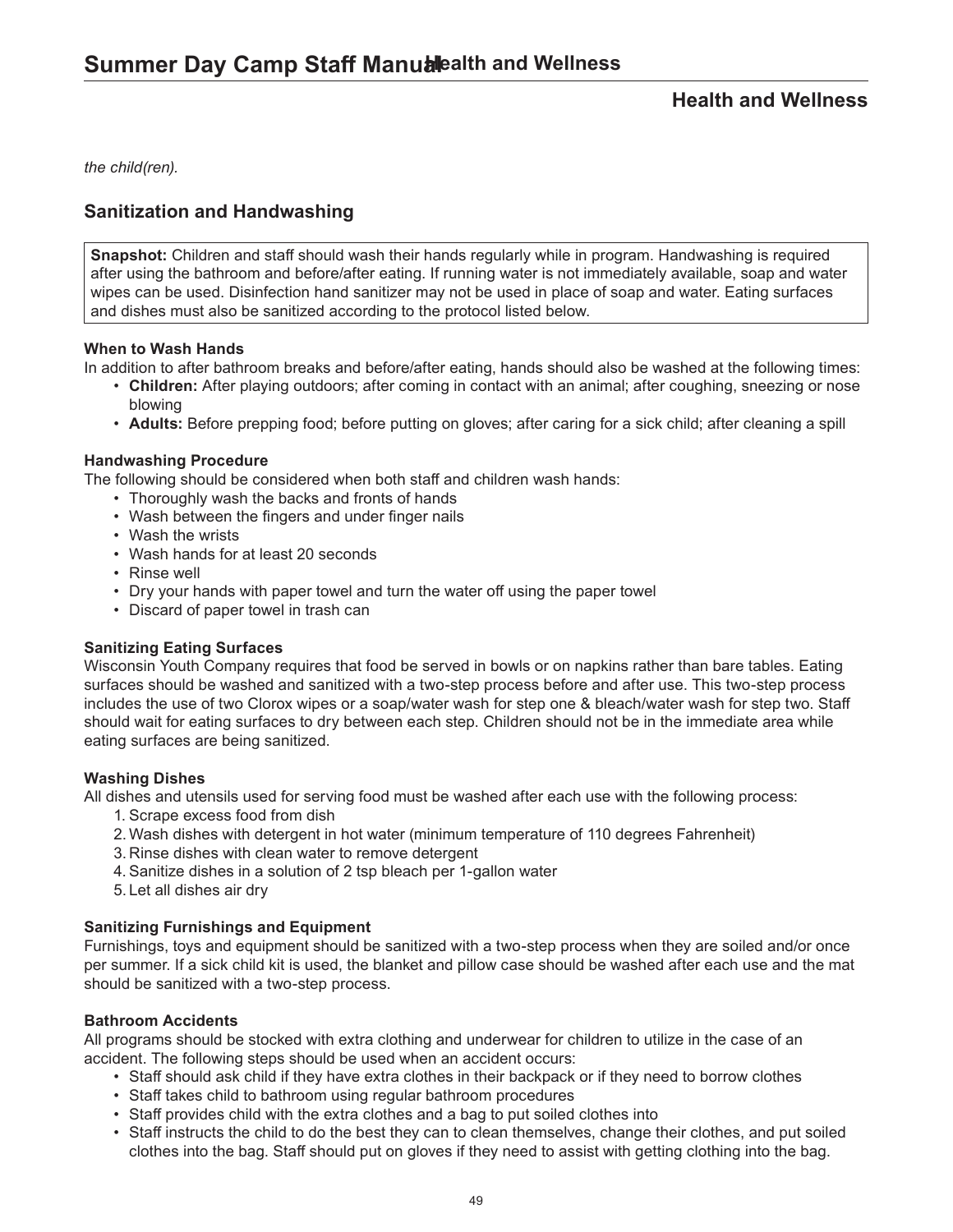- Child should wash their hands thoroughly as should staff if they touched any soiled materials
- Inform parents of the accident at pick-up and record the incident in the medical/behavior log

#### **Hazardous Materials**

All hazardous materials, including Clorox wipes and bleach should be sealed and kept in a locked storage, inaccessible to children, area at all times.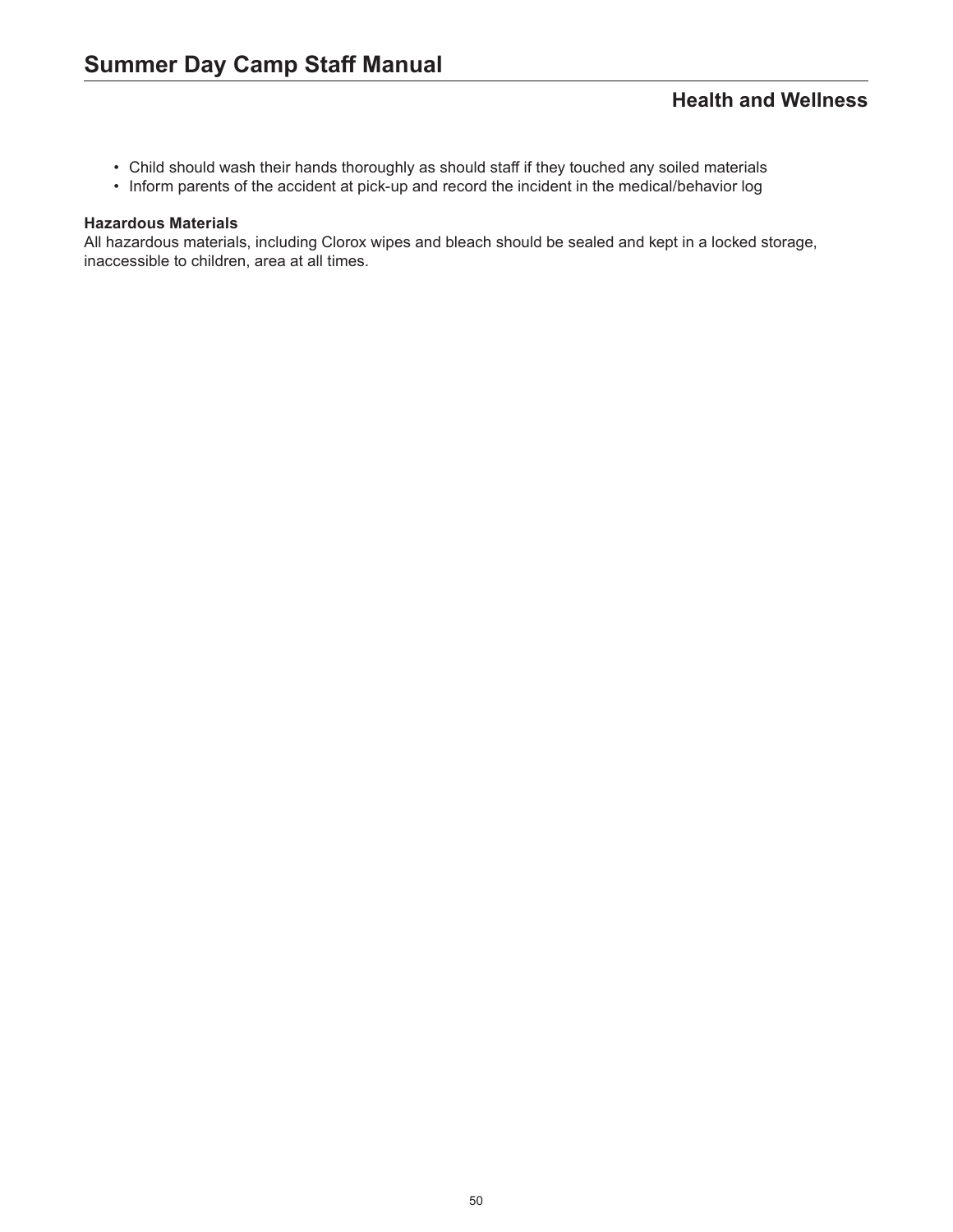# **Child Abuse and Neglect**

**Snapshot:** All Wisconsin Youth Company staff are mandated reports, meaning they are required to report either knowledge or reasonable suspicion of child abuse and/or neglect to the County Department of Social Services. This also includes any instances where a staff member is suspected to be involved. Staff that refer children for suspected child abuse or neglect are immune from liability. There is a criminal penalty for failure to report. When abuse or neglect is suspected, staff should start by contacting their program director for assistance with reporting. All staff receive bi-yearly training on mandated reporting.

| <b>Type</b>       | <b>Physical Abuse</b>                                                                                                                                                                                                                                            | <b>Sexual Abuse</b>                                                                                                                                                                                                                                                  | <b>Emotional Damage</b>                                                                                                                                      | <b>Neglect</b>                                                                                                                                                                                                                                               |
|-------------------|------------------------------------------------------------------------------------------------------------------------------------------------------------------------------------------------------------------------------------------------------------------|----------------------------------------------------------------------------------------------------------------------------------------------------------------------------------------------------------------------------------------------------------------------|--------------------------------------------------------------------------------------------------------------------------------------------------------------|--------------------------------------------------------------------------------------------------------------------------------------------------------------------------------------------------------------------------------------------------------------|
| <b>Definition</b> | Physical injury<br>inflicted on a child<br>by other than<br>accidental means.<br>Physical injury<br>includes, but is not<br>limited to,<br>lacerations, fractured<br>bones, burns, internal<br>injuries, severe or<br>frequent bruising or<br>great bodily harm. | Sexual intercourse or<br>sexual touching of a<br>child, sexual<br>exploitation, forced<br>viewing of sexual<br>activity, or permitting,<br>allowing or<br>encouraging a child to<br>engage in prostitution.                                                          | Harm to a child's<br>psychological or<br>intellectual functioning<br>which is exhibited by<br>severe anxiety,<br>depression,<br>withdrawal or<br>aggression. | When a parent (or<br>caretaker) fails,<br>refuses or is unable,<br>for reasons other than<br>poverty, to provide<br>the necessary care,<br>food clothing, medical<br>or dental care which<br>seriously endanger<br>the physical health of<br>the child.      |
| <b>Signs</b>      | • Bruises, welts<br>• Injuries in shape of<br>an object<br>• Unexplained burns<br>• Fractures that<br>don't fit story<br>• Delay in seeking<br>medical help<br>• Extreme behaviors<br>• Afraid to go home<br>• Frightened of<br>parents<br>• Fearful of adults   | • Pain, swelling,<br>itching in genital<br>area<br>• Bruises, bleeding,<br>discharge in<br>genital area<br>Difficulty walking<br>$\bullet$<br>• Frequent urination<br>• Stained or bloody<br>underwear<br>• Venereal disease<br>• Unusual interest in<br>sex for age | • Low self-esteem<br>• Self-denigration<br>• Severe depression<br>• Aggression<br>• Withdrawal<br>• Severe anxiety                                           | • Poor hygiene, odor<br>Inappropriately<br>$\bullet$<br>dressed for<br>weather<br>• Need medical care<br>• Left alone for<br>periods of time<br>• Failure to thrive<br>Constant hunger,<br>$\bullet$<br>steals food<br>• Extreme<br>willingness to<br>please |

## **Definitions and Signs of Abuse**

## **Reporting Suspicions of Abuse or Neglect**

Staff can always seek support from their supervisor prior to placing a report with the Department of Social Services. When identifying neglect, staff should be sensitive to issues involving poverty, differing cultural expectations and values and differing child rearing techniques. Staff should not accuse any individual when making reports. Staff do not investigate reports and cannot wait until suspicion has been confirmed before reporting. Wisconsin Youth Company affirms that a report made in good faith will in no way jeopardize the person's job. When placing a call, staff should have the child's registration information readily available. After making a call, the incident should be documented.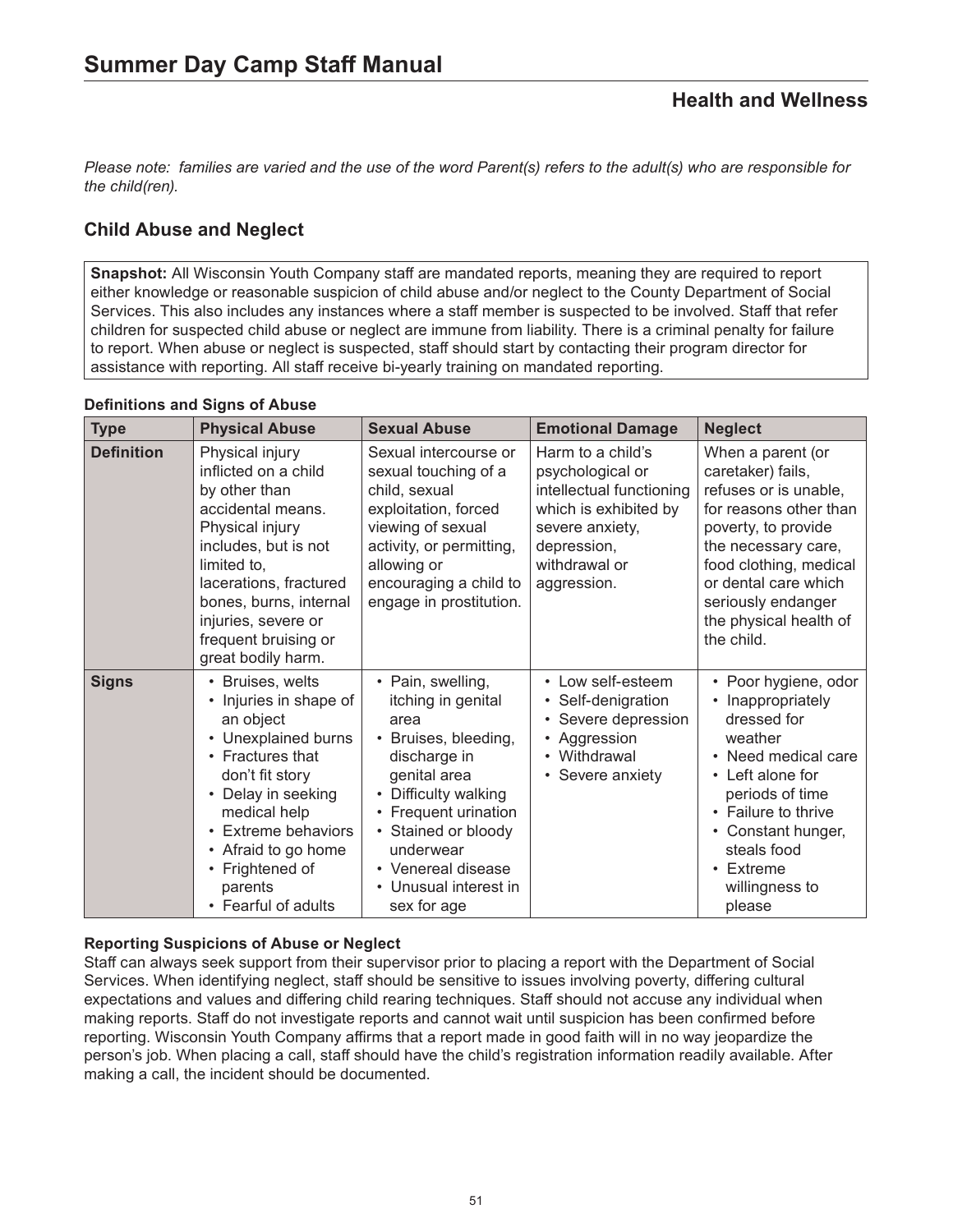## **Program Preparedness**

**Snapshot:** Wisconsin Youth Company is committed to preparing staff for events that could negatively impact the safety of all program participants. Policies and procedures have been developed in collaboration with the risk management director. Staff are oriented to emergency protocols upon hire and on-going training is provided.

## **Practices**

The following Wisconsin Youth Company practices support program preparedness:

- Completed health history and emergency care plan forms are on-site and accompany groups when off-site
- Each staff is CPR/AED certified prior to the start of program
- Each staff receives information on providing first aid and the location of first aid supplies, including fire extinguishers and AED's
- A complete caregiver background check and information disclosure is completed on each new employee and every year afterward
- Each staff is required to have a completed staff health form
- Each program is equipped with communication devices such as cell phones and two-way radios

### **Posting Emergency Care Facility Locations**

Wisconsin Youth Company requires that each site posts the location of the emergency care facility that will be used in the event of an emergency. This includes numbers for local rescue squad, fire department, law enforcement agency, child protective services, poison control center and emergency medical services.

### **Risk Management Inspection**

All sites will be visited at least twice per summer by the risk management director. The purpose of this visit is to ensure that all sites are operating in a consistent manner and following all procedures. A sample inspection form is available from the risk management director. The following inspection process is used:

- The risk management director completes the inspection visit
- A copy of the visit is provided to the program director
- A list of corrections will be provided, if needed
- A visit and list of corrections is discussed with the risk management director, program director and camp director
- Corrections must be implemented as soon as possible
- Follow-up will occur by risk management director and/or program director

### **Media Spokesperson**

It is the policy of Wisconsin Youth Company that the executive director is the media spokesperson. If the executive director is unavailable, there is back-up. These individuals have been trained in proper media communication. Staff are not to give any statements to the media and refer all inquiries to the executive director. If staff are approached by the media, the following statement can be given, "Our focus is on taking care of our children. We want to make sure that you receive accurate and timely information. For this reason, please contact our executive director at 608-276-9782. Thank you for your understanding."

#### **Evacuation/Shelter Plans & Maps**

Wisconsin Youth Company requires that staff devise plans, along with the risk management director, for evacuation or shelter in case of fire, tornado, and civil disturbance. Emergency plans are to be posted at the program site. These plans should designate a primary and secondary route in case of fire and tornado. The following should be considered when devising evacuation plans: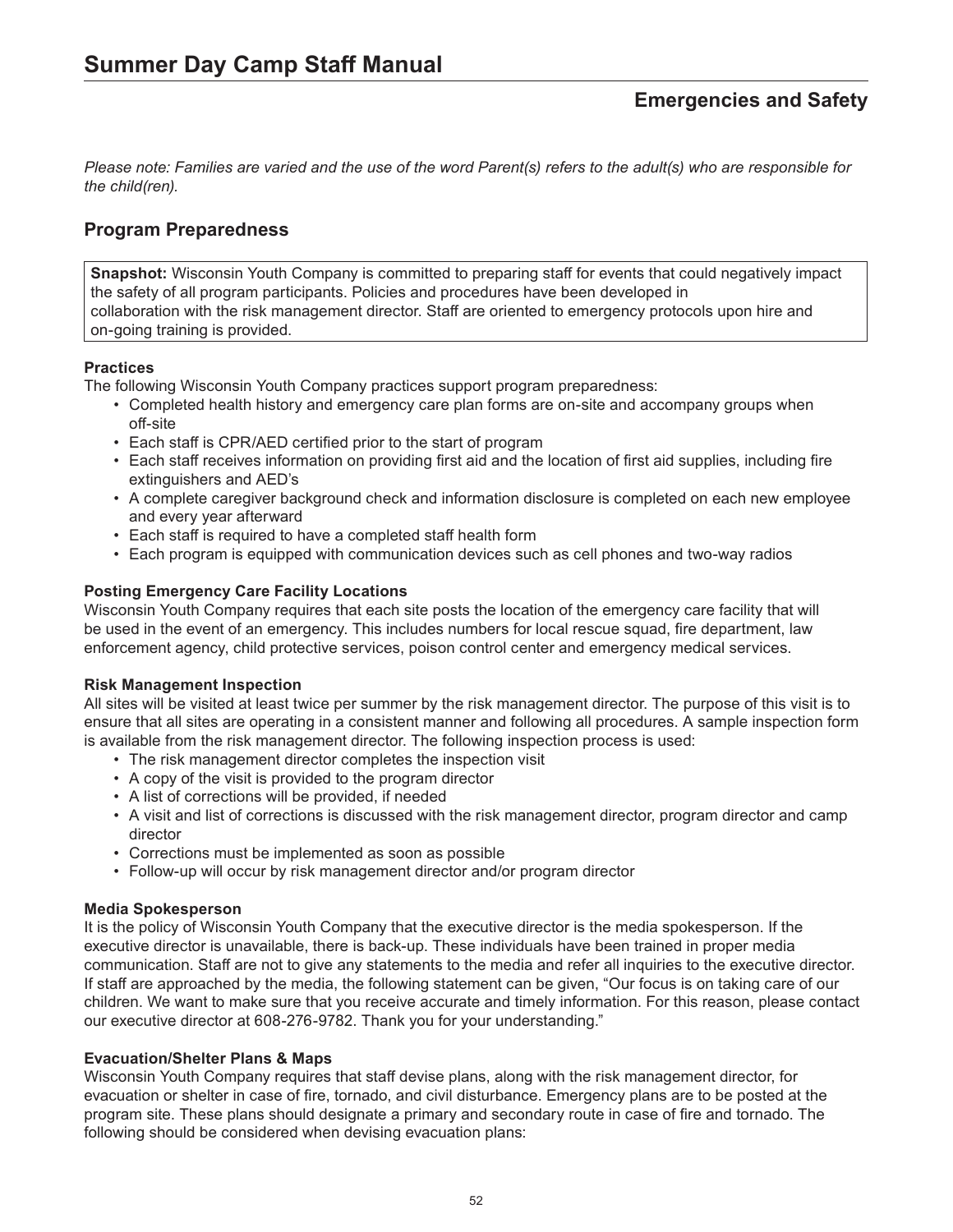# **Emergencies and Safety**

- Different colors are used to designate routes on the map: Red-primary fire; green-secondary fire; blue-tornado.
- There should be an evacuation route prepared for each room used by the program
- Consider the amount of space needed for shelter
- The best protection in a tornado is underground against a wall without windows. If an underground location is not available, take cover in an interior room without windows or doors, such as a storage closet or restroom.

#### **Considering Special Needs**

When devising emergency plans, Wisconsin Youth Company requires staff to include special considerations for children with health and behavior needs. Staff should plan for how they can best help all children in an emergency. Children who have hearing, mobility or visually limited considerations and those with language barriers may require special assistance in planning.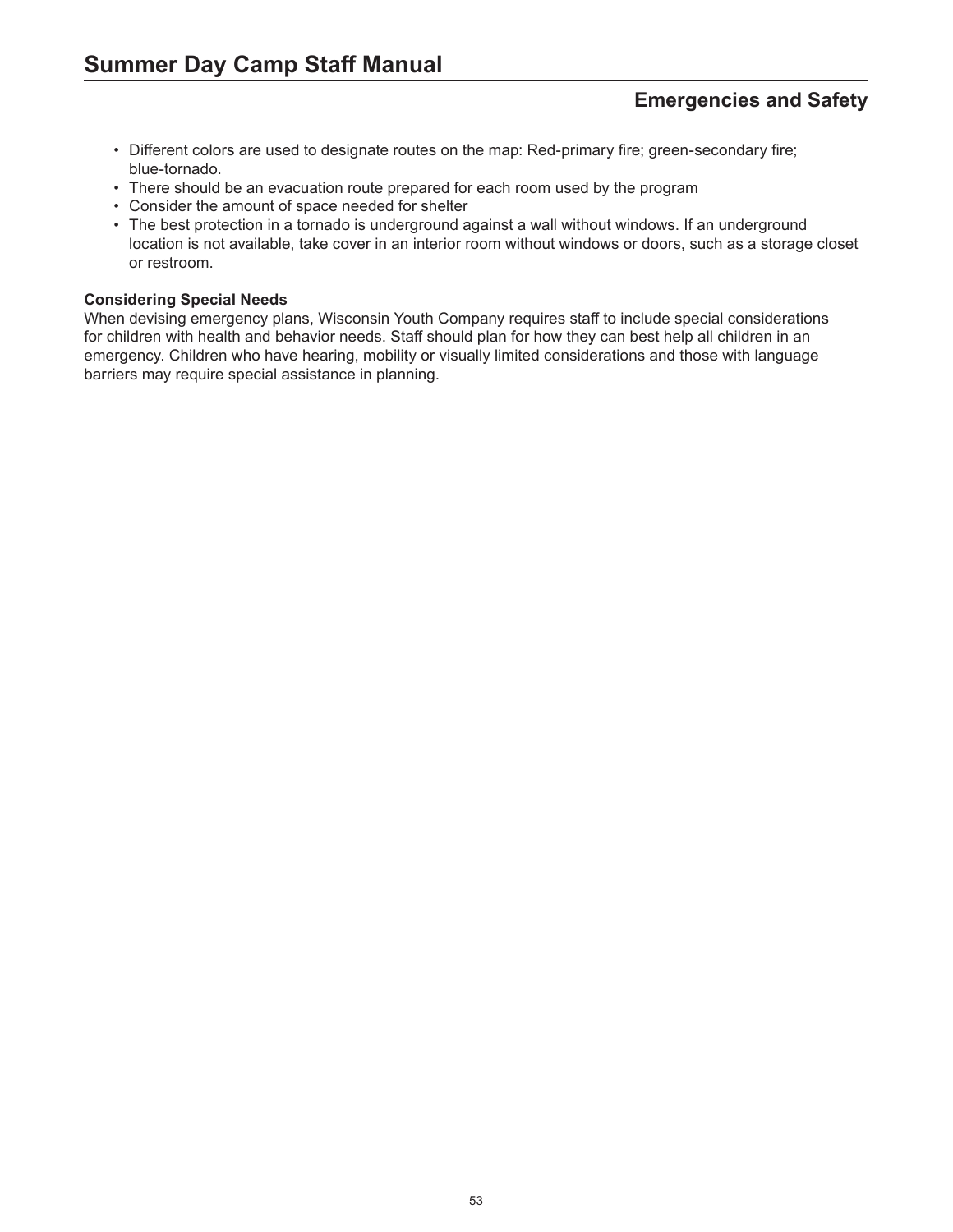# **Drill Procedures**

**Snapshot:** Wisconsin Youth Company requires that sites practice emergency drills once per month and give emergency drill orientation the first day a new child or staff start program. Orientations should include the emergency locations and guidelines to follow during an emergency (or drill). All drills should be documented on the green first and safety checklist. Drills should occur on different days of the week, different times and from various program locations. While a drill is occurring, be sure to leave a note on the sign-in table in case parents arrive to pick-up.

## **Fire Drill Procedure**

- Announce in a loud, clear voices "Fire drill"
- Tell the children to remain quiet and calm
- Have the children line up at the exit door
- Quickly count the children to be sure all are present
- Remind staff to check bathrooms and any other closed areas before exiting the space
- Take attendance information, registration binder, cell phone and first aid kit with emergency medications
- Take the children to a pre-determined area at least 300 feet away from the building and out of any road or parking lot
- Count the children and verify with attendance to be sure all are present
- Once all children are present, give the "all clear" signal to re-enter the building
- Document the fire drill on the green fire and safety checklist. Documentation should include date and time of drill, as well as, length of time it took to reach assembly area.

### **Tornado Drill Procedure:**

- Announce in a loud, clear voices "Tornado drill"
- Tell the children to remain quiet and calm
- Have the children line up at the exit door
- Quickly count the children to be sure all are present
- Remind staff to check bathrooms and any other closed areas before exiting the space
- Take attendance information, registration binder, cell phone, first aid kit with emergency medications, flashlight and emergency shelter kit
- Move to the pre-determined shelter location
- Count the children and verify with attendance to be sure all are present
- Once all children are present, give the "all clear" signal to reenter the program room
- Document the tornado drill on the green fire and safety checklist. Documentation should include date and time of drill, as well as, length of time it took to reach shelter area.

### **Civil Disturbance Drill Procedure**

A civil disturbance drill is prompted by a universal "code word." The code word to alert staff of a potential situation is "Mississippi". (i.e. "Have you ever been to Mississippi?") The universal code word for children in program is "Goldfish". (i.e. "We are going to feed our goldfish now.")

- Alert camp staff to civil disturbance drill
- Announce the code word in a loud clear voice
- Tell the children to remain very quiet and calm
- Have the children line up at the exit door
- Quickly count the children to be sure all are present
- Remind staff to check bathrooms and any other closed areas before exiting the space
- Take attendance information, computer, registration binder, cell phone and first aid kit with emergency medications
- Move to the pre-determined shelter location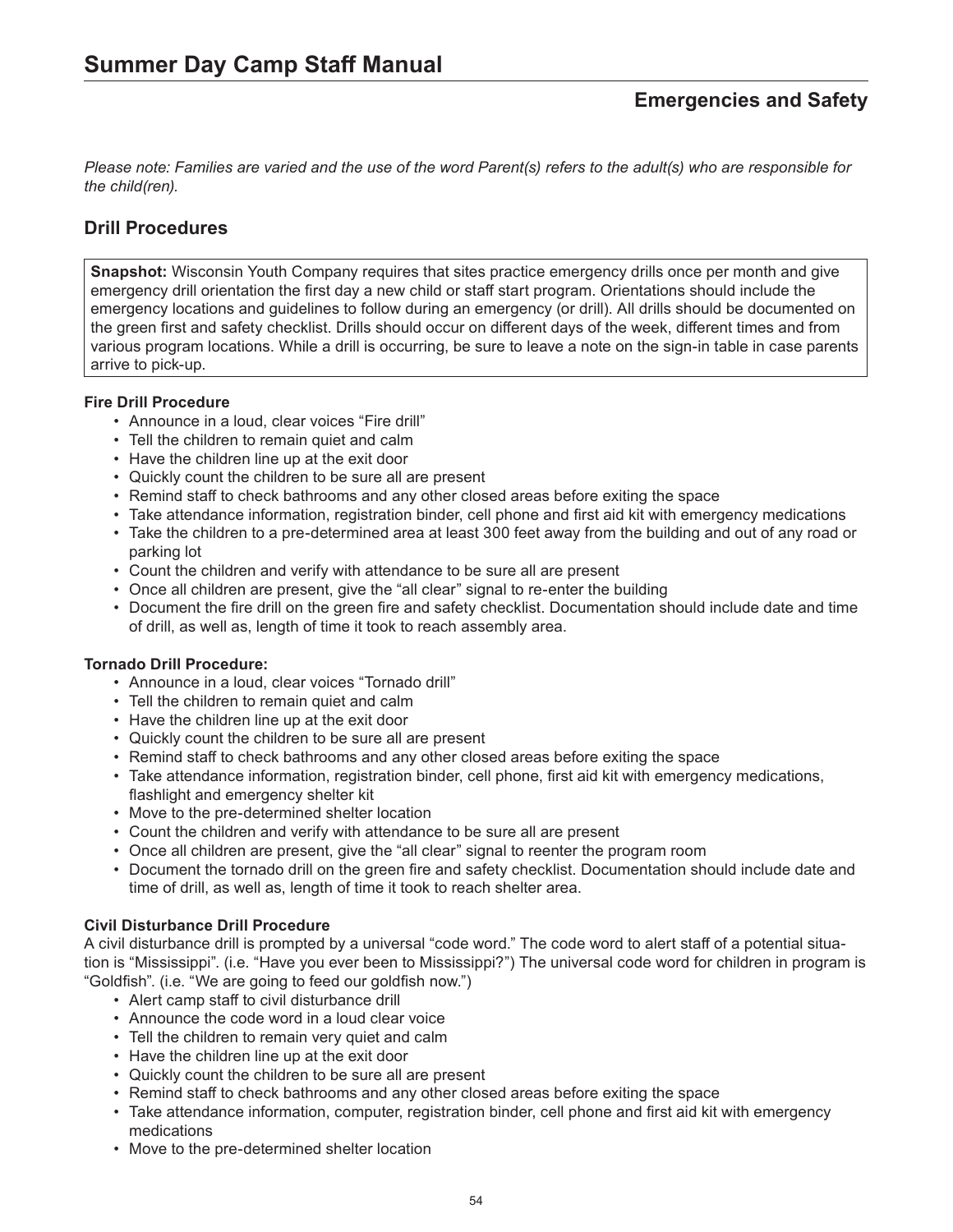# **Emergencies and Safety**

- Count the children and verify with attendance to be sure all are present
- Once all children are present, give the "all clear" signal to reenter the program room
- Document the civil disturbance drill on the green fire and safety checklist. Documentation should include date and time of drill, as well as, length of time it took to reach shelter area.
- Practice civil disturbance drills for various scenarios:
	- o If the threat is outside, move campers inside once all have been accounted for and move to shelter.
	- o If the threat is inside, move campers outside to the edge of the playground, and sit down, so as to not attract too much attention from perpetrator.
	- o If inside, instruct campers to form a group and quickly check to be sure all are present. If the threat is in the camp space, leave quietly if possible and move to shelter.
	- o If the threat is in the building, but not in the camp space, move to shelter if possible. If moving to shelter is not possible, close the doors and have children sit quietly. If possible, lock or block the doors and turn off the lights.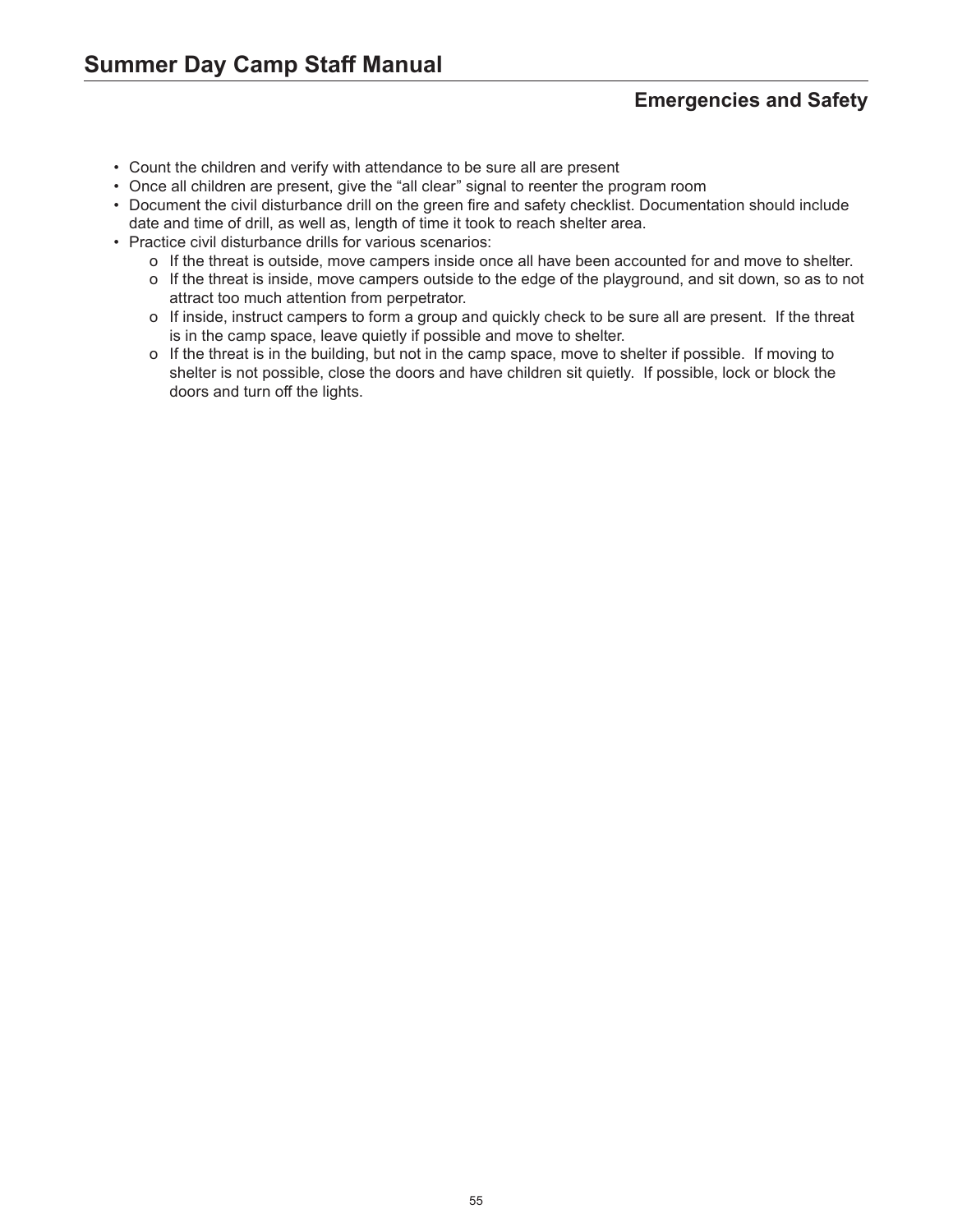## **Emergency Response**

**Snapshot:** In the event of an actual emergency, staff may need to consider some additional steps in addition to the action taken during a drill. If an emergency occurs while on a field trip, follow the direction provided by the facility location. If a parent arrives to pick up a child during an emergency situation, staff should invite the parent to join the group in shelter or evacuation.

## **Fire Emergency**

All staff should know the location of nearest fire extinguisher and fire alarm. In the event of an actual fire, if staff feel comfortable doing so, they may utilize the fire extinguisher. Upon exiting the program space, staff should pull the fire alarm if the alarm is not already activated. In the event of an actual fire, complete steps as listed in the drill and also consider the following:

- Call 911 on a cell phone and be prepared to provide the following: your name, school name, where the fire is located, where you are located and any other details (injuries, missing person, etc.)
- Call the Help Line. Tell them what happened. The crisis plan will then go into effect.
- The fire department or Wisconsin Youth Company administrator will arrange transportation to a safe location
- The administrative team will manage contacting the parents of the children in your care
- Document what happened and what you did as soon as you can

### **Tornado Emergency**

Staff may be informed of a tornado emergency in multiple ways including weather radios, sirens or a call from the administrative office. Regardless of the means of gathering the information, all tornado warnings should trigger the following response:

- Complete steps listed under the tornado drill procedure
- If the administrative office does not call you first, call the Help Line to inform them that you are going into shelter
- Have children and staff assume the safe position of sitting while tucking their head into their hands
- Only leave the protective area after an all-clear has been provided by the administrative office. Return to the program space.
- If there has been damage to the building and/or injuries, call 911 and the Help Line for assistance. Document what happened and what you did as soon as possible.

### **Severe Weather Emergency**

Severe weather emergencies include thunderstorms or tornado watches. In these situations, ensure that all children and staff come in from outdoors. The conditions can often be right for these emergencies to trigger a tornado warning. Because of this, it is a good idea to have children take bathroom breaks and to gather emergency supplies in case the group needs to take shelter. In the event that weather is very severe, but a tornado warning has not been triggered, if staff feel the need to, they may take shelter and inform the Help Line of their decision.

### **Civil Disturbance Emergency**

Civil disturbance emergencies are highly unpredictable and can occur in a multitude of ways.Potential situations can include a threatening phone call, presence of a non-custodial parent picking up a child, disruption of program activities by an intruder, verbal or physical assaults upon camp staff or children, possession or use of firearm or other weapon, or any behavior which might jeopardize the safety of others. While many of the situations listed may not result in an actual emergency, the more violent situations call for the activation of the civil disturbance emergency plan. Situations may become violent with little advance notice.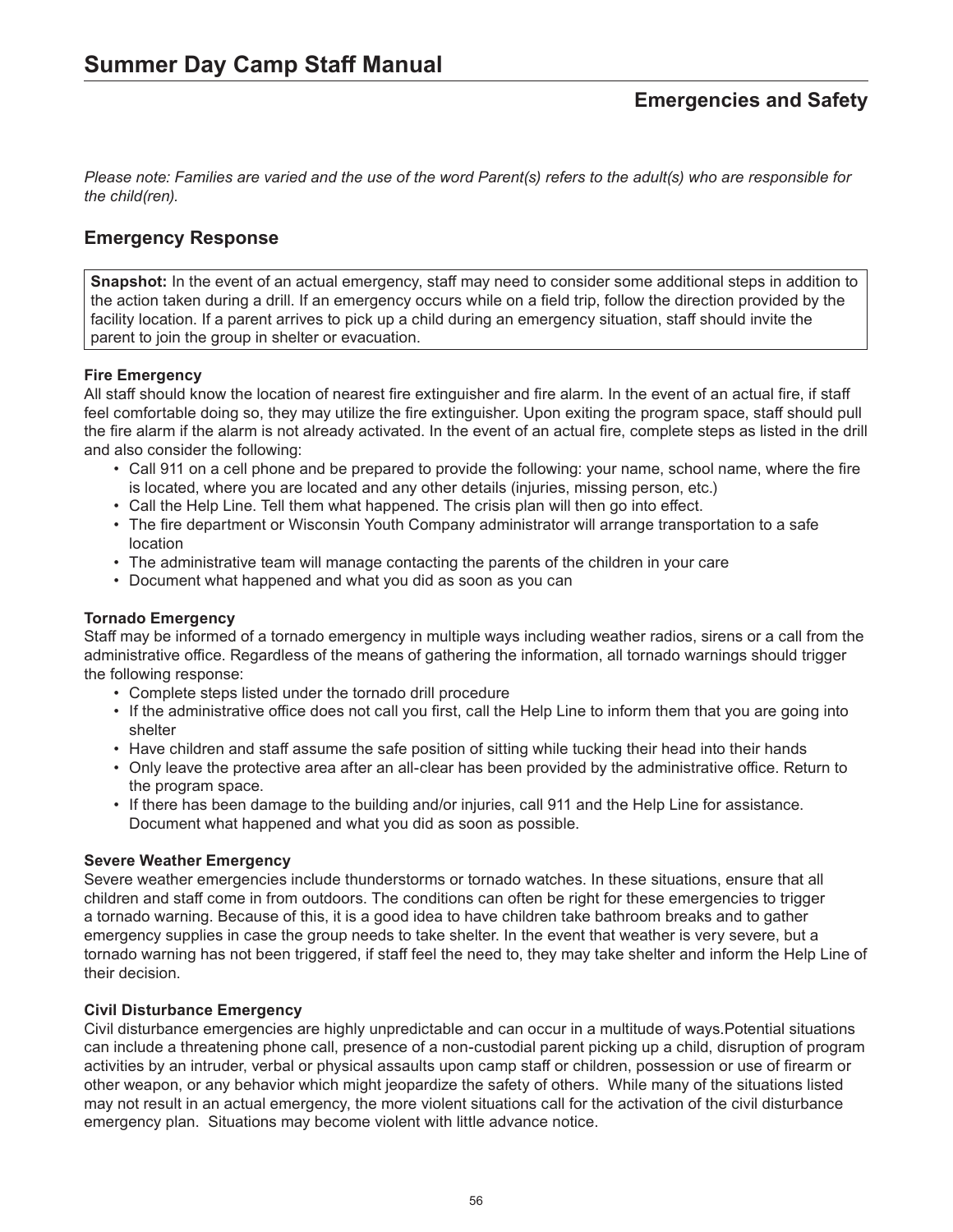# **Emergencies and Safety**

#### **Pre-Event Planning**

- Confirm with facility staff what doors will be locked and unlocked during program hours
- Confirm with facility staff civil disturbance shelter during program hours
- Survey physical program site inside and outside and assess potential areas of risk
- Notice the areas of the camp a perpetrator can see from the outside
- Note places where a perpetrator may hide
- Pay particular attention to doors leading to closets, classrooms, storage rooms, exterior exits, and restrooms
- Check whether these doors are locked or unlocked
- Plan alternate routes away from an indoor area or outdoor area in case an event originates in these locations

#### **Standard Operation**

- All visitors should be asked to leave the campsite area unless they have an approved reason to be there. Unknown people entering the premises should be questioned. Camp staff should wear nametags.
- Reduce entry to the camp site as much as possible
- Keep emergency phone numbers posted on the bulletin board and programmed in the camp cell phone
- Work closely with the school and Wisconsin Youth Company administration to identify problems and obtain assistance
- Notify the facility staff and help line immediately when any stranger or individual is seen loitering outside the building or on the playground
- If you feel uncomfortable about an unauthorized person at your camp, or if the person refuses to leave, be prepared to activate the civil disturbance plan
- Have a code word to alert camp staff of a "Code Red" situation. This will help prevent the children from being frightened.
- Have a code word for the children. Train them in what to do if the word is used and practice this procedure
- Ask for I.D. from unfamiliar authorized pick-up person(s)

#### **Checklist for Developing Alert System**

- Define the responsibilities of camp staff, and describe the activation procedure. This plan is to be written and practiced.
- List key telephone numbers for emergency assistance organizations.
- Describe the warning code words used to alert the camp staff to potential situations.
- Describe the warning code words used with campers.
- Develop guidelines for warning hearing impaired or non-English speaking persons.
- Practice drills on a monthly basis.

#### **Guidelines for Resolving Problem Situations**

- If possible, call 911. Then call the Help Line. Stay calm. Tell who, what, when and where.
- Announce the code word.
- Ask the campers to be very quiet and to remain calm.
- Have the campers come to you and form a group. Quickly count the campers to be sure all are present. Remind camp staff to check the bathrooms and any other closed areas before exiting the program space.
- Gather your required attendance information, computer registration binder, cell phone, weather radio, first aid kit with emergency medications, flashlight and any other supporting materials you may need. Do not stop for purses, backpacks, coats or anything else.
- If possible, move to shelter location.
- If the threat is outside, you will move them all inside, once all have been accounted for.
- Or, if moving inside is not possible, move to the edge of the playground, and sit down, so as to not attract too much attention from a perpetrator.
- If you are inside, the campers should come to you and form a group.
- Quickly check to be sure all are present.
- If the threat is in the camp space, leave as quietly if possible and move to shelter.
- If you are unable to get the group to the shelter location, secure the children in an area out of window sight and low to the floor.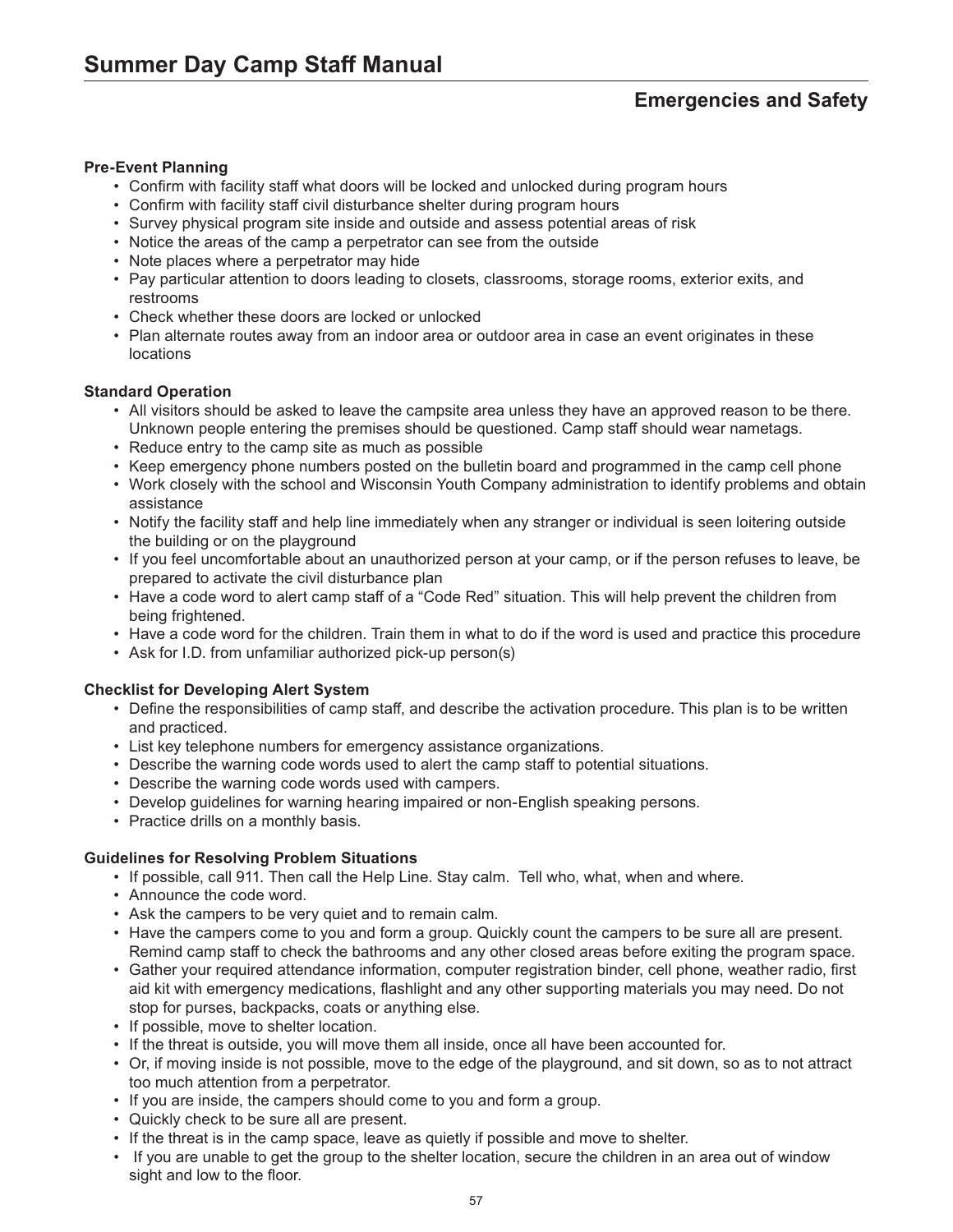# **Emergencies and Safety**

- If the threat is in the building, but not in the program space, close the doors to the space, and have the campers sit quietly.
- If appropriate, lock the doors and turn off the lights.
- If you must speak with the perpetrator: Identify yourself to the individual.
- If the individual will not give his or her name, try to remember his or her description, mannerisms, etc., to aid later in identification.
- Do not challenge or force a physical confrontation.
- Ask individual to accompany you outside, away from the camper.
- Don't argue with the individual. If you are enforcing camp policy, there is obviously no need to argue.
- If possible, warn local enforcement agencies of situations that may spread outside of the facility, or may require controlled evacuation of the building.
- If possible, call the help line to report what is happening. Alert the administrative office for the need to send more staff, and/or for the need to call parents.
- Call the facility staff to alert them as to what is happening.
- Report by phone if medical assistance is needed. All camp staff members should always be alert for the safety of the children.
- Stay in place until you are told it is safe to move.
- If possible, try to jot down details of the description of any perpetrators, including: sex, height, weight, skin, hair and eye color, age, distinguishing features, type of clothing.
- After the event, document all the details, while they are fresh in your mind.
- Refer media to the executive director.
- Proceed to Event Follow Up.

### **Event Follow Up**

In the event of a death, serious injury or traumatic experience; children may feel insecure, frightened or unsafe. To help them process their emotions, consider the following:

- Suggest that children draw or write a note to express their feelings. Encourage children to talk as they are processing this information.
- Encourage conversation among children and include staff
- In the event of a death, briefly explain that someone has died. Do not try to hide the fact that someone has died.
- Actively communicate with parents at the start and end of day regarding a child's progress with processing a crisis
- Utilize the Wisconsin Youth Company administrative team and school staff for additional resources

It is most important for staff to be aware of their surroundings and potential situations that may occur. In the case of a civil disturbance emergency, staff should always call law enforcement followed by the Help Line. As common practice, staff should always approach adults that enter the program space and assist them or politely remind them that non-school personnel or Wisconsin Youth Company staff are not allowed in the building during program hours. All staff and children should be aware of the chosen code word. Allow law enforcement to take over the situation immediately upon arrival.

While these suggestions may not cover alternatives at each site, or cover all severe threats of violence, the purpose is to be familiar with your site, and to have a plan.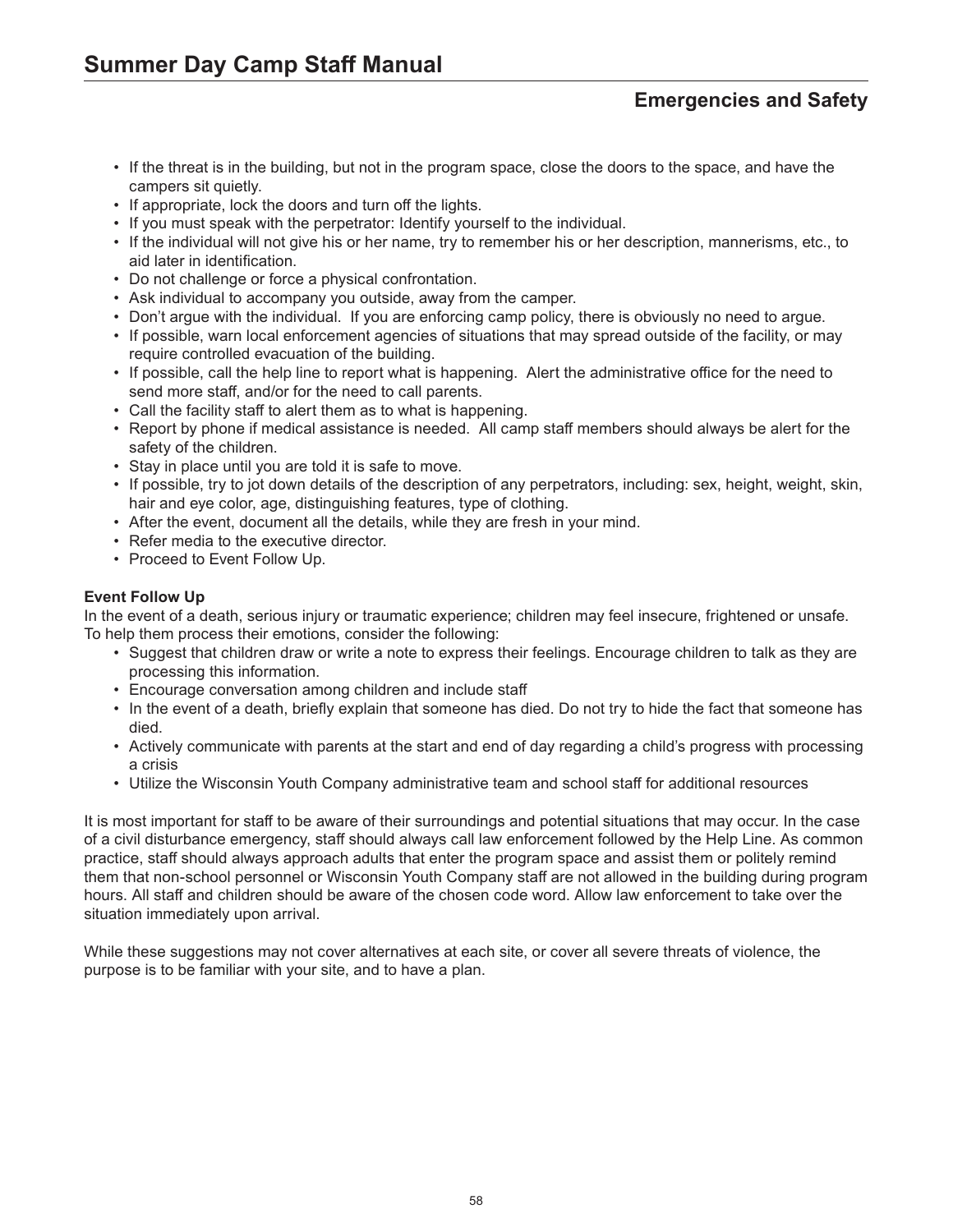*Please note: Families are varied and the use of the word Parent(s) refers to the adult(s) who are responsible for the child(ren).*

## **Child and Family Communication**

**Snapshot:** Staff communicate and interact on a daily basis with families. Staff should be professional in their conversations and actions. Staff should also be certain that they are keeping information confidential while sharing information.

### **Customer Service**

Staff should create a warm, welcoming environment for children and families as they arrive to program. Consider implementing the following strategies:

- Greet all parents and children (by name, if possible) as they enter the program room
- On the first day of program, be sure to provide verbal directions on how families can sign-in or out
- If it is the staff's first time meeting a pick-up person, politely ask them for their ID and verify the ID to the information in the registration binder
- If program is holding a special event, invite families to join in on the event
- Upon pick-up provide some details about the child's day to the pick-up person
- Ensure that baskets or lockers are kept organized and clean

#### **Communication with Children and Families**

Staff may not contact a parent or family member of a child outside of program hours, by email, phone, mail, in-person or in any other way without the expressed consent of the program director. Staff are encouraged not to "friend" or communicate with families on social media platforms.

### **Confidentiality**

In all forms of communication, confidentiality must be maintained (unless a signed release is obtained). Consider the following in conversations with co-workers and other families:

- If staff need to have a conversation with a parent about a child, be discreet. Talk with them privately and not in front of other children or staff.
- Don't talk about parents or children in a public place
- Don't talk to parents about other parents or children in program
- Don't leave a registration notebook or any other private information out where anyone can see it
- Don't take pictures of children on personal devices
- Don't discuss confidential information over the two-way radios

#### **Custody Issues**

All custody issues are handled through the administrative office. At times, parents may ask staff members questions about the other parent, to give an opinion about the care the child receives from the other parent, or to complete documents that pertain to custody issues. In these instances, take the following steps:

- Refer all requests for information to the administrative office
- Say to the parent, "I understand that you would like that information; however, we are not able to provide that. Please contact the administrative office.
- Staff should be sure to follow sign-out procedure for releasing children at pick-up, without exceptions

#### **Discrimination**

Wisconsin Youth Company requires that staff do not discriminate against children or families on the basis of race, color, national origin, age, disability, sex, gender identification, religion, reprisal, and where applicable, political beliefs, marital status, familial or parent status, sexual orientation or source of income.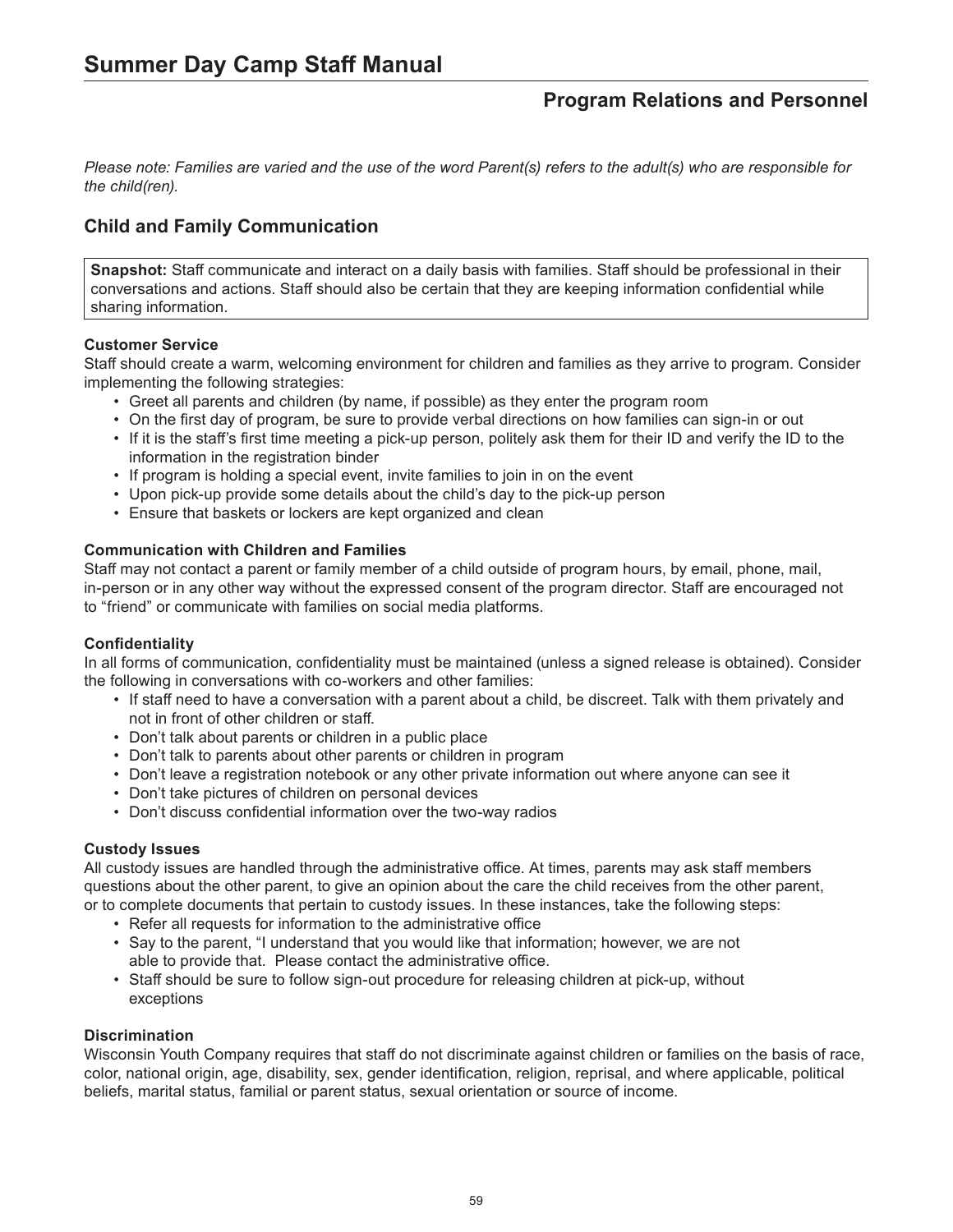*Please note: Families are varied and the use of the word Parent(s) refers to the adult(s) who are responsible for the child(ren).*

## **Staff Communication**

**Snapshot:** Staff communicate and interact on a daily basis with co-workers and families. Staff should be professional in their conversations and actions. Staff should also be certain that they are keeping information confidential while sharing information.

#### **Director Meetings**

Camp directors meet weekly with the program director. This meeting provides administrative updates and allows for small group discussion and reporting of information.

#### **Site Staff Meetings**

Each camp director conducts a staff meeting once per week. These meetings help with the development, implementation and evaluation of program. All staff are expected to attend the weekly staff meeting. The camp director submits documentation of the meeting discussion to the program director. Camp staff may reach out to the program director if they would like input on weekly meeting topics.

#### **Working Relationships**

The following can help build respectful relationships with co-workers:

- Arrive on time
- Smile and greet co-workers upon arrival at program
- Take care of your assigned set-up duties, offer help to co-workers when able to
- Communicate necessary information regularly and privately with other staff
- Be prepared to do your assigned tasks for the day
- Be sure all interactions with other staff are warm and in a positive tone
- Talk to your supervisor about any concerns
- Contribute ideas and make suggestions at staff meetings
- If you make a mistake, acknowledge it. Mistakes are okay.
- Welcome and get to know administrative staff

### **Reporting Incidents Involving Staff**

Wisconsin Youth Company and state licensing requires that all staff notify their program director as soon as possible is any of the following occurs:

- An employee has been convicted of a crime
- An employee has been or is being investigated by any governmental agency for any other act, offense, or omission, including an investigation related to the abuse or neglect or threat of abuse or neglect, to a child or other client or an investigation related to misappropriation of a client's property
- An employee has a substantiated governmental finding against them for abuse or neglect of a child or adult for misappropriation of a client's property
- When a professional license held by an employee has been denied, revoked, restricted or otherwise limited
- In addition to the required report to the social service agency, suspicions and allegations of abuse involving employees must be immediately reported to the executive director. The incident will be investigated, during which time the employee will be removed from positions involving direct contact with children and suspended with pay pending the outcome.
- An employee who is determined responsible for committing an inappropriate or abusive act will be subject to disciplinary action up to and including termination of employment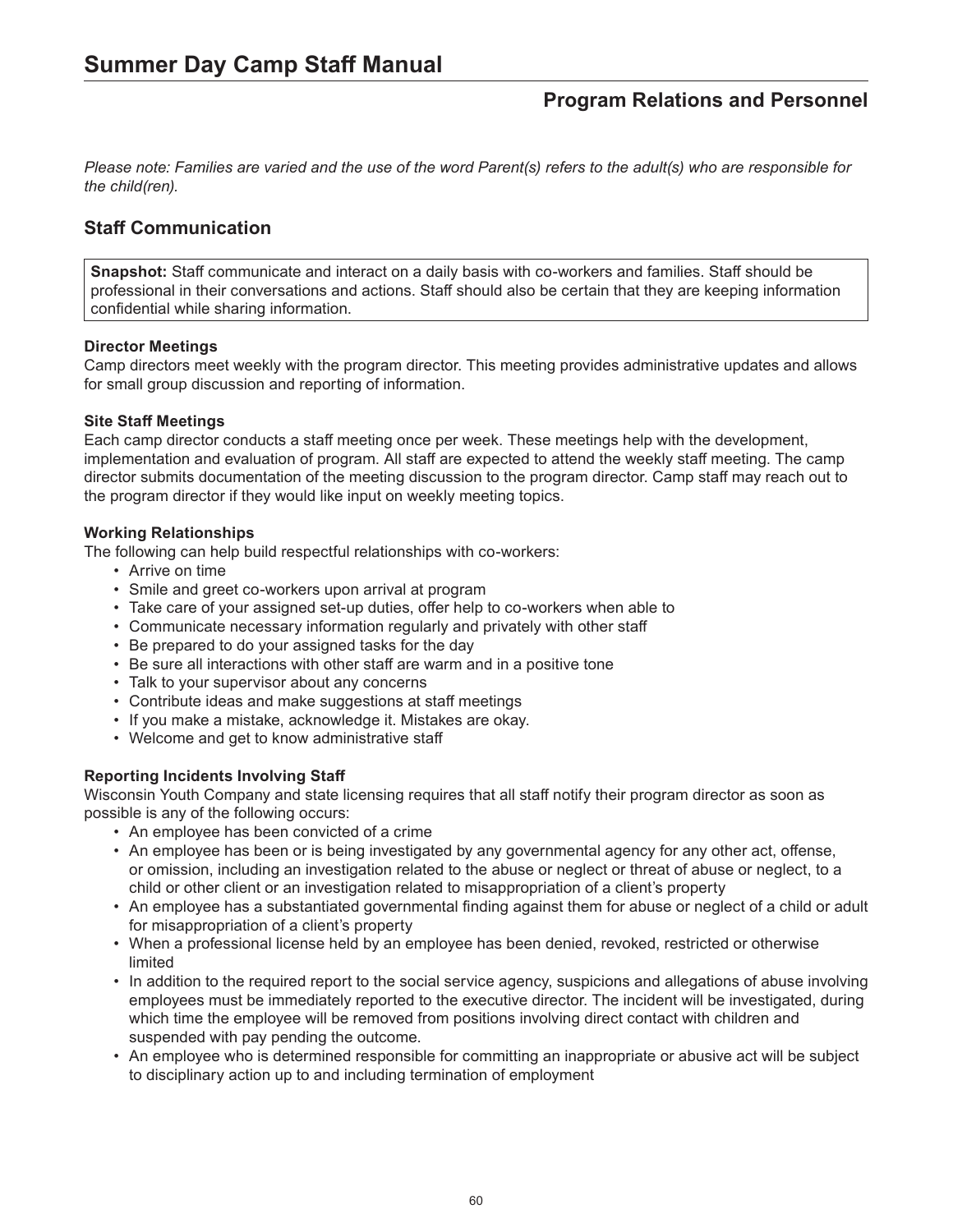*Please note: Families are varied and the use of the word Parent(s) refers to the adult(s) who are responsible for the child(ren).*

## **Photo and Video**

**Snapshot:** Staff are permitted to use Wisconsin Youth Company digital cameras or Wisconsin Youth Company smart phones to take photographs or videos of children for the purpose of projects or promoting Wisconsin Youth Company programs. **Under no circumstances may a staff use a personal device to take photos or video.** 

## **Taking Photos**

The following should be considered when taking photos in program:

- Prior to taking a child's photo, check to make sure parents have accepted the Wisconsin Youth Company photo release for program site
- use, as indicated on the agreement form
- If a Wisconsin Youth Company administrative person is taking photos for promotional materials, check to make sure parents have

accepted the Wisconsin Youth Company photo release for promotional materials

- If parents have not given Wisconsin Youth Company permission to take any photos, the child will have a gray tag and no photos should be taken
- If parents have not given Wisconsin Youth Company permission to take promotional photos, but did give permission to take site photos,

the child will have a gray tag with "s/o" written on it.

• In the event of an emergency (i.e. Bus accident), the cell phone can be used to take photos to document the accident

### **Utilizing Photos**

The following should be considered when printing or using photos in program:

- Under no circumstances, can photos be uploaded to social media sites or personal devices
- Photos can be used with a digital photo frame or to create a PowerPoint at a family gathering
- Photos can be printed by bringing the site camera or smart phone to a store such as Walgreens, Target or Walmart
- If using the photos on a display board, photos of individual children may be given to parents. Group photos, with two or more children, may not be given to parents.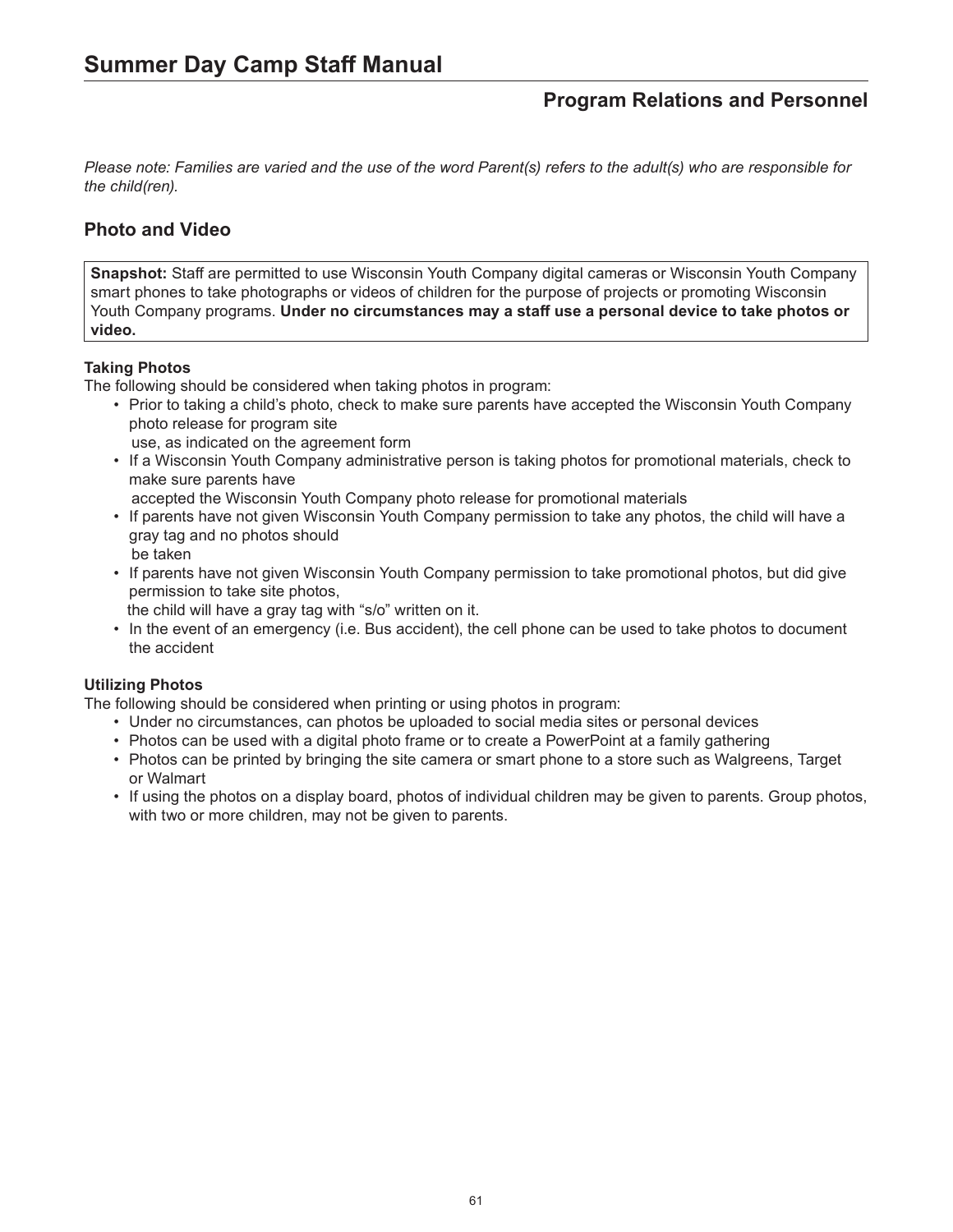*Please note: Families are varied and the use of the word Parent(s) refers to the adult(s) who are responsible for the child(ren).*

## **Staff Identifiers**

**Snapshot:** Staff t-shirts and ID badges are used to identify staff in program.

#### **Staff T-Shirts**

Staff t-shirts should be worn on the first day of camp and on every field trip or swim trip. Additional staff t-shirts can be purchased from the program director. For additional details on the dress code, reference the employee handbook.

#### **ID Badges**

Staff should wear their ID badges at all times while in program or on a field trip. The ID badge also contains a staff's emergency contact information. Name badges should not be worn in any manner that would be considered unprofessional or have detrimental effect on Wisconsin Youth Company. A duplicate photo must be posted on the licensing board. ID badges should be returned to the administrative office on the last day of employment or end of summer.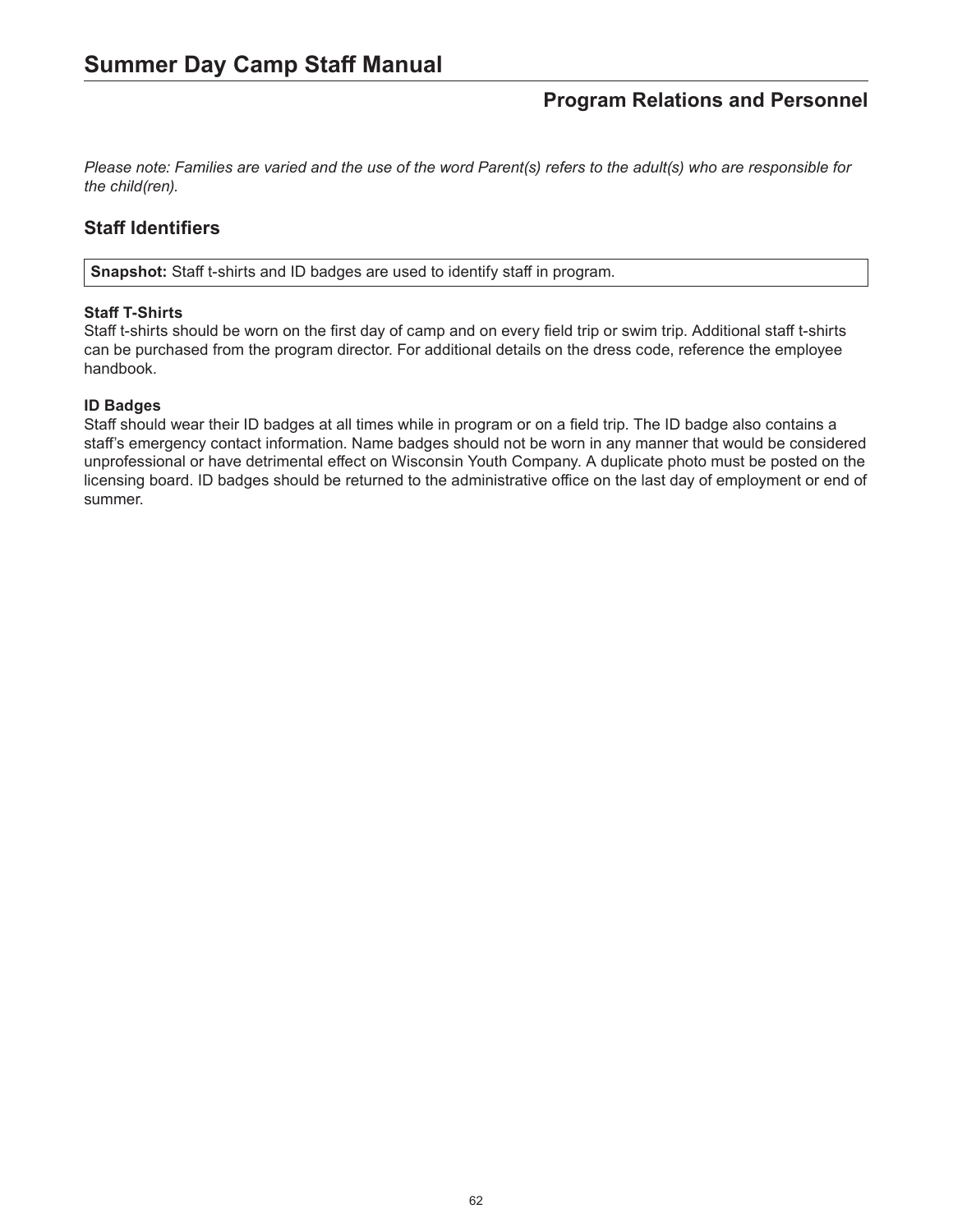*Please note: Families are varied and the use of the word Parent(s) refers to the adult(s) who are responsible for the child(ren).*

## **Personnel**

**Snapshot:** Detailed personnel information can be found in the Wisconsin Youth Company (Wisconsin Youth Company) Employee Handbook. Additional summer specific personnel information is listed in this section.

#### **Correcting Timesheets**

If an error is made on a timesheet or if a staff forgets to clock-in or out, they should make corrections through the electronic payroll system. If staff have questions, they can contact the HR generalist for further clarification. Manual corrections should be an infrequent occurrence.

#### **Hours and Scheduling**

Schedules are determined by the camp director and assistant director. Staff should arrive on time for assigned shifts. Staff may be asked to assist at other program locations if substitutes are needed.

#### **Time Off Requests**

It is preferred that time off requests are submitted to the program director at the start of summer. If a time-off request comes up during summer, it must be submitted two weeks in advance to the program director. All time-off requests should be submitted in writing via email or using a time-off request form. Time-off will be approved on a first-come, first-serve basis and only if a substitute is available.

#### **Staff Call-Outs**

Staff calling out of work should initially communicate with their camp director. If they are unable to reach their camp director, they should call the program director followed by the Wisconsin Youth Company Administrative Office. Staff are required to speak to a live person when calling out (not send a text or leave a message). Their camp director will then determine the number of children attending program on that day to determine whether or not a substitute is available. The camp director will cover the hole with an internal staff, if possible. If a camp director cannot cover the hole, they will reach out to the program director for further assistance in finding coverage.

#### **Performance Reviews**

All staff receive a performance review at the end of summer. This review includes a self-evaluation and supervisor evaluation. The performance review process includes a staff/supervisor discussion and an opportunity for both to provide feedback.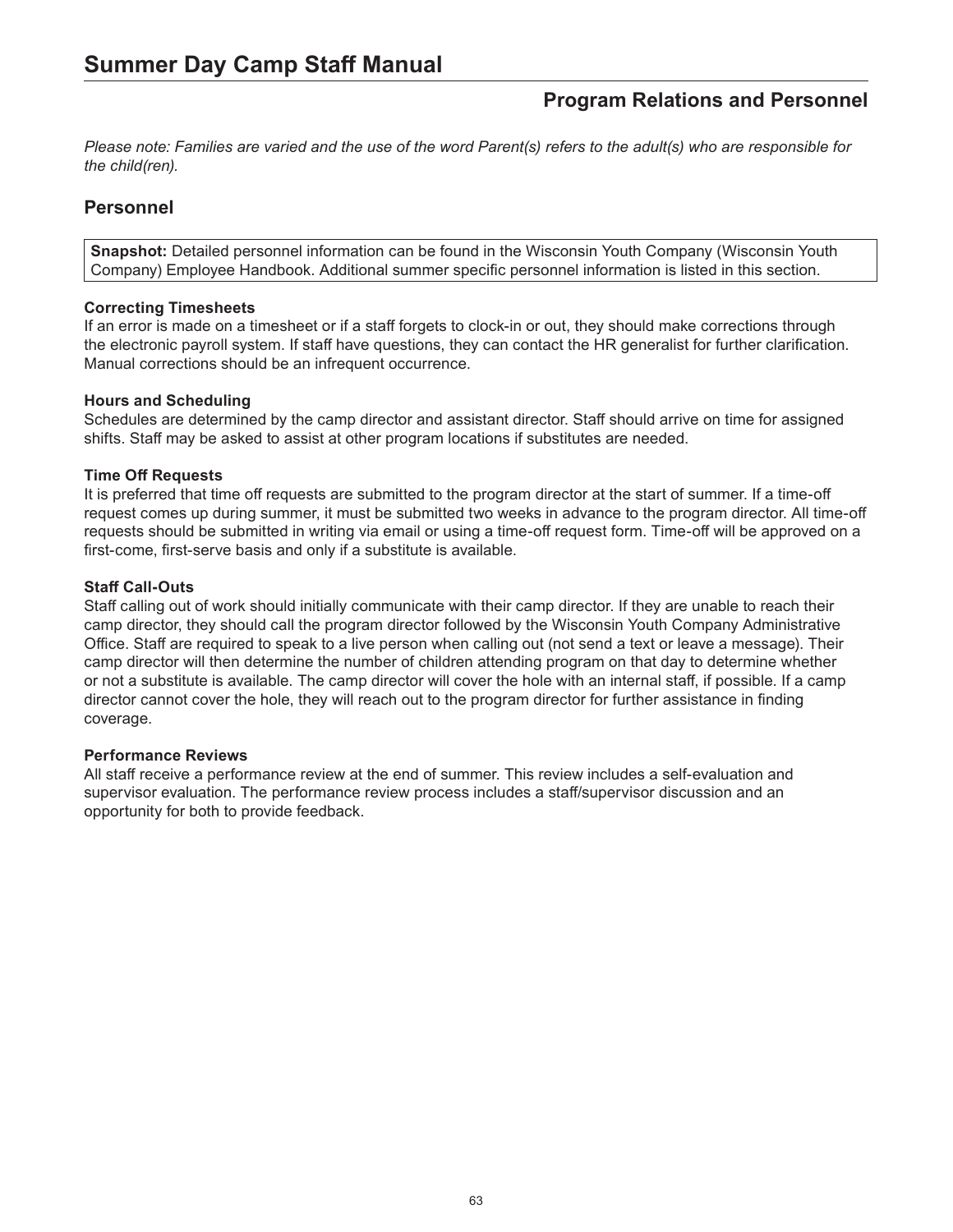## **Staff Responsibilities**

## **Day Camp Director**

**Reports to:** Summer program director **FLSA status:** Non-exempt **Job status:** 40 hours/week with occasional evenings and weekends **Work schedule:** Monday through Friday **Positions Supervised:** Day camp assistant director, day camp counselors, and volunteers at assigned site

**POSITION SUMMARY:** The day camp director is responsible for the day-to-day operations of the day camp program in accordance with the policies and procedures set forth by Wisconsin Youth Company, applicable Wisconsin licensing regulations, YoungStar, and American Camp Association accreditation standards. Primary responsibilities include site management, program delivery and quality, and personnel management and supervision.

**PRIMARY TASKS:** To perform this job successfully, an individual must be able to perform each essential duty satisfactorily. Reasonable accommodations may be made to enable qualified individuals with disabilities to perform the essential functions.

#### **Site Management**

- Prepare the site at the beginning of the summer and close the site at the end of the summer according to stablished procedures and expectations
- Maintain timely and accurate site records including program, fiscal and staff records
- Communicate with immediate supervisor and other administrative staff (keep them well informed) and attend weekly director meetings
- Develop and maintain positive relationships with school or village center staff and other members of the site community
- Assure the safety of all campers and staff at the site through the implementation of established risk management procedures
- Serve as the site health supervisor responsible for medication management, medical and behavior logging and reporting, and accident/injury response
- Develop and execute site-specific systems and procedures to support the effective operation of the site

### **Program Delivery and Quality**

- Plan and execute camp programs to ensure overall level of safety, fun and learning at the site
- Interact with and supervise children being on-site or with groups 80% of the time
- Develop and maintain positive relationships with site parents and families
- Determine space use and execute site set-up
- Acquire and maintain program equipment and supplies
- Assist with program evaluation and implement improvements based on evaluation
- Comply with program policies, applicable licensing rules YoungStar and American Camp Association standards

### **Personnel Management and Supervision**

- Orient and train program staff assigned to the site
- Coordinate staff work schedules
- Schedule, plan and lead weekly site staff meetings
- Coach and guide staff development
- Evaluate staff performance and effectively communicate results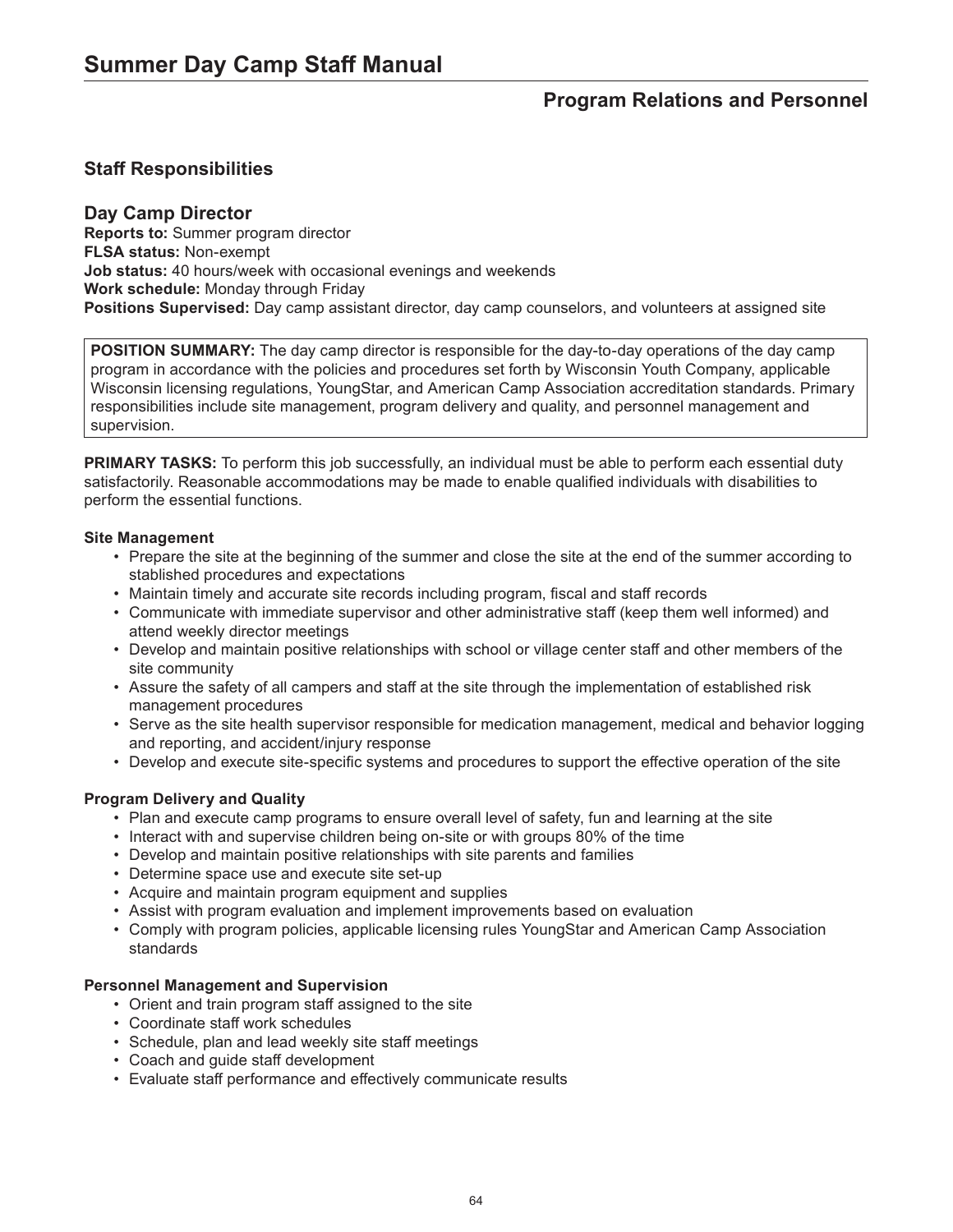**COMPETENCIES:** A qualified and successful employee in this position must effectively and continuously demonstrate the following:

**WYC values –** Act in a fair and just manner and be guided by Wisconsin Youth Company's Ends Statement and mission.

**Team Player –** Listen well and treat colleagues with respect. Raise concerns and resolve conflict in ways that preserve relationships and encourage productivity.

**Embrace Diversity –** Have an attitude and behavior that demonstrate appreciation of others and commitment to inclusion.

**Customer Oriented –** Serve children, families, organizational partners and co-workers and focus effort on meeting their needs, understanding their concerns and seeking to build and maintain genuine relationships. **Demonstrate Leadership –** Proactively identify problems and devise solutions and innovations to address them; accept responsibility and be dependable and trustworthy; and use sound judgment and promote safety awareness as a company value.

#### **Skills & Abilities**

**Education:** Bachelor's degree in a related field in child development, elementary education, and physical education preferred and/or

**Experience:** Two years of prior related camp and supervisory experience

**Computer Skills:** Basic Word processing and email

**Certificates and Licenses:** First aid and CPR certifications

**Other Requirements:** Access to a vehicle for supply and equipment acquisition

| <b>Physical Demands</b> |                  | <b>Lift/Carry</b> |                   |
|-------------------------|------------------|-------------------|-------------------|
| Stand                   | F (Frequently)   | 10 lbs or less    | F (Frequently)    |
| Walk                    | F (Frequently)   | 11-20 lbs         | F (Frequently)    |
| Sit                     | O (Occasionally) | 21-50 lbs         | O (Occasionally)  |
| Handle                  | O (Occasionally) | 51-100 lbs        | O (Occasionally)  |
| <b>Reach Outward</b>    | O (Occasionally) | Over 100 lbs      | N (No Applicable) |
| Reach Above<br>Shoulder | O (Occasionally) | <b>Push/Pull</b>  |                   |
| Climb                   | O (Occasionally) | 12 lbs or less    | F (Frequently)    |
| Crawl                   | O (Occasionally) | $13-25$ lbs       | F (Frequently)    |
| Squat or Kneel          | F (Frequently)   | 26-40 lbs         | F (Frequently)    |
| <b>Bend</b>             | F (Frequently)   | 41-100 lbs        | O (Occasionally)  |

### **PHYSICAL DEMANDS:**

**N (Not Applicable)** Activity is not applicable to this occupation.

**O (Occasionally)** Occupation requires this activity up to 33% of the time (0 - 2.5+ hrs/day)

**F (Frequently)** Occupation requires this activity from 33% - 66% of the time (2.5 - 5.5+ hrs/day)

**C (Constantly)** Occupation requires this activity more than 66% of the time (5.5+ hrs/day)

The % of physical activity will remain relative to the amount of hours worked during regular program and non-school day programs.

The Company has reviewed this job description to ensure that essential functions and basic duties have been included. It is intended to provide guidelines for job expectations and the employee's ability to perform the position described. It is not intended to be construed as an exhaustive list of all functions, responsibilities, skills and abilities. Additional functions and requirements may be assigned by supervisors as deemed appropriate. This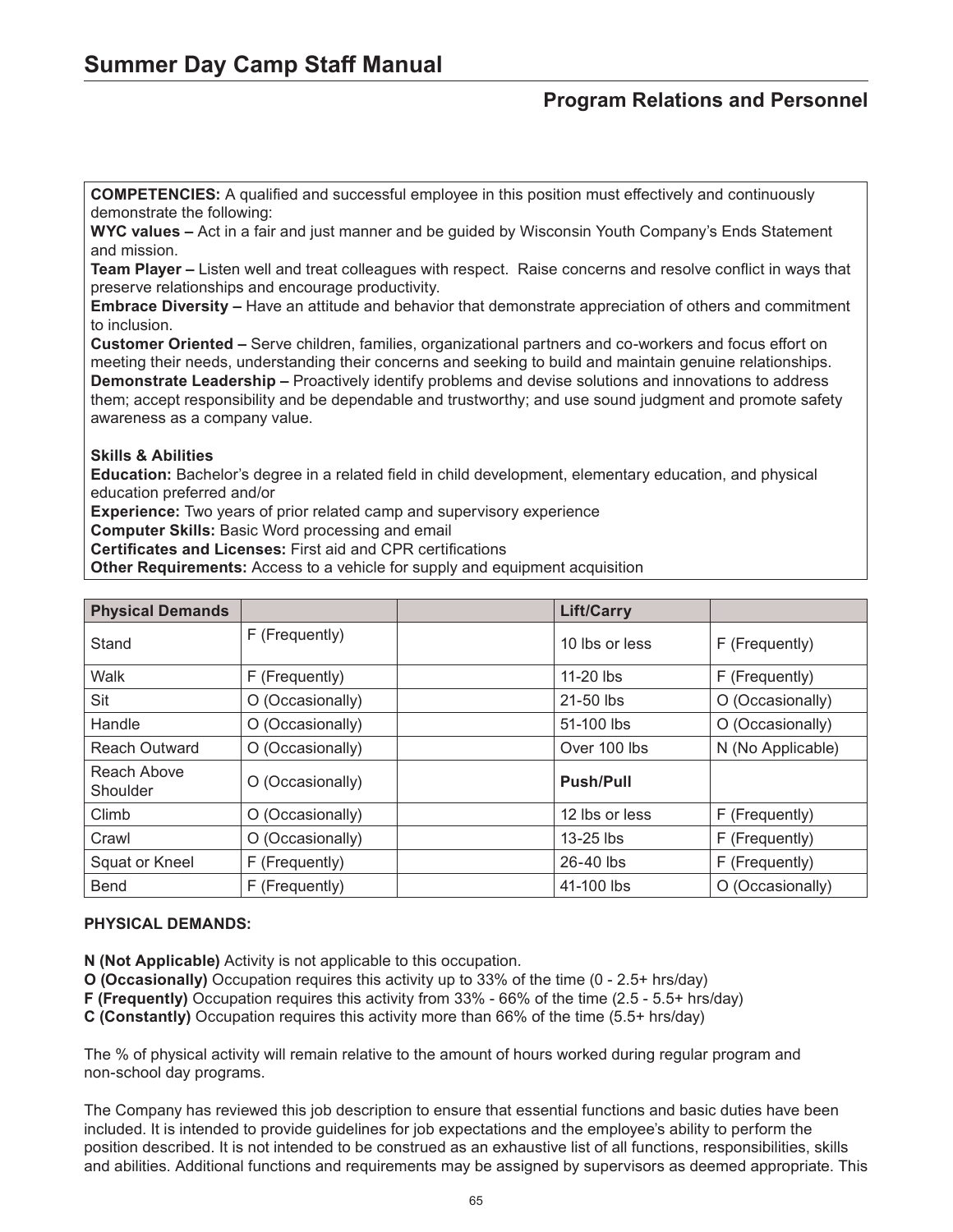document does not represent a contract of employment, and the Company reserves the right to change this job description and/or assign tasks for the employee to perform, as the Company may deem appropriate.

Wisconsin Youth Company is an Equal Employment Opportunity and Affirmative Action Employer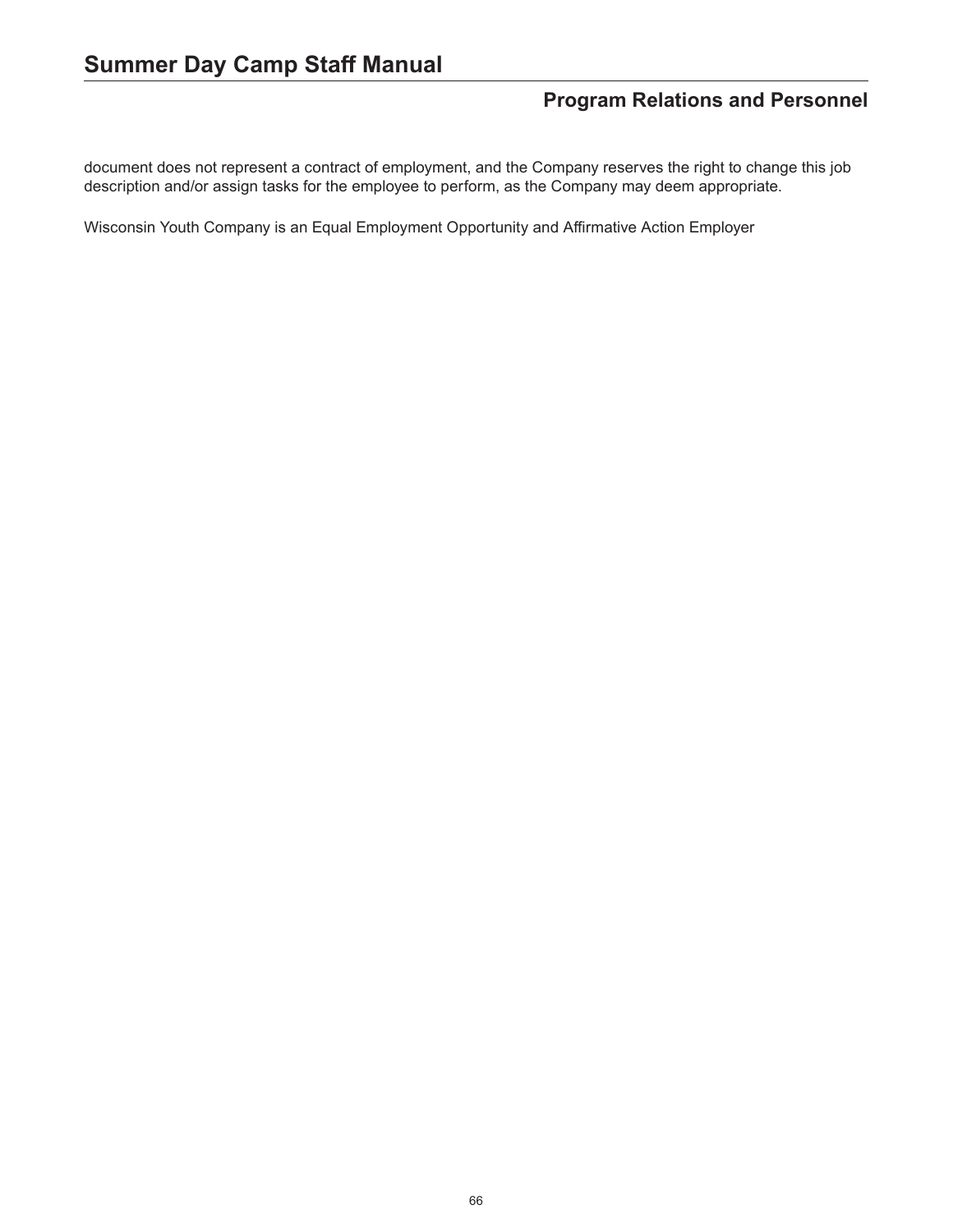## **Day Camp Assistant Director**

**Reports to:** Day camp director, summer program director **FLSA status:** Non-exempt **Job status:** 40 hours/week with occasional evenings and weekends **Work schedule:** Monday through Friday **Positions Supervised:** Day camp lead counselors, day camp counselors

**POSITION SUMMARY:** Under the direction of the day camp director, the day camp assistant director is responsible for overall camp operations in accordance with the policies and procedures set forth by Wisconsin Youth Company, applicable Wisconsin licensing regulations, YoungStar and American Camp Association accreditation standards. Primary responsibilities include site management, program delivery and quality, and personnel management and supervision.

**PRIMARY TASKS:** To perform this job successfully, an individual must be able to perform each essential duty satisfactorily. Reasonable accommodations may be made to enable qualified individuals with disabilities to perform the essential functions.

#### **Site Management**

- Keep the day camp director well informed and accurately relay communication from parents, staff members, Wisconsin Youth Company administration and school personnel
- Maintain positive relationships with school staff and other members of the site community

### **Program Delivery and Quality**

- Coordinate day camp program planning and weekly/daily program schedules
- Collect and provide feedback to specialists on their weekly program plans
- Interact with and supervise children and be on-site or with groups 80% of the time
- Develop and maintain positive relationships with site parents and families
- Comply with program policies, applicable licensing rules YoungStar and American Camp Association standards

### **Personnel Management and Supervision**

- Coordinate staff schedules related to program plans and the weekly schedule
- Attend and assist with weekly staff meetings
- Substitute for staff who are absent as needed
- Observe and provide feedback to staff on an ongoing basis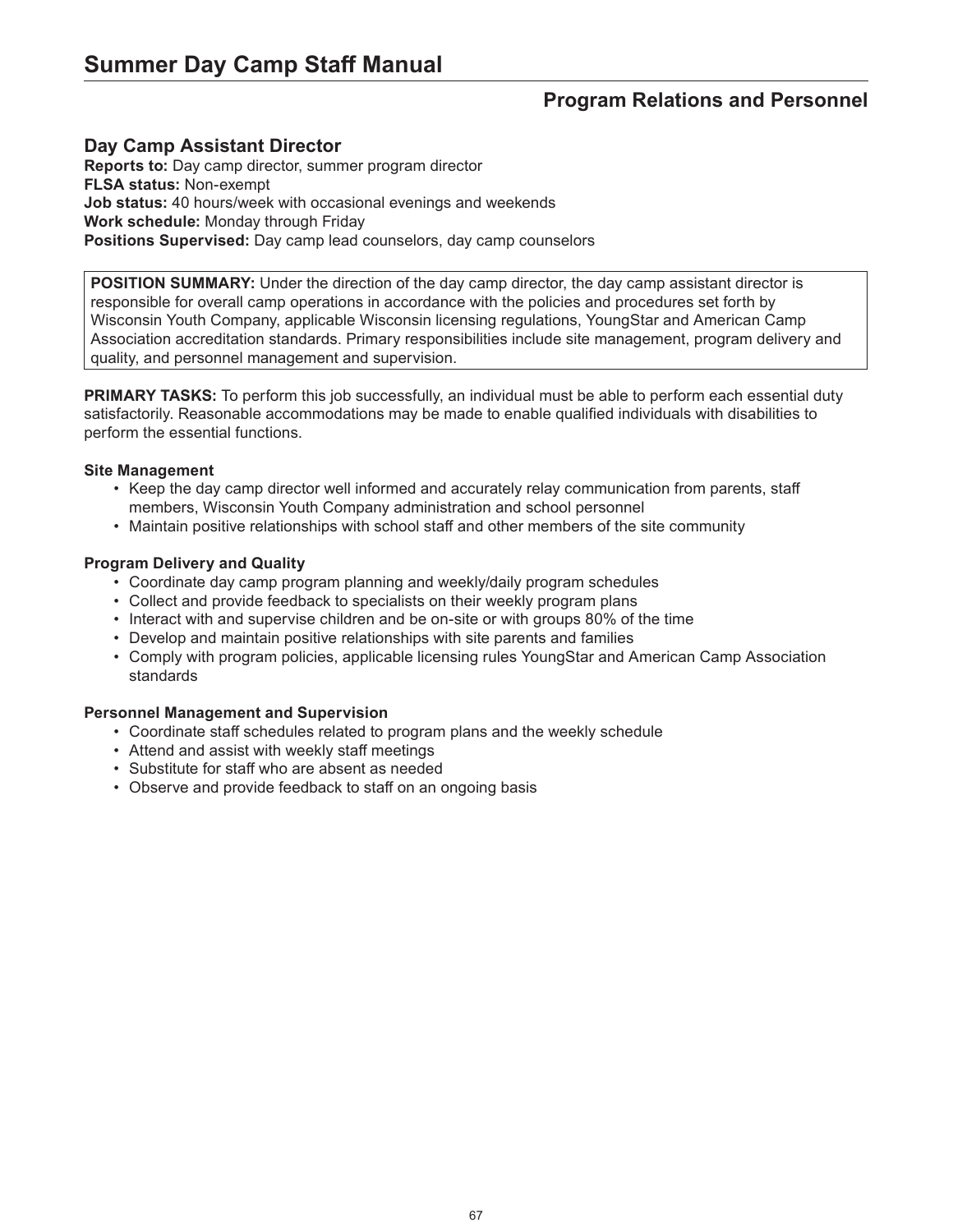**COMPETENCIES:** A qualified and successful employee in this position must effectively and continuously demonstrate the following:

**WYC values –** Act in a fair and just manner and be guided by Wisconsin Youth Company's Ends Statement and mission.

**Team Player –** Listen well and treat colleagues with respect. Raise concerns and resolve conflict in ways that preserve relationships and encourage productivity.

**Embrace Diversity –** Have an attitude and behavior that demonstrate appreciation of others and commitment to inclusion.

**Customer Oriented –** Serve children, families, organizational partners and co-workers and focus effort on meeting their needs, understanding their concerns and seeking to build and maintain genuine relationships. **Demonstrate Leadership –** Proactively identify problems and devise solutions and innovations to address them; accept responsibility and be dependable and trustworthy; and use sound judgment and promote safety awareness as a company value.

#### **Skills & Abilities**

**Education:** Bachelor's degree in a related field in child development, elementary education, physical education and/or

**Experience:** Two years of related camp and supervisory experience

**Computer Skills:** Basic Word processing and email

**Certificates and Licenses:** First aid and CPR certifications

**Other Requirements:** Access to a vehicle for supply and equipment acquisition.

| <b>Physical Demands</b> |                  | <b>Lift/Carry</b> |                   |
|-------------------------|------------------|-------------------|-------------------|
| Stand                   | F (Frequently)   | 10 lbs or less    | F (Frequently)    |
| Walk                    | F (Frequently)   | 11-20 lbs         | F (Frequently)    |
| Sit                     | O (Occasionally) | 21-50 lbs         | O (Occasionally)  |
| Handle                  | O (Occasionally) | 51-100 lbs        | O (Occasionally)  |
| <b>Reach Outward</b>    | O (Occasionally) | Over 100 lbs      | N (No Applicable) |
| Reach Above<br>Shoulder | O (Occasionally) | <b>Push/Pull</b>  |                   |
| Climb                   | O (Occasionally) | 12 lbs or less    | F (Frequently)    |
| Crawl                   | O (Occasionally) | $13-25$ lbs       | F (Frequently)    |
| Squat or Kneel          | F (Frequently)   | 26-40 lbs         | F (Frequently)    |
| <b>Bend</b>             | F (Frequently)   | 41-100 lbs        | O (Occasionally)  |

### **PHYSICAL DEMANDS:**

**N (Not Applicable)** Activity is not applicable to this occupation.

**O (Occasionally)** Occupation requires this activity up to 33% of the time (0 - 2.5+ hrs/day)

**F (Frequently)** Occupation requires this activity from 33% - 66% of the time (2.5 - 5.5+ hrs/day)

**C (Constantly)** Occupation requires this activity more than 66% of the time (5.5+ hrs/day)

The % of physical activity will remain relative to the amount of hours worked during regular program and non-school day programs.

The Company has reviewed this job description to ensure that essential functions and basic duties have been included. It is intended to provide guidelines for job expectations and the employee's ability to perform the position described. It is not intended to be construed as an exhaustive list of all functions, responsibilities, skills and abilities. Additional functions and requirements may be assigned by supervisors as deemed appropriate. This document does not represent a contract of employment, and the Company reserves the right to change this job description and/or assign tasks for the employee to perform, as the Company may deem appropriate.

Wisconsin Youth Company is an Equal Employment Opportunity and Affirmative Action Employer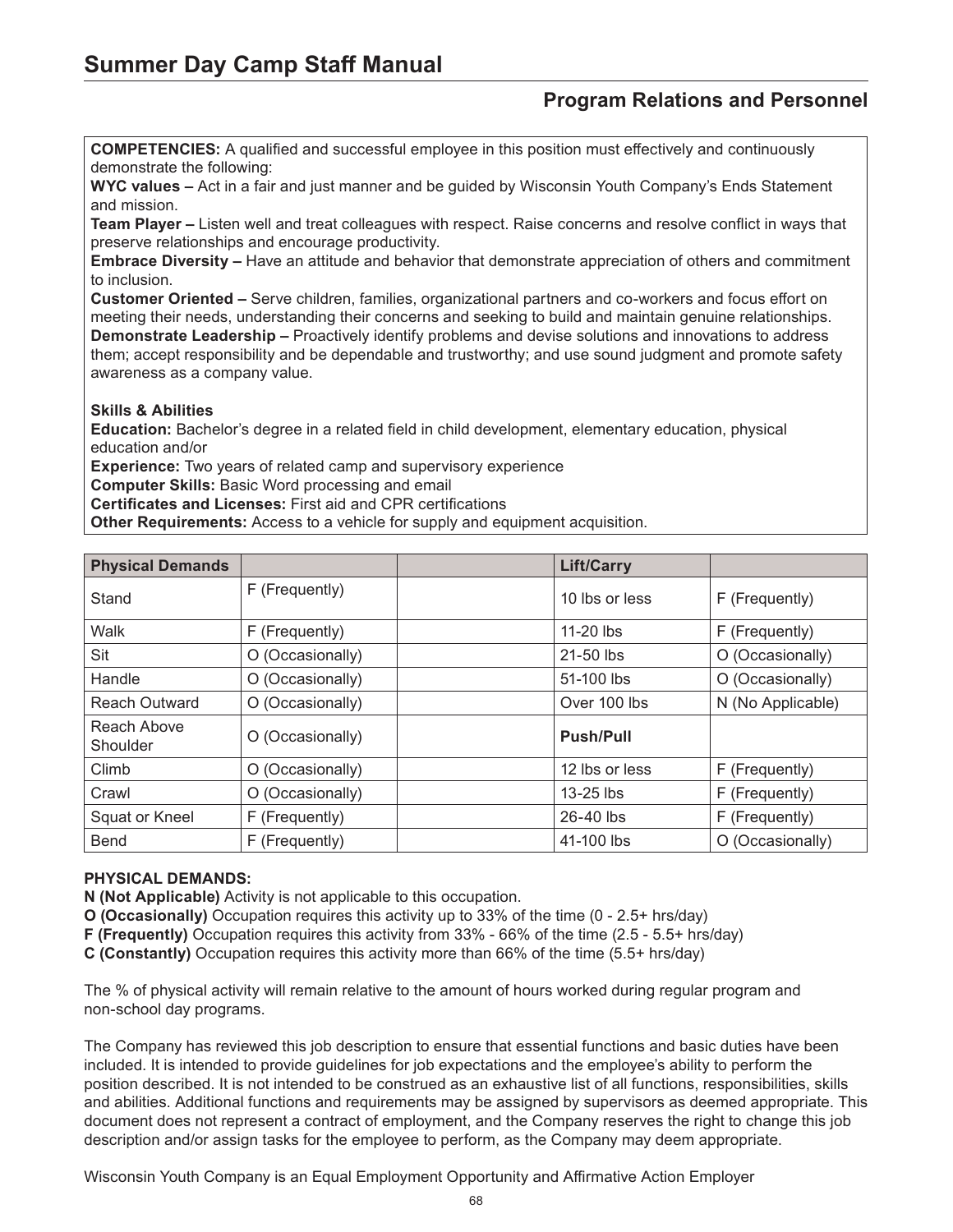## **Day Camp Lead Counselor**

**Reports to:** Day camp director **FLSA status:** Non-exempt **Job status:** 40 hours/week with occasional evenings and weekends **Work schedule:** Monday through Friday **Positions Supervised:** Counselors (when acting as on-site director)

**POSITION SUMMARY:** The day camp lead counselor is responsible for planning and implementing educational and recreational day camp programming for school age children in accordance with the policies and procedures established by Wisconsin Youth Company, applicable Wisconsin licensing regulations, YoungStar and American Camp Association accreditation standards. Primary responsibilities of the position are to provide direct supervision to an assigned group of campers, assure their safety and provide quality programming designed to meet the developmental needs of each child. Other responsibilities include supporting overall maintenance of the program site and fostering positive relations between the program, school personnel and the community. Serves as the on-site staff person in charge of overall camp operations when the camp director is not on-site.

**PRIMARY TASKS:** To perform this job successfully, an individual must be able to perform each essential duty satisfactorily. Reasonable accommodations may be made to enable qualified individuals with disabilities to perform the essential functions.

#### **Site Management**

- Keep the day camp director well informed and accurately relay communication from parents, staff members, Wisconsin Youth Company administration and school personnel
- Maintain positive relationships with school or village center staff and other members of the site community
- Serves as the on-site staff person in charge of overall camp operations when the camp director and assistant director are not on site
- Maintain all paperwork as assigned by the camp director
- Complete all medical/incident and accident reports
- Attend and actively participate in all required meetings and trainings

### **Program Quality and Planning**

- Develop, implement and evaluate activities for assigned weekly themes or clubs
- Consider interests and abilities of assigned campers in relation to the progression of activities
- Maintain all state licensing, YoungStar, ACA and internal risk management practices as they relate to all aspects of the environment
- Provide an inclusive environment for all children and families during program hours
- Maintain proper physical set-up and clean-up of program space on a daily basis
- Administer developmentally appropriate day camp program activities
- Participate in all-camp activities as requested by the camp director

#### **Interactions**

- Engage with families in an appropriate and professional manner
- Speak with children at eye level
- Consistently engage in respectful and developmentally appropriate conversations with campers
- Consult, and instruct assigned counselors in the implementation of theme activities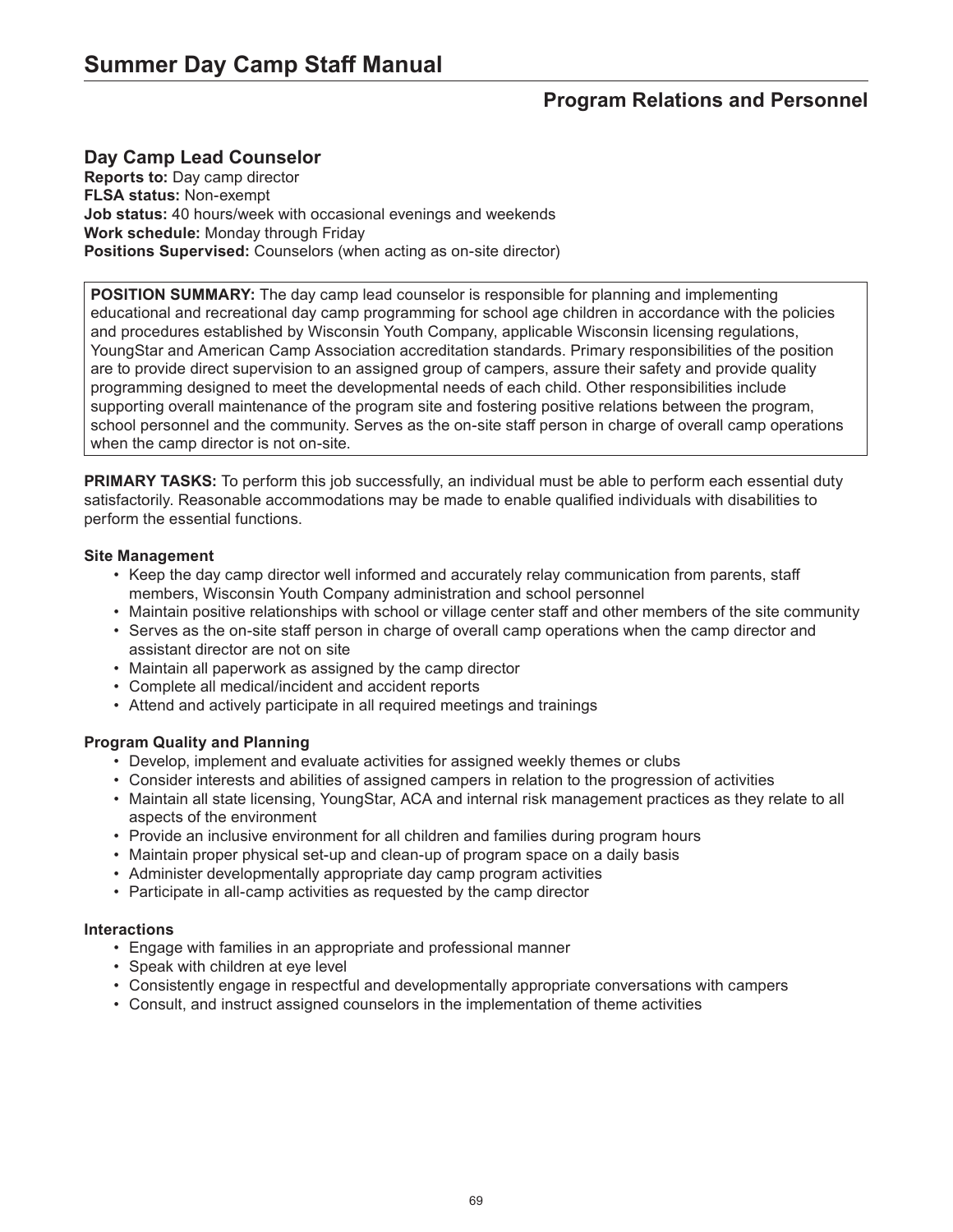**COMPETENCIES:** A qualified and successful employee in this position must effectively and continuously demonstrate the following:

**WYC values –** Act in a fair and just manner and be guided by Wisconsin Youth Company's Ends Statement and mission.

**Team Player –** Listen well and treat colleagues with respect. Raise concerns and resolve conflict in ways that preserve relationships and encourage productivity.

**Embrace Diversity –** Have an attitude and behavior that demonstrate appreciation of others and commitment to inclusion.

**Customer Oriented –** Serve children, families, organizational partners and co-workers and focus effort on meeting their needs, understanding their concerns and seeking to build and maintain genuine relationships. **Demonstrate Leadership –** Proactively identify problems and devise solutions and innovations to address them; accept responsibility and be dependable and trustworthy; and use sound judgment and promote safety awareness as a company value.

### **Skills & Abilities**

**Education:** Bachelor's degree in a related field degree in child development, elementary education, and physical education, and/or

**Experience:** Two years of program supervisory experience in a youth program setting

**Computer Skills:** Basic Word processing and email

**Certificates and Licenses:** First aid and CPR certifications

**Other Requirements:** Access to a vehicle for supply and equipment acquisition.

| <b>Physical Demands</b> |                  | <b>Lift/Carry</b> |                   |
|-------------------------|------------------|-------------------|-------------------|
| Stand                   | F (Frequently)   | 10 lbs or less    | F (Frequently)    |
| Walk                    | F (Frequently)   | $11-20$ lbs       | F (Frequently)    |
| Sit                     | O (Occasionally) | 21-50 lbs         | O (Occasionally)  |
| Handle                  | O (Occasionally) | 51-100 lbs        | O (Occasionally)  |
| <b>Reach Outward</b>    | O (Occasionally) | Over 100 lbs      | N (No Applicable) |
| Reach Above<br>Shoulder | O (Occasionally) | <b>Push/Pull</b>  |                   |
| Climb                   | O (Occasionally) | 12 lbs or less    | F (Frequently)    |
| Crawl                   | O (Occasionally) | $13-25$ lbs       | F (Frequently)    |
| Squat or Kneel          | F (Frequently)   | 26-40 lbs         | F (Frequently)    |
| <b>Bend</b>             | F (Frequently)   | 41-100 lbs        | O (Occasionally)  |

#### **PHYSICAL DEMANDS:**

**N (Not Applicable)** Activity is not applicable to this occupation.

**O (Occasionally)** Occupation requires this activity up to 33% of the time (0 - 2.5+ hrs/day)

**F (Frequently)** Occupation requires this activity from 33% - 66% of the time (2.5 - 5.5+ hrs/day)

**C (Constantly)** Occupation requires this activity more than 66% of the time (5.5+ hrs/day)

The % of physical activity will remain relative to the amount of hours worked during regular program and non-school day programs.

The Company has reviewed this job description to ensure that essential functions and basic duties have been included. It is intended to provide guidelines for job expectations and the employee's ability to perform the position described. It is not intended to be construed as an exhaustive list of all functions, responsibilities, skills and abilities. Additional functions and requirements may be assigned by supervisors as deemed appropriate. This document does not represent a contract of employment, and the Company reserves the right to change this job description and/or assign tasks for the employee to perform, as the Company may deem appropriate.

Wisconsin Youth Company is an Equal Employment Opportunity and Affirmative Action Employer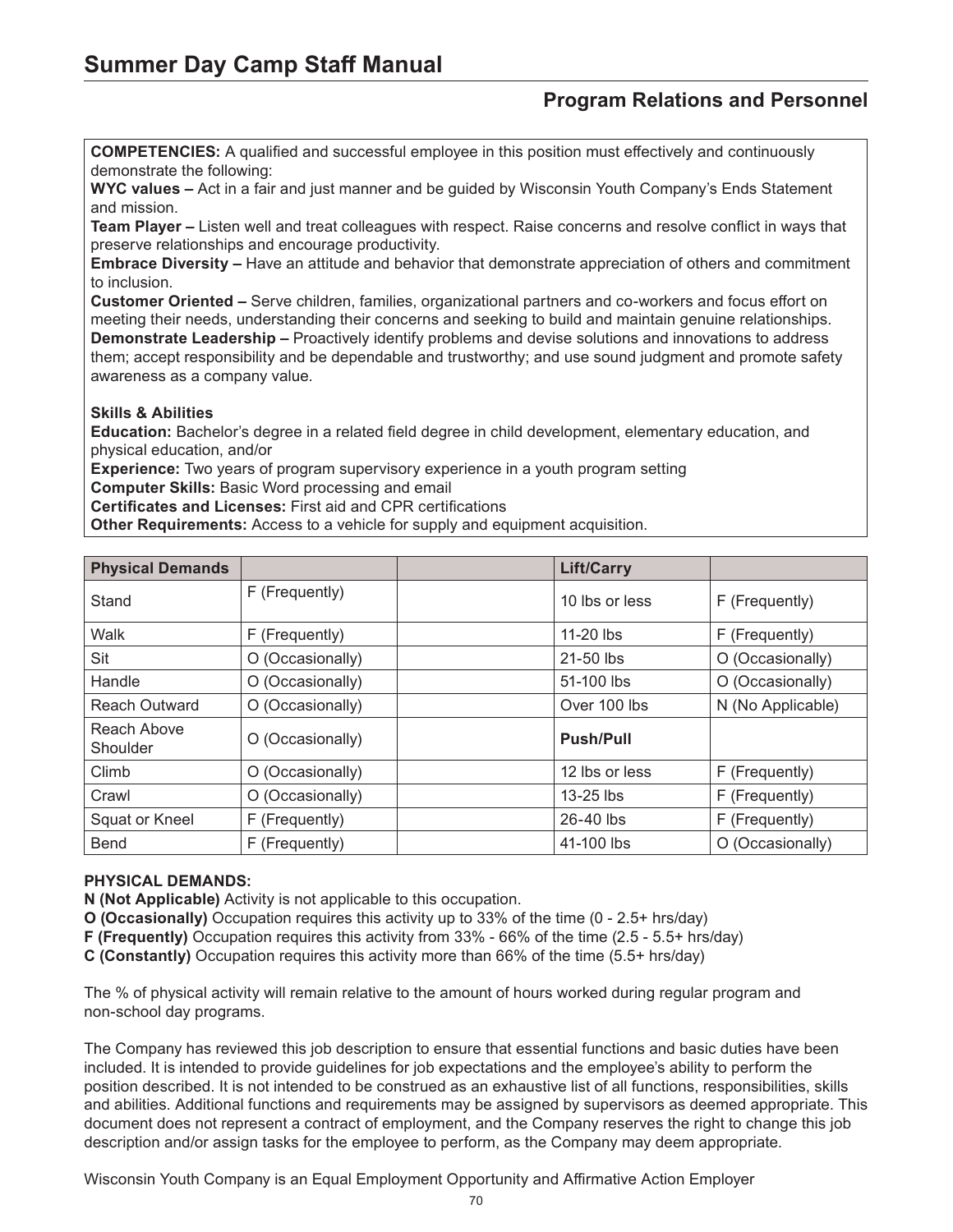## **Day Camp Counselor**

**Reports to:** Day camp director **FLSA status:** Non-exempt **Job status:** 30-40 hours/week with occasional evenings and weekends **Work schedule:** Monday through Friday

**POSITION SUMMARY:** The day camp counselor is responsible for planning and implementing educational and recreational day camp programming for school age children in accordance with the policies and procedures established by Wisconsin Youth Company, applicable state of Wisconsin licensing regulations, YoungStar and American Camp Association accreditation standards. The primary responsibilities of the position are to provide direct supervision to an assigned group of campers, assure their safety and provide quality programming designed to meet the developmental needs of each child. Other responsibilities include support for the overall maintenance of the program site and fostering of positive relations between the program, school personnel and the community.

**PRIMARY TASKS:** To perform this job successfully, an individual must be able to perform each essential duty satisfactorily. Reasonable accommodations may be made to enable qualified individuals with disabilities to perform the essential functions.

#### **Program Quality and Planning**

- Develop, implement and evaluate activities for assigned weekly themes
- Consider interests and abilities of assigned campers in relation to the progression of activities
- Maintain all state licensing, ACA and internal risk management practices as they relate to all aspects of the environment
- Provide an inclusive environment for all children and families during program hours
- Maintain proper physical set-up and clean-up of program space on a daily basis
- Administer developmentally appropriate day camp program activities
- Participate in all-camp activities as requested by the camp director

#### **Administrative Duties**

- Maintain all paperwork as assigned by the camp director
- Complete all accident reports
- Attend and actively participate in all required meetings and trainings

#### **Interactions**

- Engage with families in an appropriate and professional manner
- Speak with children at eye level
- Consistently engage in respectful and developmentally appropriate conversations with campers
- Consult and instruct assigned counselors in the implementation of theme activities